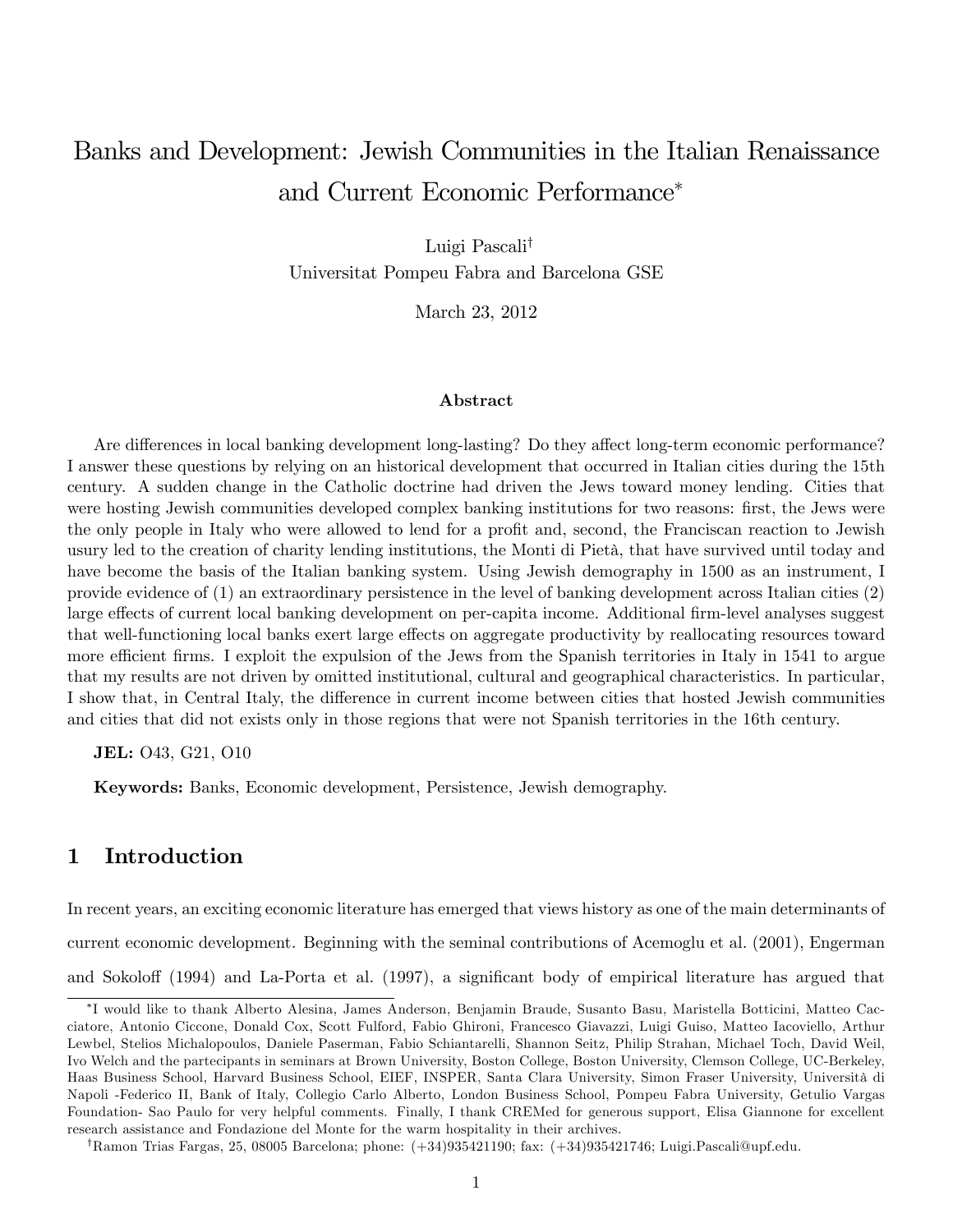historical events, and primarily colonization patterns, have had long-lasting effects on institutions<sup>1</sup>, culture<sup>2</sup>, human capital<sup>3</sup> and technology<sup>4</sup> and, through those channels, ultimately on current domestic living conditions. In this paper, I will document another unexplored channel through which history affects current economic development: the creation and evolution of banks.

The first question that this paper attempts to answer is whether local banking development is enduring. This question is central to understanding the remarkable persistence in differences in economic development across countries and regions. Guiso et al. (2008) notes that, among European countries, there is a correlation of 0.56 in per-capita income between the beginning and the end of the last century. Italy is a typical example of persistent regional economic disparities: the literature on the so-called "questione meridionale", the social and economic backwardness of Southern Italy, dates to the end of the nineteenth century. More generally, among Italian regions, there is a correlation of 0.62 in per-capita income between 1891 and 2001<sup>5</sup>.

In this paper, I will argue that this fact can be partially explained by longevous local banks. In particular, I document an extraordinary persistence in the disparities of local banking development across Italian municipalities in the last four centuries. For instance, those cities that were hosting Catholic money-lending institutions in the second half of the sixteenth century continue, in modern times, to display a significantly higher number of banks per capita and a greater availability of credit to the private sector. To isolate a causality channel, I first plumb the history of Italian banks and argue that Jewish demography in the early Renaissance exerted a large influence on the development of local credit markets.

My argument rests on the following premises:

(1) Jews arrived in Rome at the time of the Roman Empire as a result of a mass deportation following the defeat of rebels in Judea by the Roman Empire. For commercial reasons, because of temporary expulsions from Rome and especially because they were deported as slaves, the Jewish residents spread from Rome to the rest of Italy. For centuries, they lived primarily in the proletarian sectors, and their religion prevented them from acquiring economic and social prominence in Italy. However, at the end of the fourteenth century, a sudden change in the Catholic doctrine prohibited the Catholics from lending for a profit while still allowing the Jews

to do so.

<sup>&</sup>lt;sup>1</sup>Studies on the effects of history on long-lasting institutions are built on an even earlier literature dating back to North and Thomas (1973), North (1981) and North (1990). For a complete review see Nunn (2009).

<sup>&</sup>lt;sup>2</sup>See for instance, the studies of Alesina and Ferrara (2005) on the effects of cultural and religious fragmentation on long-run growth; Alesina et al. (2011) on the effects of the use of the plough on contemporaneous gender roles; Nunn and Wantchekon (2009) on the effects of slave trade on trust and contemporaneous growth. For Italy, extensive research has studied the origin of social trust and its effect on economic development (see for instance, Banfield (1958), Putnam (1993), Guiso et al. (2008) and Durante  $(2009)$ ).

 $3$ See Botticini and Eckstein (2007) on the effects of changing religious norms on literacy.

<sup>&</sup>lt;sup>4</sup>Spolaore and Wacziarg (2009) documents the effects of genetic distance on technology diffusion and development. Comin et al. (2010) documents the importance of early technology adoption on current economic performance.

<sup>5</sup>This result is based on the estimates of Felice (2005) on the value added produced in Italian regions in 1891.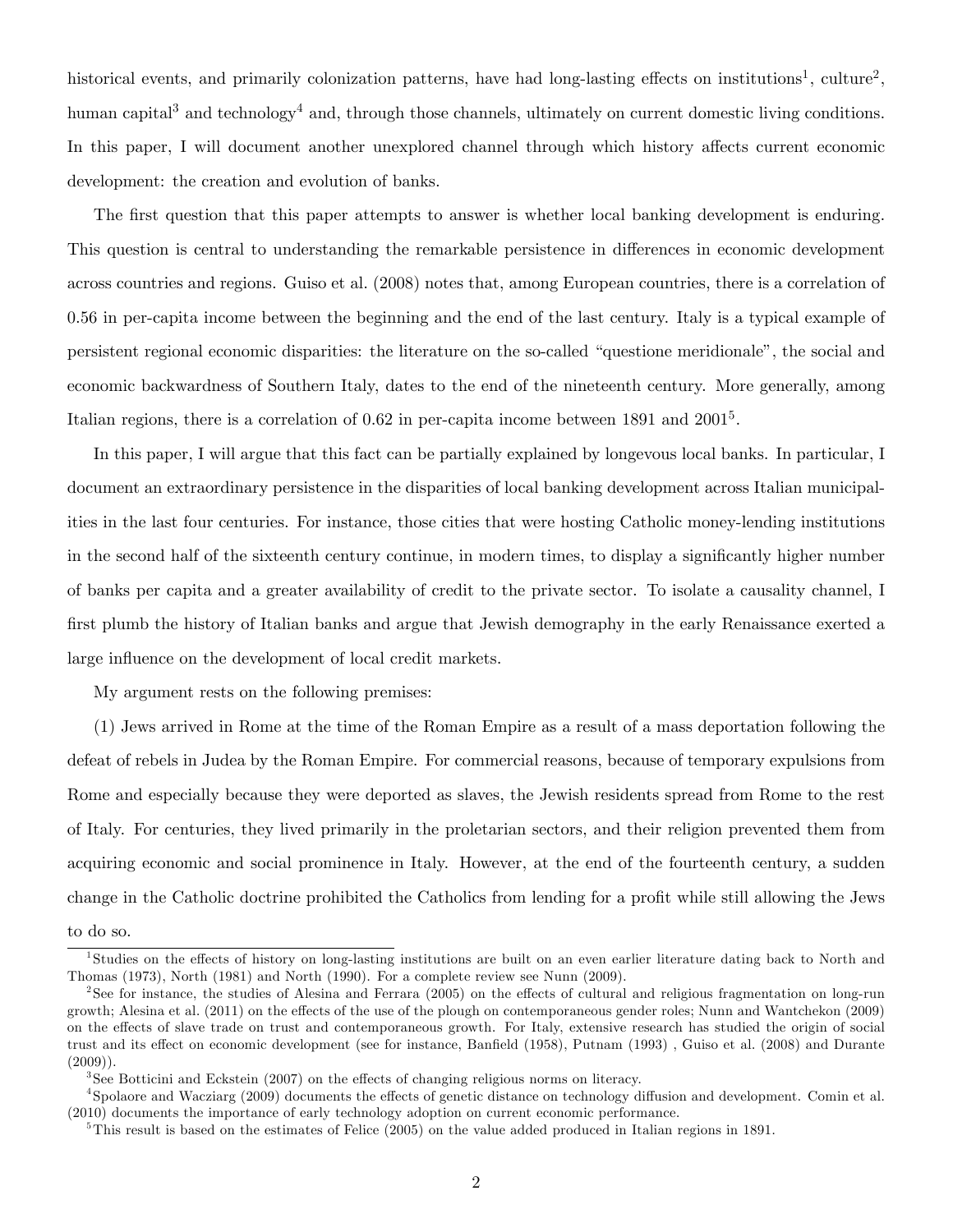(2) Cities that hosted a Jewish community developed complex credit markets. This happened for two reasons. The first was that Jewish communities specialized in the money-lending business. The second was that the Franciscan propaganda against usury, which was particularly ferocious during the fifteenth century, led to the creation of charitable loan banks, called "Monti di Pietà", that were intended to drive the Jews out of the local financial market. The "Monti di Pietà" were created in those cities were the Jewish minority was most influential.

(3) While Jewish pawnshops disappeared, the Monti survived to the present day and gave rise to a significant portion of the current Italian banks.

Consider, for example, the cities of Ivrea and Chivasso. These two cities have a similar demographic history<sup>6</sup> and shared the same rulers for at least eight centuries<sup>7</sup>. Today, they share the same legislators and the same courts because they both belong to the province of Turin. However, Ivrea hosted a Jewish community in 1500 (tourists can still visit an ancient Jewish cemetery and a synagogue), while Chivasso did not. In 1591, a Monte di Pietà was created in Ivrea; its constitution act was motivated by the need to protect the Catholic masses from Jewish usury. Although the Jewish community disappeared at least a century ago, the Monte operated until 1984 as the primary lending institution in the city. Still today Ivrea dominates Chivasso in terms of private credit-to-GDP ratio (98 percent versus 42 percent) and number of bank branches per resident (0.001 versus 0.0006). To conduct the analysis in a more systematic manner, I identify the Italian cities that had at least five thousand citizens before the Italian unification in 1861 (excluding the islands). For those cities, I reconstruct the approximate size of the Jewish population in 1500 and I collect data on the local banks that they hosted beginning in 1470 (the year of incorporation of the Örst Monte) until 1670. Then, I document the persistence of these local banks until the present day using the Jewish demography in 1500 as an exogenous source of variation.

The exclusion restriction implied by my instrumental variable regression is that: (1) conditional on the controls included in the regression, the Jewish demography of five centuries ago has had no effect on banks today other than through its effect on the local credit markets in the Renaissance; (2) there are no unobservables systematically correlated with Jewish demography of five centuries ago and current local banks. As we will see more in details in the next section, the Jews in Italy were a very small minority, segregated from the rest of the Italian population and living almost exclusively from the revenues of the money-lending activities. Still, if there is a location advantage (not captured by eventual controls) that led the Jews to settle in a particular city and

 $6$ According to Malanima, they had less than 5 thousands residents until the early 19th century. According to the first Italian census, in 1861 Ivrea had around 6 thousands residents and Chivasso few hundreds less. Today, Ivrea has 23,714 residents while Chivasso 23,649 residents.

<sup>&</sup>lt;sup>7</sup>In the 13th century they are both under the domain of the emperor Frederick II who assigned them to the marques of Monferrato. In the 14th century, they passed under the House of Savoy where they remain until the unification of Italy.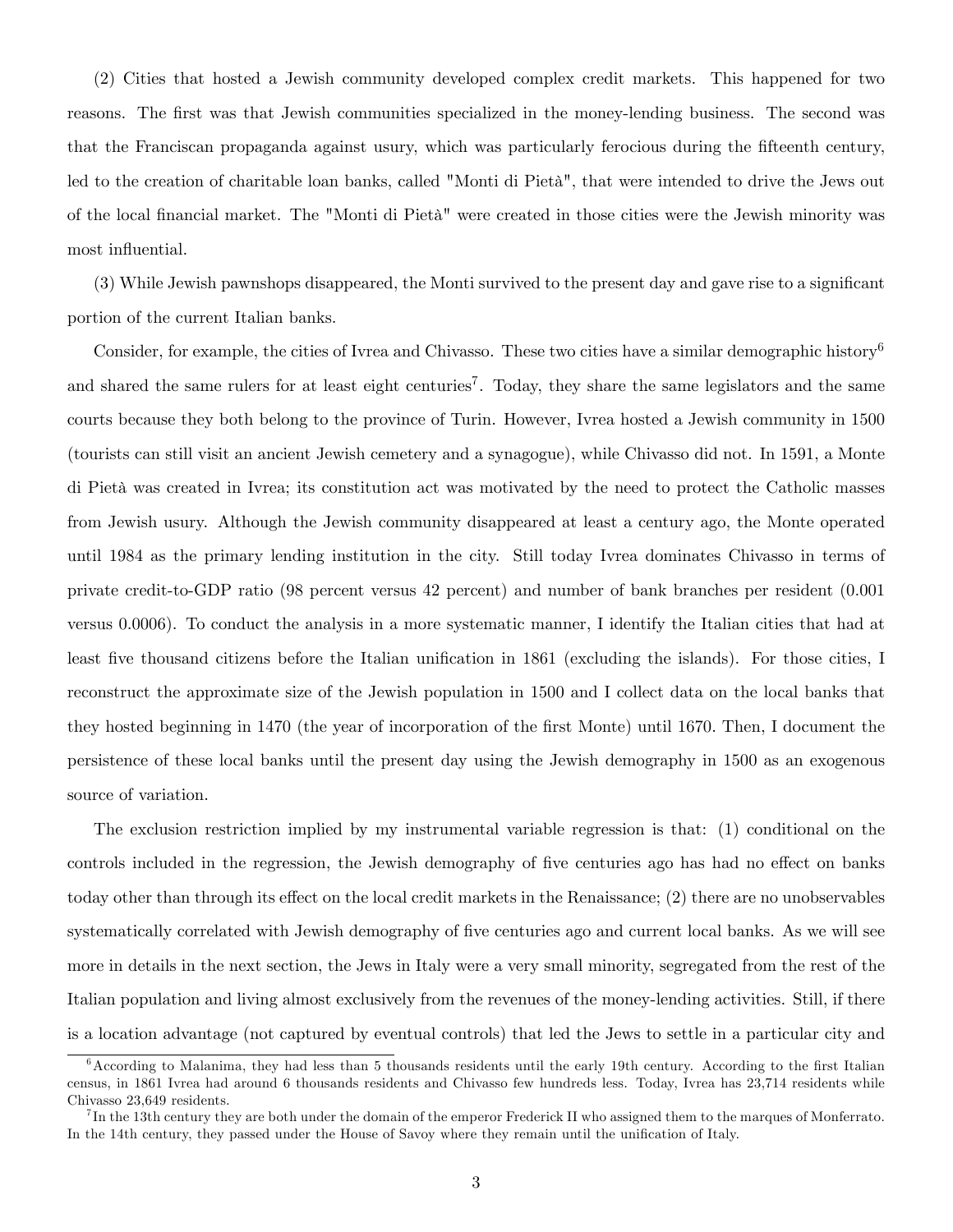that, at the same time, affects current local banking development, then my instrument will be inappropriate. In fact, it is very likely that some particular geographic, cultural, institutional and economic characteristics may have attracted the Jews to select certain cities rather than others in 1500. To exclude the possibility that these characteristics may have any direct effect on current local banks, I use a difference-in-difference approach based on an historical counterfactual. Between 1503 and 1541, Jews were fully expelled from the Italian areas under the Spanish crown, to which they would not be allowed to return for three centuries. This event is exogenous with respect to the Italian social and economic situation of that period. It was, in fact, the result of the attitude of the Spanish crown toward the Jews: the edict was promulgated in Spain in 1493; in 1503 a large part of Italy fell for dynastic reasons under the Spanish crown and the edict of expulsion was applied here as well. I limit my analysis to Central Italy and I document that, once controlling for a set of observed geographical characteristics, in the once-Spanish areas there is no within-province difference in the level of current financial and economic development between those municipalities that previously hosted Jewish communities and those that did not. There are large differences within a province, instead, in those areas where Jews were not banned from: here cities that formerly hosted Jewish communities currently have larger credit-to-GDP ratios and GDP per capita. I interpret this result as an indication that there are no unobservables that a§ect both the presence of Jewish communities in 1500 and the current local banking and economic development.

Having established the validity of my instrument, I can use it to estimate the persistence of credit institutions. The results are surprising: for instance, having hosted a Monte di Pietà in the Renaissance gives rise today to an increase in credit availability to the private sector (in percentage of GDP) in the order of at least 80 percent and an increase in branch density of 24 percent.

The second central question that this paper attempts to answer is whether banks affect long-term economic performance. On this topic, the economic theory is divided. A large body of literature dating back to Schumpeter emphasizes the positive influence of the development of a country's financial sector on the level and the rate of growth of its per-capita income. The main argument is that financial intermediaries reduce the cost of acquiring information and allow for the better assessment, selection and monitoring of investment projects. For example, in Greenwood and Jovanovic (1989), the ability of financial intermediaries to improve information collection results in an increase in the efficiency of resource allocation and, hence, in economic performance<sup>8</sup>. However, according to certain theoretical contributions (for example, Bencivenga and Smith (1991); King and Levine (1993b)), an improvement in the reallocation of resources that results in an increase in the return to savings may actually depress saving rates and compromise future economic growth. Because the theoretical literature is divided, it remains the task of the empirical literature to shed light on the effect of finance on

<sup>8</sup> See also Diamond (1996).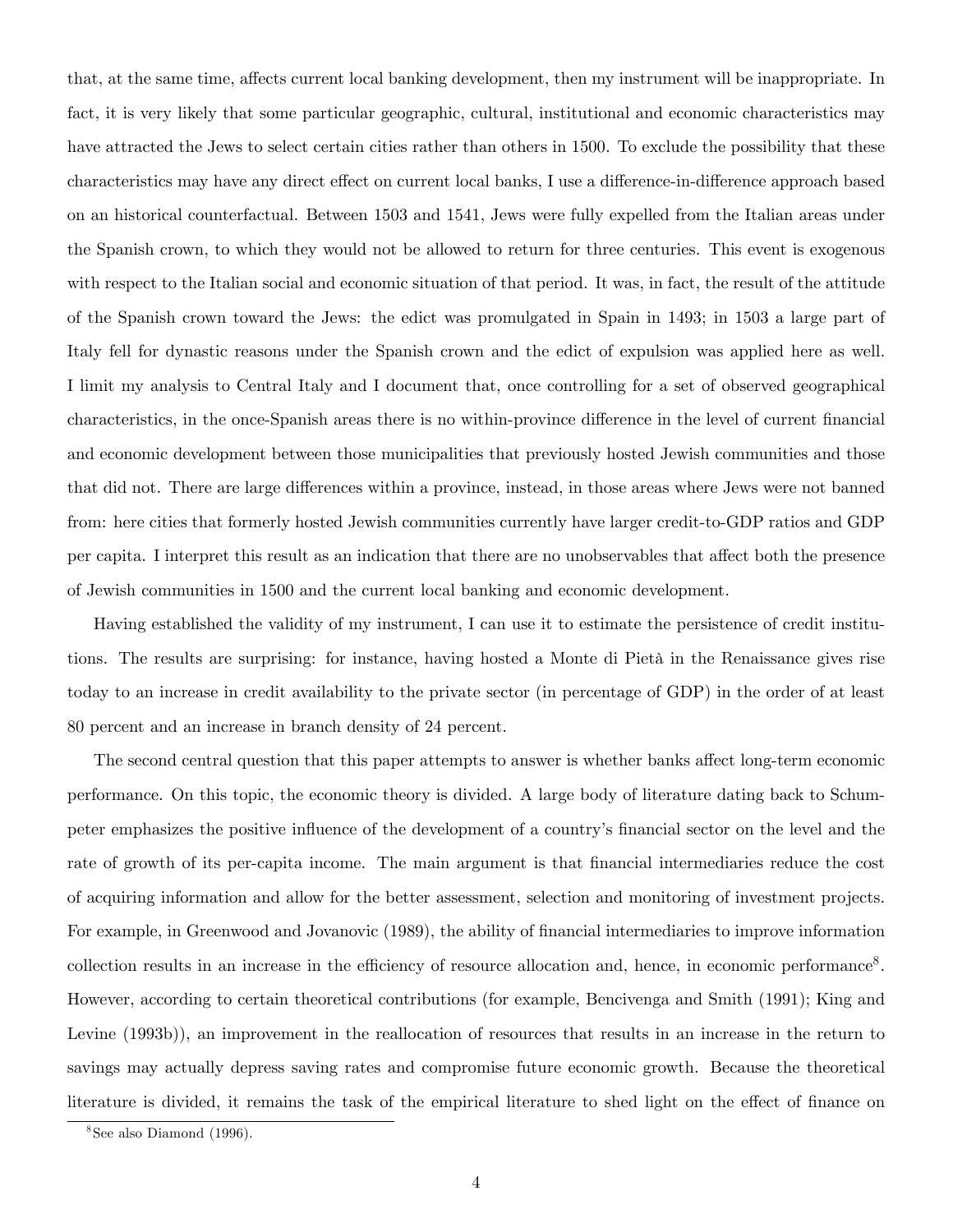development. In the 1990s, beginning with studies by King and Levine (1993a, 1993b), a new body of empirical evidence began to indicate a positive relationship between the level of development achieved by the banking system and economic performance, both at the national and the regional level. Italy represents a favorable "laboratory" for these empirical studies<sup>9</sup> for two reasons. First, focusing on Italy allows researchers to isolate the role of banks in fostering economic performance. The Italian financial system can be characterized as bankbased. The capitalization of the Italian stock market is low compared to that of most of the other developed countries, and Italian firms have traditionally used debt rather than equity to finance their activities. Therefore, banking development is likely to be particularly important for Italian firms. Second, there is considerable spatial diversity in the degree of banking development. Until 1999, the competition among Italian banks was dampened by restrictions on lending and branching across geographical areas. This led to the development of fundamental differences between the local credit markets of Italian cities. A possible objection could be that the local conditions of the credit market become irrelevant as long as individuals and firms can tap markets other than the local one. There is a growing body of literature, however, documenting that distance affects the provision of funds, especially for small Örms (Petersen and Rajan (2002); Bofondi and Gobbi (2004); Lerner (1995)). Moreover, the fact that distance is an important barrier to lending is consistent with the views of bankers. Guiso et al. (2004) report that "the president of the Italian Association of Bankers (ABI) declared in a conference that the banker's rule of thumb is to never lend to a client located more than three miles from his office."

Although a large amount of empirical literature has documented a strong correlation between banks and development, assessing the direction of causality has proven to be a difficult task<sup>10</sup>. There is little agreement on

 $9$ Lucchetti et al. (2001) examine how the efficiency of local banks affects regional economic development. Angelini and Cetorelli (2003) study the effects of regulatory reforms on bank mark-ups. Bonaccorsi di Patti and Dell'Ariccia (2004) focus on firm creation. Guiso et al. (2004) present evidence of the effect of local financial development on a wide set of outcomes, such as business formation, firm entry and growth. Guiso et al. (2006) study the effect of banking regulation on the cost and access to credit. Alessandrini et al. (2006) present evidence that higher branch density reduces the probability of firms of being financially constrained. Benfratello et al. (2008) concentrate on the effects of branch density on the probability that firms engage in R&D.

 $10$  Four different approaches have been utilized in this literature.

In a successful contribution, King and Levine (1993a) show that on a cross-country basis, the predetermined component of financial development is a good predictor of growth over the following 10 to 30 years. However, skeptics offer two arguments against this methodology for analyzing causality. First, there may be some omitted variable, such as the propensity of households to save, driving both financial development and economic development. Second, there may be a reverse-causality problem because the usual measures of Önancial development (capitalization of the stock market and availability of credit to the private sector) may respond to expectation of future growth.

The second approach aims to rule out omitted country-level factors by focusing on interaction effects rather than on the primary effects of financial development. On a cross-country basis, using industry-level data, Rajan and Zingales (1998) test the idea that Önancial development should disproportionately assist industries that are relatively more dependent on external Önance for their growth. As a proxy for a certain industry's external need for financing, the authors use data on the difference between investments and cash flow in the analogous industry in the US. The main problem with this approach is that the results are hard to interpret without making the following assumptions: all countries share the same technologies and perform the same tasks within each industry and capital markets in the US are perfect.

The third approach focuses on the time-series dimension and studies the effect of one-time exogenous financial liberalization. For example, at the US state level, Jayaratne and Strahan (1996) find that economic growth increases in states that relax intrastate bank branching restrictions. However, according Fry (1995), the simultaneity of reforms appears binding for this type of study: "Most clear-cut cases of financial liberalization were accompanied by other economic reforms (such as fiscal, international trade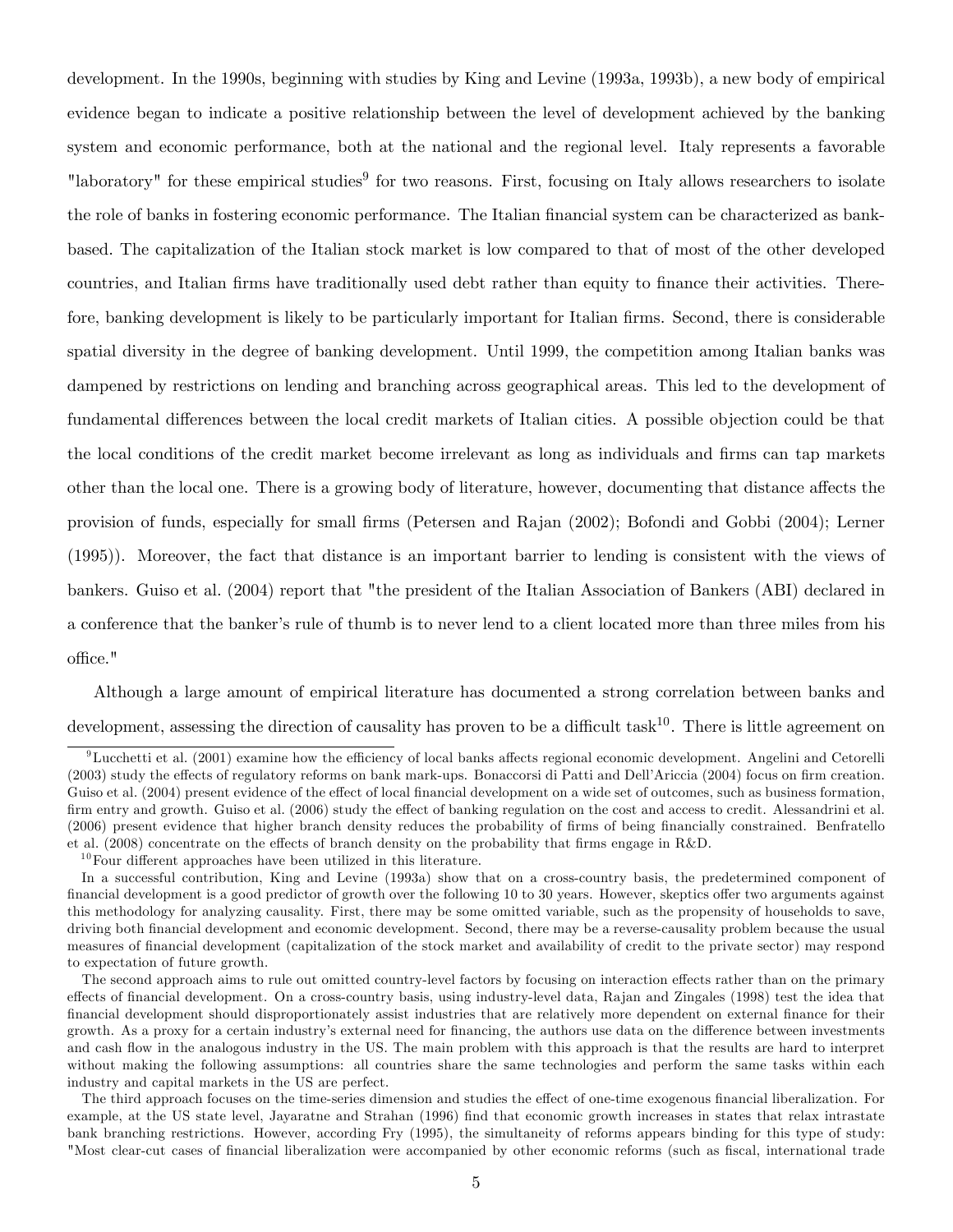what determines banking institutions, making it difficult to isolate exogenous sources of variation and estimate their effects on performance.

Using Jewish demography in 1500 as an instrument, I find that an increase in the current credit availability of 1 percent increases GDP per capita in Italian municipalities by at least 0.18 percent. The effect of branch density is even stronger: an increase in the ratio of bank branches to total residents of 1 percent increases per-capita GDP by at least 0.7 percent. In other words, if a bank "fell from the sky" in a city characterized by the average branch density and one hundred thousand residents, we expect local GDP per capita to increase by 2.8 percent. These estimates support the view that credit institutions have strong positive effects on economic development. Interestingly, according to my estimates, at least one-third of the gap in the current credit availability between Northern and Southern Italy can be attributed to the expulsion of the Jews from the Aragon kingdom. This finding implies that at least 12 percent of the north-south gap in per-capita GDP is attributable to the current lower credit availability for which the expulsion was responsible.

In the last part of the paper, I illuminate a particular channel through which the improvement of credit institutions affects economic development. The so-called "Shumpeterian view" in the literature on finance and growth is based on the idea that banking institutions affect economic performance through their ability to foster aggregate productivity (e.g., the total output produced by the economy for a given set of inputs) rather than capital accumulation. My results validate this view. An increase in credit availability of 1 percent increases aggregate productivity by at least 0.03 percent (0.2 percent for branch density). Moreover, I show that the effects of banks on aggregate productivity are realized through the reallocation of resources towards more productive firms rather than through a boost in the average productivity of firms. This finding appears to validate theories that emphasize the importance of the role of the banks in exploiting ex-ante information on investment opportunities to select the most promising ones.

This paper is organized as follows. Section 2 presents historical background information on the Italian Jewish communities and the origin of Italian banks. Section 3 documents the persistence of the relative levels

and foreign exchange reforms). In such cases it is virtually impossible to isolate the effects of financial components of the reform package".

The final approach that has been widely used in the literature is the instrumental variable approach. Many authors have used GMM estimators developed for panel data where the instruments come from lagged values of a financial development proxy. Levine et al. (2000) use data on a panel of 77 countries over the period 1960-1995. The primary advantage of this methodology is that it controls for cross-sectional fixed effects. However, the procedure is data-intensive, and researchers cannot normally count on long time series. As Levine (2005) notes: "Levine et al. (2000) employ data averaged over a five-year period, yet models we are using to interpret data are typically models of steady state growth. To the extent that Öve years do not adequately proxy for long-run relationship, the panel methods may imprecisely asses the finance growth link". In order to overcome this problem, researchers have searched for "external" instruments that can explain cross-sectional differences in financial development without requiring long time series of data. Levine (1998), Levine (1999) and Levine et al. (2000) use the La-Porta et al. (1998) measures of the legal origin of the country as instruments for current Önancial development. This type of analysis has three important drawbacks. First, it is difficult to exclude the possibility that these instruments have affected not only financial institutions but also other institutions. For example, the legal origin of the country affects the local contractual institutions (see La Porta et al, 2001). Second, it is difficult to rule out missing geomorphological variables that could drive both instrumental and instrumented variables. Third, these studies are usually based on a small number of observations.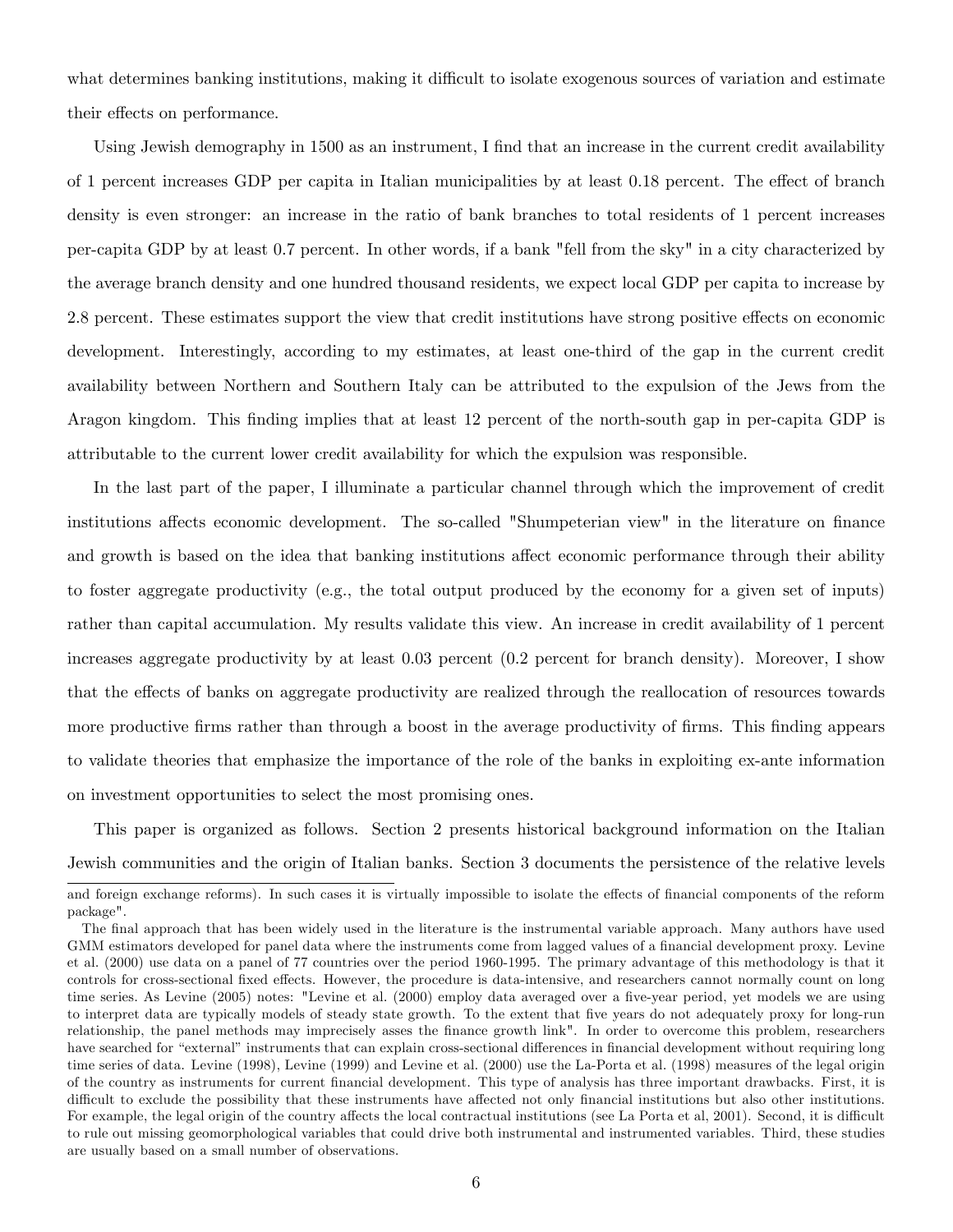of local banking development across Italian municipalities in the last Öve centuries. Sections 4 and 5 examine the effects of current banks on per-capita GDP and aggregate productivity in Italian municipalities. Some concluding remarks close the paper.

### 2 The Jews in Italy and the Rise of the Monti di Pietà

Jews were already present in Italy in the second century  $B.C.E.<sup>11</sup>$  The first large communities were the result of mass deportations following the Jewish struggle and defeat in Judea at the hand of the Roman Empire<sup>12</sup>. Bonfil (1991) describes the Jewish communities' role in the Roman society accordingly:

ìThe fact that the Jews in Italy were of petty bourgeois or even servile origin and that they were not infrequently suspected of opposing Roman policy abroad prevented individual Jews from attaining prominence in economic or social life. [..] They engaged in humble occupations and lived in the proletarian sections. Cultural standards were not high, although there were painters, actors, and poets."

It has been estimated that approximately fifty thousand Jews were living in Italy during the first century. For commercial reasons, because of temporary expulsions from Rome and especially because they were deported as slaves, the Jews spread from Rome to the rest of Italy. Whenever possible, they established themselves in more cosmopolitan cities where the local population was more tolerant of their religious convictions and customs. For these reasons, we find Jewish communities concentrated in cities with important ports or where commerce was a prominent activity (Milano (1963), p. 29).

Even after the fall of the Roman Empire, the strong opposition of the Christian Church confined the Jews to the margins of Italian society. According to Bonfil, until the end of the 13th century, Jews remained a group of petty bourgeoisie, primarily artisans (especially dyers and silk weavers) and small merchants. Typically, they owned houses in towns, but occasionally, some Jews also engaged in farming<sup>13</sup>.

This situation dramatically changed in the 14th century. During this period, Jews in Italy engaged in a new sphere of economic activity as money-lenders. There were three main motives that drove the Jews towards

 $11$ The first evidence of Jewish presence in Italy dates back to 168 B.C.E. A Jewish general, Maccabees was leading the struggle to free Palestine from the Syrian domination and sent an embassy to Rome asking for military support.

 $12$ The first large wave of Jewish prisoners arrived in Italy in 61 B.C.E. after Pompey and the Roman legions had submitted Judea under the Roman Empire and conquered Jerusalem. In 66 C.E., Judea rebelled against the invaders: the war lasted four years and ended up with the complete defeat of the Jews. Again, a large portion of the Jewish prisoners was brought to Italy. According to later sources, 1500 arrived in Rome alone and 5000 in Apulia. The last mass deportation of Jewish prisoners in Italy dates back to 134, when the Jewish struggle against the Romans ended up with the wholesale destruction of Jerusalem and more than one thousand of other Jewish towns.

 $13$ In the middle of the thirteenth century, Saint Thomas Aquinas wrote that, unlike in other countries, Jews in Italy earned their livelihood through their own work and not through money-lending.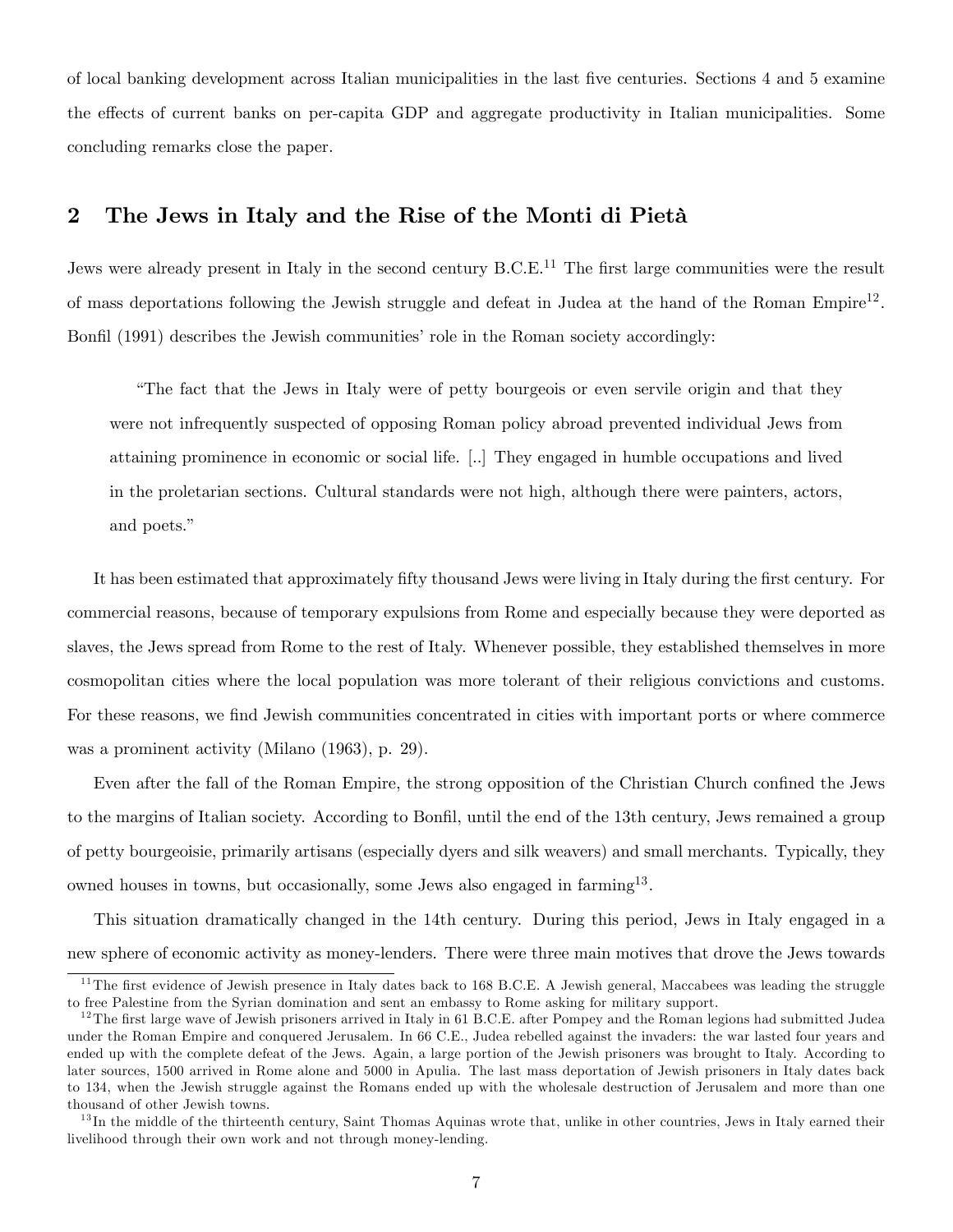lending. First, during the Middle Ages, the Catholic Church, through several Ecclesiastical Councils, had banned the practice of lending to earn a profit<sup>14</sup>. This prohibition, which had previously been limited to the Catholic clergy, was extended to the Catholic laity. On the other hand, the Lateran Council in 1215, having forbidden Jews from lending for high and immoderate interest rates, silently allowed them to lend in exchange for normal interest. Second, between 1260 and 1340, the Italian peninsula experienced a strong expansion of merchant and craft guilds (Morelli (2008)). These organizations acquired full control of the primary economic activities in the largest Italian cities. Because membership required adherence to Catholicism, a large number of Jews were forced to leave their traditional occupations. Moreover, Jews could not continue their farming activities because they were not allowed to own land in a majority of the Italian states. Third, some Jews in Central Italy who had engaged in trade during the Middle Ages had accumulated sizable wealth and had both the capital and the expertise to become money-lenders.

These three factors drove the Jews en masse toward money-lending. By the beginning of the 15th century, the geographic expansion of the loan business by the Jews was complete and had become a general economic phenomenon in all parts of Italy. According to Shulvass (1973), Italian Jews in this period primarily derived their livelihood from usury, pawnshops and lending<sup>15</sup>. This led to the accumulation of small fortunes for several Jewish bankers. A large number of Jews adopted the manners of the gentile upper class, with a taste for the letters and the arts; indeed, this period is remembered as one of unprecedented prosperity of the Italian Jewry. These achievements, however, were undermined by two factors.

The first was the attitude of the Spanish Aragon crown toward its Jewish subjects. In March 1492, the Aragon crown promulgated an edict of expulsion of the Jews from its territories. At that time, Sicily and Sardinia were under the Aragon rule, and thus the edict applied there as well. Then, in 1503 the Kingdom of Naples (which included all of Southern Italy, the region of Abruzzi and some cities close to Rome) came under the Aragon crown, and the expulsion of the Jews from these territories was ordered. The opposition to the edict by both the Christian masses and the local aristocracy led to certain exceptions. In particular, approximately 200 wealthy families were formally permitted to remain. However, in 1541, these exceptions were abrogated,

 $14$ The Christian prohibition to lend for a profit tracks its origin in the ancient times and is inspired by two principles. First, the Aristotelian maxim "Pecunia pecuniam parere non potest (money cannot beget money)" excluded the possibility that investing for future profits could be beneficial for the society. Second, lending for a profit was considered at odds with the principle "Mutuum" date nihil inde sperantes (give without hoping to receive anything in return)", enunciated in the Gospel according to Saint Lucas.

 $^{15}$ In 1320, Kalonymos ben Kalonymos (1286-1328 A.D.), a Spanish Jewish philosopher, wrote in his Maseket Purim: "no usurious loans are to take place on Purim that is in the land of Israel, but it is permitted in Babylonia and in Greek Italy [..]. Jews of Babylonia and Italy have nothing else but usury upon which to rely [for their support]î. Two centuries later, Jehiel Nisim da Pisa  $(1507-1574 \text{ A.D.})$ , a rich Italian Jewish banker, also attested that "in these lands [Italy] more than everywhere else in the entire Diaspora has the custom of lending to non-Jew become widespreadî. Famous rabbis were also moneylenders and, according to Sonne (1948), most of the North Italian rabbis were bankers even at a time when they functioned as heads of rabbinical schools. Leon da Modena (1638) charged that "in our generation all interest lenders are regarded honorable and not only are they not ineligible to testify and to judge, it is quite the reverse, namely, their word is as reliable as a hundred of witnesses, they are our leaders and judges".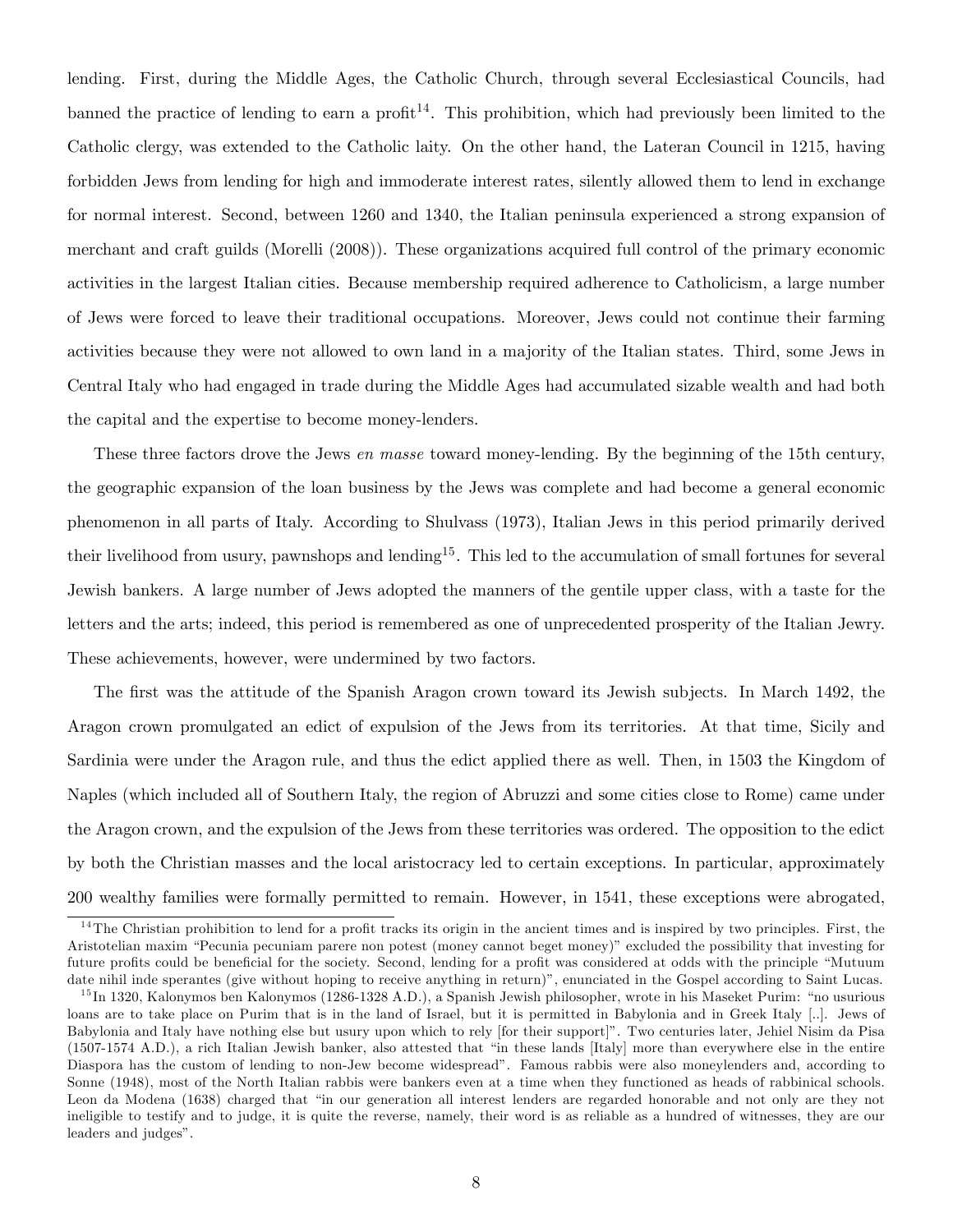and the law excluding Jews from the kingdom remained in force for over three centuries.

Meanwhile, other Italian states experienced increasing opposition towards Jewish loan-banking from the Christian population. According to Shulvass,

ìThe economic depression of the masses caused by endless wars waged throughout all of Italy, contrasted with a rise in the living standard of Jewish pawnbrokers, aroused strong anti-Jewish feelings. The movement was led by the Franciscans, who during this period had a number of outstanding itinerant preachers with tremendous ináuence upon the masses. [..] They believed that the abolition of the Jewish loan business would heal all social ills. The masses also believed that the loan business was ruining the country."

With the explicit intention of keeping Christians in need of loans away from Jewish money-lenders, Franciscan leaders such as Bernardino da Siena, Giacomo della Marca, Giovanni da Capistrano, and Bernardino da Feltre laid the foundations for the "Monti di Pietà", lending institutions sponsored by wealthy Christians that would extend credit on a non-profit basis.

The creation of a Monte di Pietà followed a usual scheme, which is well-described by Attilio Milano (1963, pp. 74). A Franciscan preacher would arrive in town and offer several sermons to the largest audience possible, proclaiming that the current misfortune of the place was a divine retribution against the persistence of Jewish usury; in order to appease God's wrath, usury should be overcome<sup>16</sup>. An expiatory procession would follow, during which each member of the community was supposed to contribute to the formation of the initial capital of the Monte, normally in exchange for the plenary indulgence. Finally, the Franciscan preacher would assist the local authorities in writing the statute of the Monte<sup>17</sup>.

Several anecdotal stories regarding the creation of the Monti have survived to the present day. For example, according to his biographer, in 1470 Bernardino da Feltre arrived in L'Aquila, a town in Abruzzi, and offered 82 sermons instigating the inhabitants to create a Monte and to kill the Jewish minority<sup>18</sup>. Two weeks later, several processions and turbulent manifestations of the population led the city council to authorize the creation

<sup>&</sup>lt;sup>16</sup>One of the main Franciscan preacher of that time, Bernardino da Siena, used to depict Jewish lenders as bloodsuckers. In his sermon 43 on usury he says: "It is usually the case that when wealth and money are concentrated into fewer and fewer hands and purses, it is a sign of the deteriorating state of the city and the land. This is similar to when the natural warmth of the body abandons the extremities and concentrates only in the heart and the internal organs; this is seen as the clearest indication that life is slipping way and that the person is soon to die. And if this concentration of wealth in the hands of the few is dangerous to the health of the city, it is even more dangerous when this wealth and money is concentrated and gathered into the hands of the Jews. For in that case, the natural warmth of the city—for this is what its wealth represents—is not flowing back to the heart to give it assistance but instead rushes to an abscess in a deadly hemorrhage, since all Jews, especially those who are moneylenders, are the chief enemies of all Christians."

 $17$ Figure 3 reproduces a painting of Sebald Popp, "The sermon of the pious Giovanni da Capestrano in Norimberga". The painting dates 1493 and it describes a typical Franciscan predication. You can distinguish a Franciscan preacher giving a sermon, the women piling up their best clothes and jewels in front of the preacher (the mount of piety was originally referred to a pile of objects collected for being redistributed to the poor people) and, on the upper left of the representation, you can distinguish a Jew being arrested by the local authorities.

<sup>&</sup>lt;sup>18</sup> "fin che gl'ebrei non fosser da gl'Aquilani tagliati a pezzi" (until the Jews would have been cut in pieces by the inhabitants).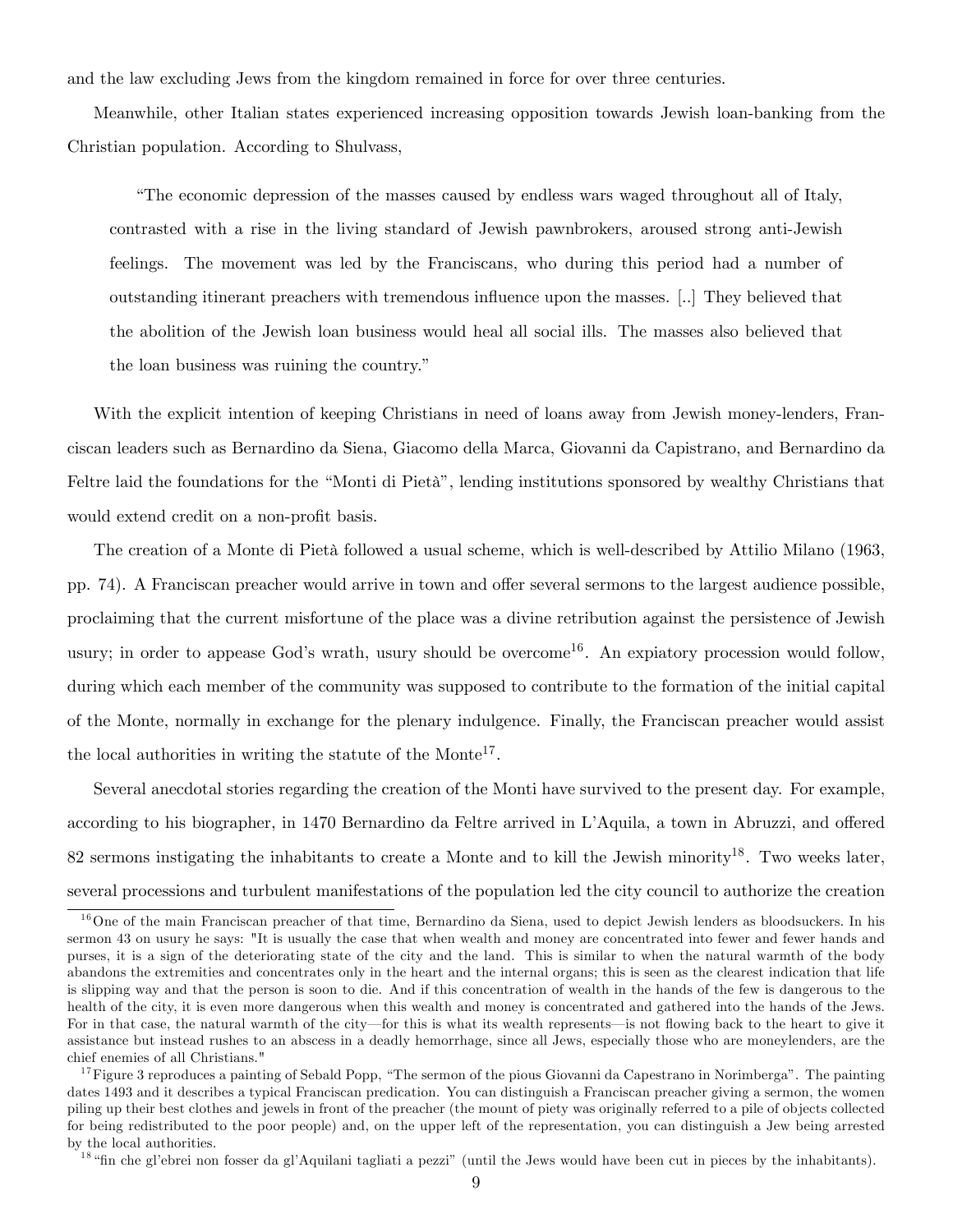of a Monte di Pietà. In its statute, we can still read that the Monte was created with the with the mandate to ìrefrenare la insatiabele voragine della usura de Judey, la quale devora et consume li beni temporali dellíomini et persone de essa magnifica cita dell'Aquila e so contato" (to stop the insatiable bottomless chasm of Jewish usury, which devours and consumes all the goods owned by the people of the magnificent city of L'Aquila and its county). Several days after the establishment of the Monte, the Jews were expelled from the city (although they would be invited to come back two years later).

The connection between the creation of the Monte di Pietà and the anti-Jewish propaganda left traces in the statute of the great majority of the Monti di Pietà that were created before the beginning of the 18th century<sup>19</sup> .

Many papers have been written by historians and economists on the relationship between Jewish demography and the rise of the Monti di Pietà in the Italian Renaissance  $20$ . The mainstream historical perspective can be summed up by the words of Segre (1978):

ìThe mounts rise where there are Jewish bankers and their reason of being and their fuel is the opposition to the Jewish bankers and, sometimes their destruction under an overwhelming public pressure".

In the words of Menning (1993):

"As brokers of small loans against pawns, Italian Monti di Pietà were expected not only to replace Jewish moneylenders but also to set up the conditions in which all Jews could be expelled."

Between 1470 and 1570, the Franciscan preachers created more than two hundred Monti di Pietà in Central and Northern Italy. However, the lack of a firm business base undermined their stability. They were continuously dependent on charity to finance their operations, and the lack of any profit motive made them particularly inefficient. The presence of a Jewish community in the city provided three different means of solving the problem. First, the Franciscans continued to use the specter of Jewish usury to promote frequent processions, where the forgiveness of multiple sins was exchanged for donations to the Monte. Second, the Jews were frequently forced to pay a tax to the local Monte or to deposit some of the revenues of their money-lending activities. Finally, in other cases, they provided the initial expertise to set up the Monti.

 $19$ For example, you can find references to the Jewish usury in the constitution statutes of the following lending institutions: Monte di Pietà di Viterbo (1472): "una losca nidiata di ebrei" (sinister brood of Jews); Monte di Pietà di Parma (1491): "ad evitare le voragine de le usure de zudei per subventione dei poveri christianiî (to avoid the bottomless chasm of Jewish usury by subsidizing the poor people); Monte di Pietà di Parma (1491): "alla iattatura delle usure et massime delli zudi" (to the damnation of usury and, especially, the Jewish one); Monte di Pietà di Rieti (1489): "succatori del sangue de li cristiani" (suckers of Christian blood); Monte di Pietà di Cuneo (1557): "voragine dell'usura di ebrei"; Monte di Pietà di Casale (1557):"ai giudei che devorano il sangue de poveri" (to the Jews that devour the poor's blood); Monte di Pietà di Savigliano (1602):"ingorda tirannia degli usurai ebrei" (gluttonous tyranny of Jewish usurers).

 $^{20}$ An excellent collection of studies on the relationship between Jewish demography and the rise of the Monti di Pieta' is offered by Montanari (1999). See also Angiolini (1978).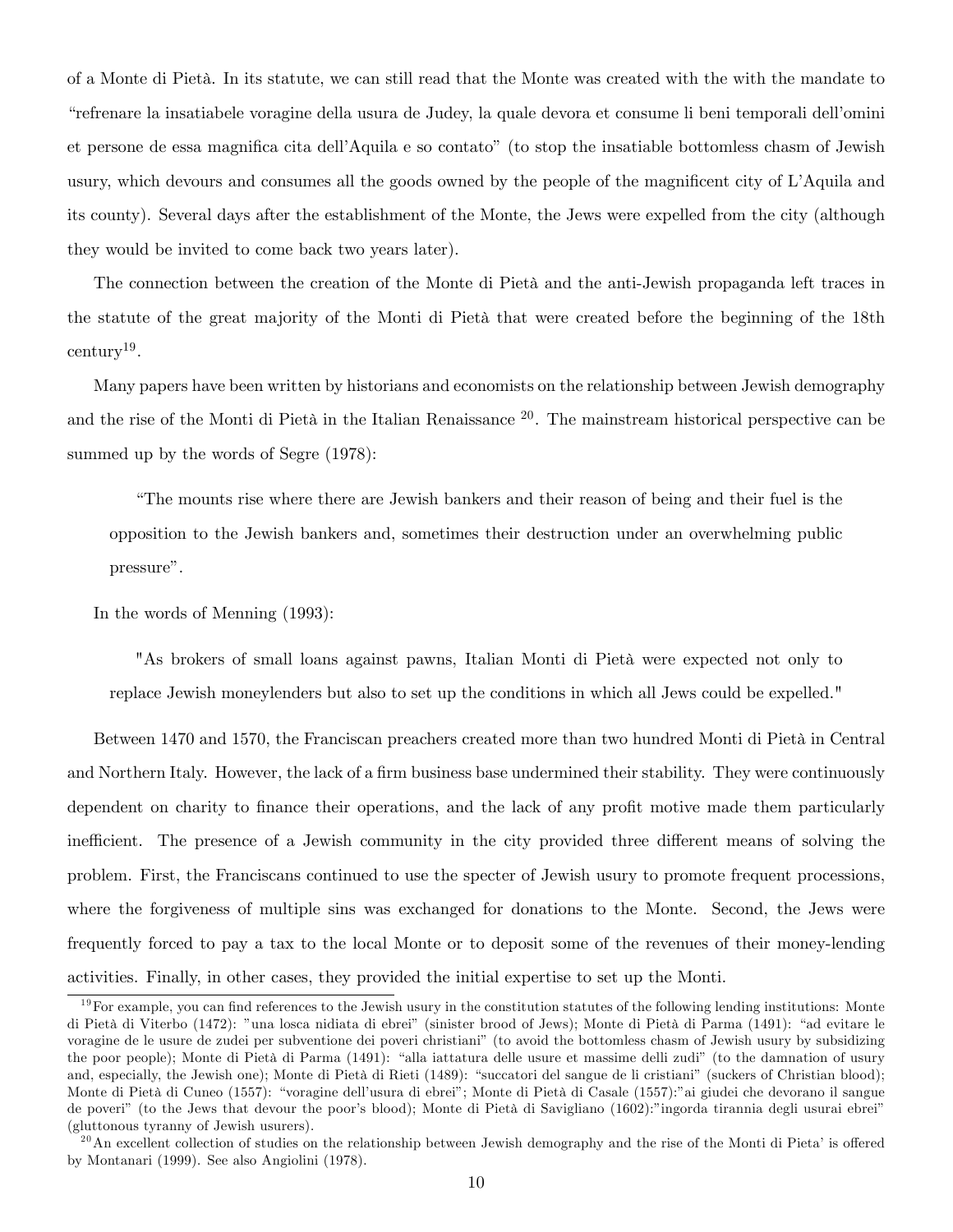This led Attilio Milano (1963, pp. 165) to conclude that "the co-existence of Monti di Pietà and Jewish pawn banks was not only possible but also necessaryîand, for this reason, the Jewish money-lenders who had been expelled after the creation of the Monti were, in most cases, invited to come back.

The Monti di Pietà, which were founded as charity institutions, evolved particular features typical of modern banks in the late sixteenth century. In fact, in 1515, Pope Leone X, allowed them to charge interest on their loans; in 1560, Pope Pius IV authorized them to accept deposits from privates; and finally, in 1569, Pope Pius V allowed them to remunerate these deposits. However, until the late seventeenth century, the Monti continued to primarily rely on charity and donations to finance their growth, and their endowment remained relatively low compared to Jewish pawnshops. The Monti were allowed to receive deposits and make loans only to residents; these loans were limited in size (they would not exceed the average monthly wage of a peasant) and duration (6 months or 1 year), and their use was bound by rigid moral rules. Moreover, in periods of general hardship, it was difficult for the Monti to raise sufficient funds given that all of their donors and depositors lived in the same town. On the other hand, Jewish pawnshops could lend much larger sums for longer periods. Furthermore, through a network of family ties, social relationships and economic partnerships, they were able to provide access to external sources of credit  $2<sup>1</sup>$ .

It was only between the 17th and the 18th century that the Monti di Pietà were able to expand their range of activities from consumption credit to production credit (Montanari (1999), De Maddalena (1975)). While the Italian Jewish money-lending industry experienced a steady decline and eventually disappeared, the Monti were surprisingly resistant over time. By the end of the 19th century, approximately 300 Monti were operating in Italy (Pagliazzi and Nicosia (1968)).

One obvious question is whether those cities that could not count on Jewish pawnshops or Monti di Pietà developed alternative ways to provide credit that could avoid the interest ban. The answer is yes. First of all, inter-household credit was very popular. Since no credit contract could make references to an associated interest, the actual payment of the interest was dependent on the good faith of the parties. The legal risk involved with these types of transactions led to the development of more complex contractual form where the loan component was hidden or not easily identifiable. The most popular by far was the so-called "Contratto" alla Voceî. Practically, during the planting season a creditor would purchase and pay in advance the current price for part of the upcoming harvest that the debtor had the obligation to re-purchase immediately after the harvest at the new current price. The interest was hidden in the price-difference of farm products between the planting season and the harvest (Placanica (1982)).

<sup>&</sup>lt;sup>21</sup>An interesting discussion on the complementarity between Jewish money lenders and Monti di Pietà can be found in Botticini (2000). See also Montanari (1999) (p. 10).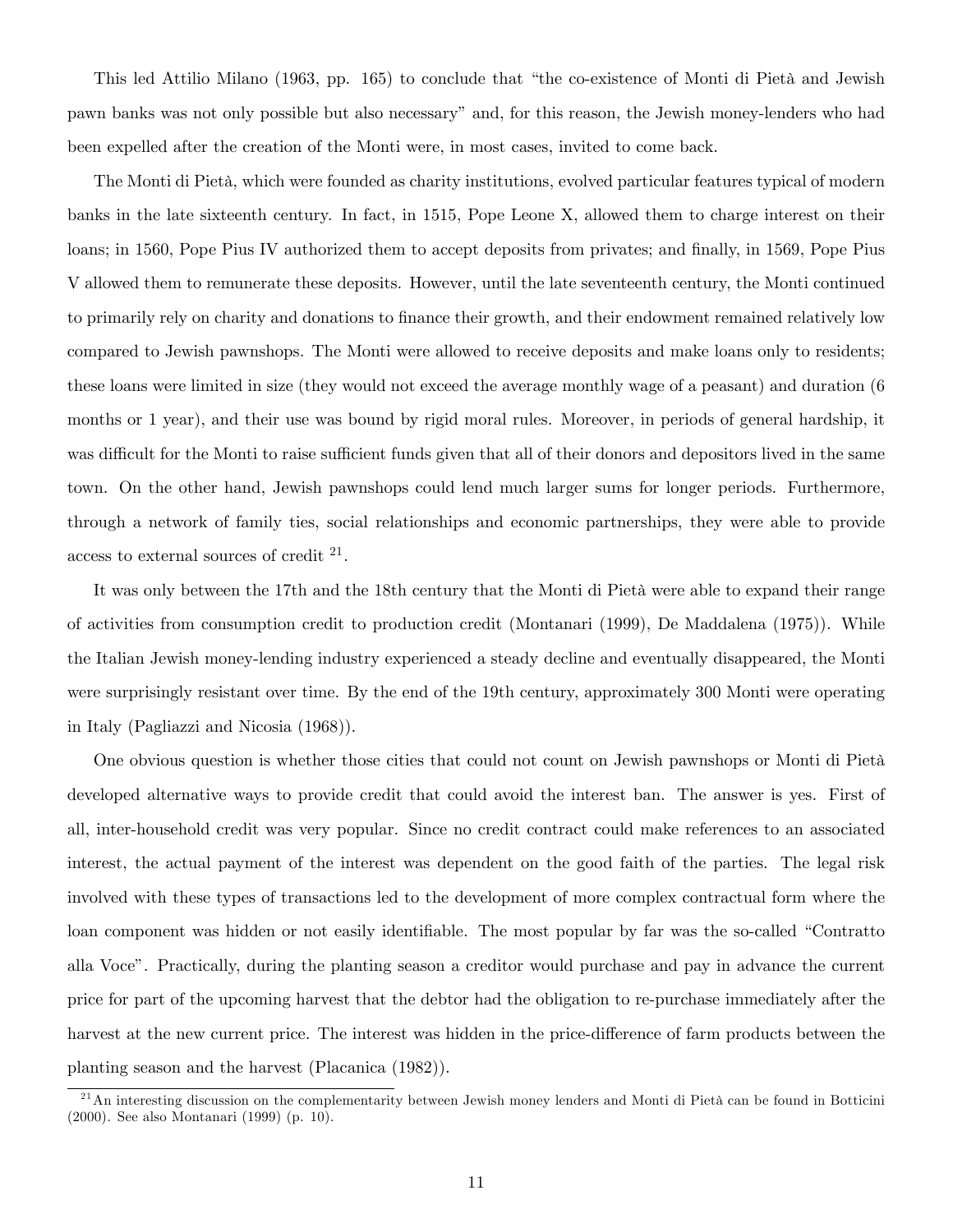So, this was the situation of the Italian credit institutions in 1860, immediately after a myriads of little states and independent cities were unified in the Italian Kingdom: local Monti di Pietà, with centuries of banking experience in those cities that used to host Jewish communities in the early Renaissance, and a mix of ancient complex contracts aiming at hiding the interest payments in the other cities. Immediately, after the Italian unification the Italian banking system was deeply re-organized. The Monti lost some of their banking prerogatives, while a new type of banks, the Casse di Risparmio began to dominate the local credit markets. The great majority of the Casse born either as a commercial appendix of the local Monte or as aggregation of several of them (Zamagni  $(2005)$ ; Racine  $(2004)$ ), they shared with the Monti the non-profit nature and the institutional mission to fight against usury but they could benefit from more relaxed regulatory legislation. In particular, the Casse di Risparmio were allowed to collect deposits indiscriminately from the private sector and to invest them on economic basis rather than on charity ones. Some decades later, with the banking reform in 1929, the regulatory legislation for the largest Monti di Pietà was assimilated into the legislation governing the Casse di Risparmio and the Monti forfeited their original charitable mission. The last relevant legislative reform occurred in 1992 (but was implemented only in 1999). Both the Monti di Pietà and the Casse di Risparmio lost their non-profit status, and they were transformed into joint-stock companies; meanwhile their ownership was transferred to the Fondazioni which have continued to operate as non-profit organizations until today.

### 3 Data Description

This paper employs three sets of data: the first two include historical and current data, respectively, on Italian municipalities, while the third one includes detailed characteristics of Italian firms.

The first set of data contains information on demography and local credit markets in the Renaissance in Italy (islands excluded). Historical data on the location of the Monte di Pietà, the Jewish communities and the Jewish pawnshops between 1450 and 1650 come from miscellaneous secondary sources. The historical urban population data come from Malanima (1998). Federico Malanima compiled a dataset with urban population estimates for over 500 Italian cities on a centennial basis over the period 1300-1861, relying heavily on the seminal work on Italian population history by Beloch (1963). The sample comprises all of the Italian cities with an estimated average population of at least five thousand people in the year of the Italian unification (1861). Data on the location of the Monte di Pietà and the Jewish pawnshops in the first century of their existence (1470-1570) comes from miscellanous sources. Table 1a reports the summary statistics for this set of historical data. The sample comprises 360 cities, of which nearly half previously hosted a Jewish community. Of the 173 Jewish communities in 1500, more than half were small (101), approximately a third were mediumsized  $(47)$  and the rest were large  $(25)$ . Nearly a third of the Italian cities in the sample had a Monte di Pietà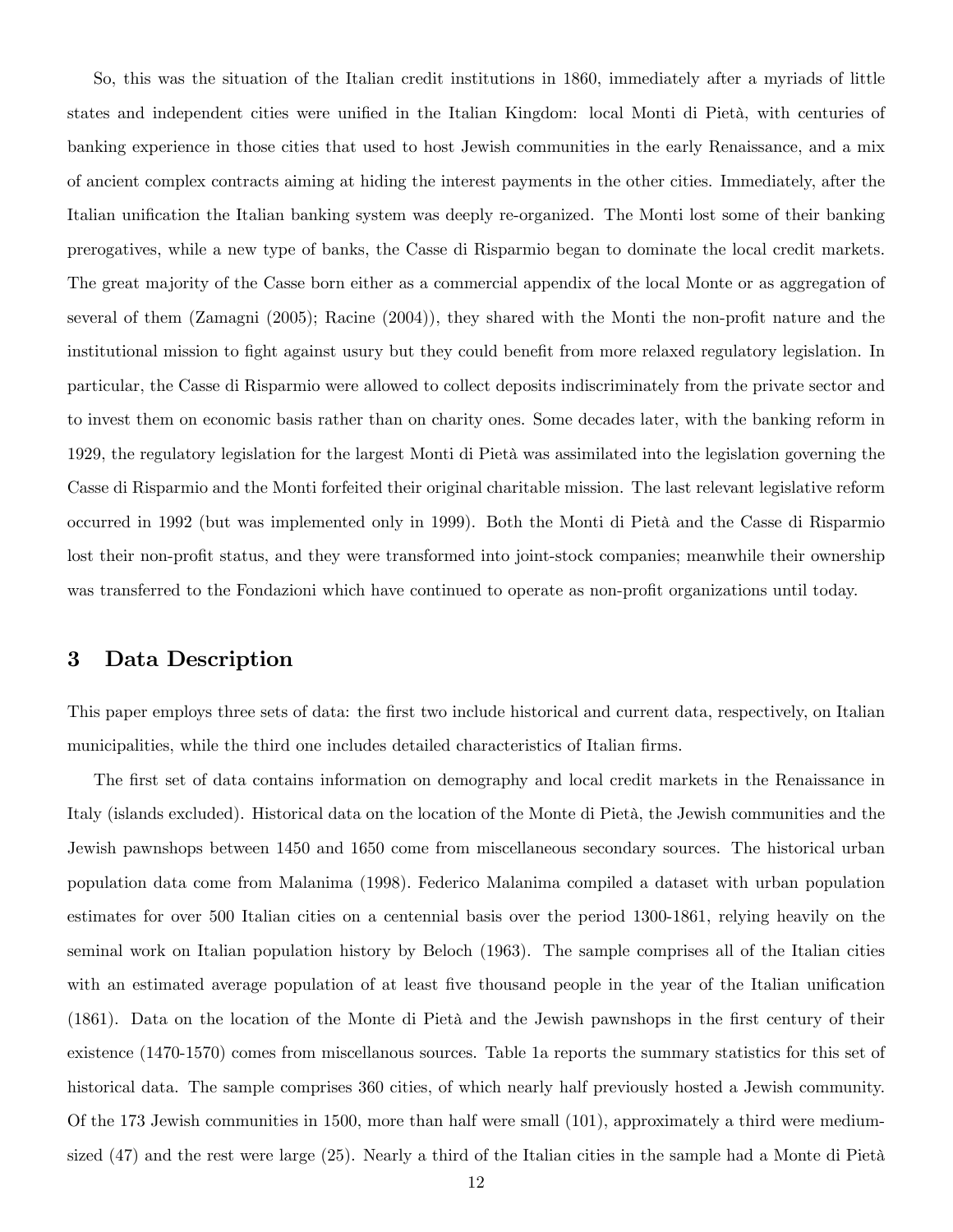or a Jewish pawnshop operating in their territory. Regarding the data on urban population, it is interesting to notice the extraordinary drop in urban population between 1300 and 1400 caused by the epidemics of the plague.

The second set of data contains current information on Italian municipalities (the data refer to the years 2002-2003). The geomorphological data come from the Italian Geographical Institute De Agostini. Statistics on population and levels of education come from the Italian National Statistical Institute (ISTAT). The same source provides value-added data. These are available not at the city level but rather at the level of the "local labor system" (LLS). This unit is defined on the basis of the Population Census data and is composed of a set of contiguous municipalities with a high degree of self-containment of daily commuter traffic and similar economic and geographic characteristics. There are a total of 854 LLSs in Italy, and all cities in my sample are located in distinct LLSs. In the rest of my analysis, I will assume that the per-capita GDP of each city is the same as that of the LLS where the city is located. Financial data on branch density and private credit come from the Bank of Italy. Table 1b reports summary statistics for these city-level data. It is interesting to notice the large variation in the level of economic development across Italian cities. The richest city has a GDP per capita that is more than eight times that of the poorest city. Looking at financial data, the private credit to GDP ratio has a surprisingly large mean  $(0.71)$  and standard deviation  $(0.57)$ . For example, using a sample of 75 countries and a similarly constructed measure of private credit to GDP ratio, Levine, Loayza and Beck (2000) report a mean of 0.4 and a standard deviation of 0.29. This reinforces the idea that Italy has a bank-based financial system and features a significant degree of variation in the level of financial development across cities.

The third dataset contains current information about Italian firms. The main source of information is Amadeus, a comprehensive firm-level pan-European database developed by Bureau Van Dijk. For every firm, it provides data on the industry in which the Örm operates (at the 4-digit NACE level), the location, the year of incorporation, the ownership structure and the number of employees, in addition to the complete balance sheets and the profit and loss accounts. The data set includes both publicly traded and non-traded companies and accounts for nearly 90 percent of the sales reported in the national accounting data. In order to deflate firms' sales, materials, intermediates and capital, I have merged this dataset with an industry-level dataset that comprises output and input prices for industries at roughly the 2-digit level of aggregation coming from the EU-KLEMS project. Table 1c reports summary statistics for firms' deflated quantities.

### 4 Long-Term Persistency

The evolution of the Italian banking system can be documented by the following system of equations: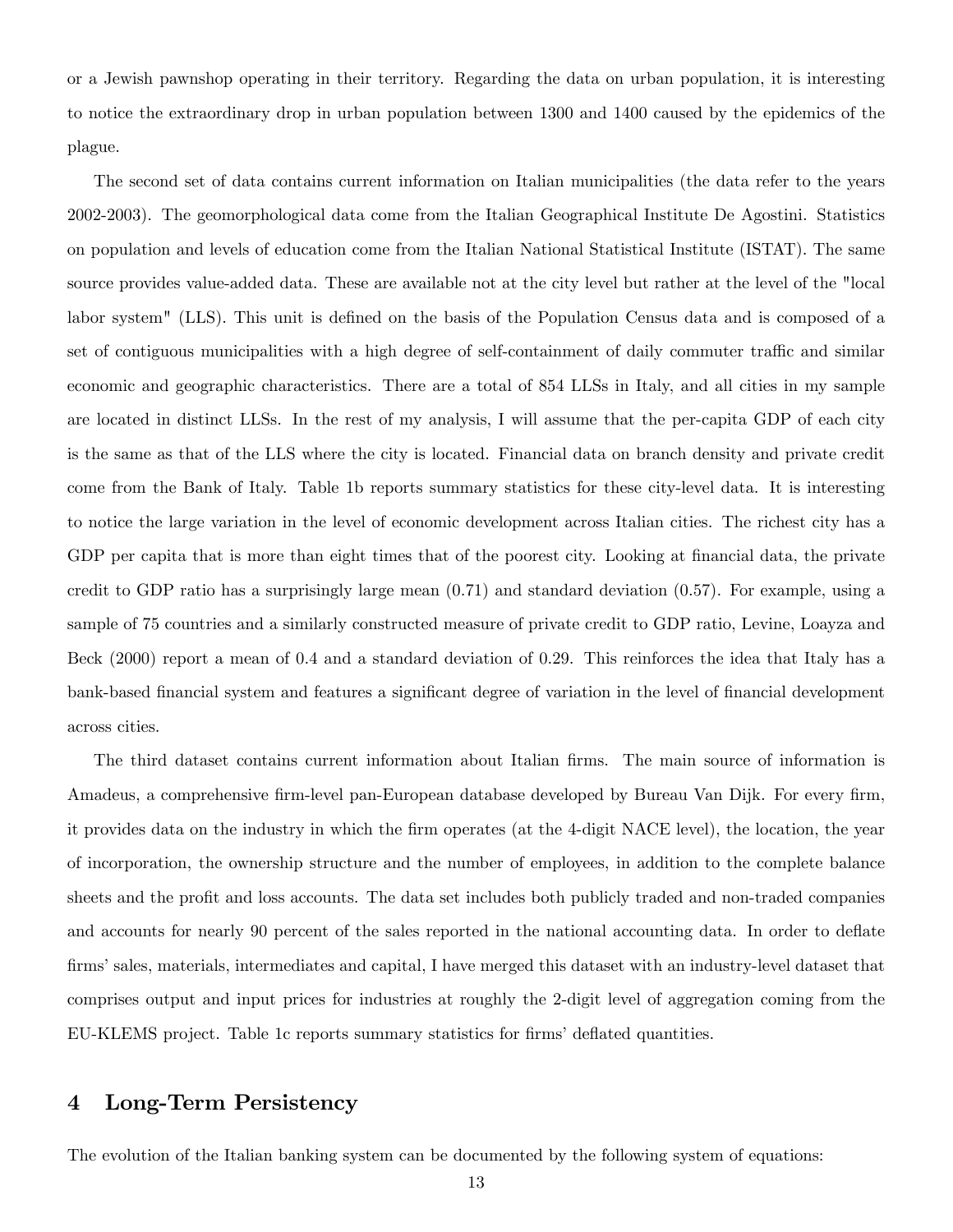$$
JF_i = \alpha_1 J_i^{1500} + X_i' \beta_1 + \nu_{1,i} \tag{1}
$$

$$
MP_i = \alpha_2 JF_i + X_i' \beta_2 + \upsilon_{2,i} \tag{2}
$$

$$
\log F_i = \alpha_3 M P_i + X_i' \beta_3 + \upsilon_{3,i} \tag{3}
$$

where  $J_i^{1500}$  is a dummy variable that identifies cities that previously hosted a Jewish community in 1500, while  $JF_i$  and  $MP_i$  identify those cities that were hosting respectively Jewish pawnshops and Catholic Monti di Pietà in the following century;  $F_i$  measures the current level of local banking development and  $X'$  is a vector of covariates that affect all variables.

The first equation captures the fact that, during the Renaissance, the Jews were the only people in Italy allowed to charge interest, and that they derived their livelihood almost exclusively from the revenues of their moneylending activities. Thus, the presence of a Jewish community was generally associated with the presence of several Jewish pawnshops in the local credit markets.

The second equation reflects the mainstream historical perspective on the rise of the Monti di Pietà. They were created with the explicit scope of counteracting the ináuence of Jewish money-lending. The presence of a Jewish community not only spurred the creation of the Monte di Pietà, but it was also necessary for the survival of the Monte. The Monti were continuously dependent on charity and donations: waving the specter of the Jewish usury was an effective way of raising funds. In the first century of their activity, 229 Monti di Pietà opened in Italy, and the great majority of them were located in cities that hosted Jewish communities; only 17 opened in the Spanish territories from which the Jewish population had been expelled (where nearly 40 percent of the Italian urban population was concentrated).

Finally, the third equation captures the fact that, where the expansion of the Monti di Pietà could benefit from the Jewish presence, the Monti were able to survive until the present day, thus forming the foundation of the contemporary Italian banking system. In 1995, the largest Italian banks by number of branches in Southern, Central and Northern Italy were Banco di Napoli, Banca di Roma and San Paolo, respectively. Banco di Napoli was funded through the merger of eight Catholic institutions that were established in Naples between 1539 and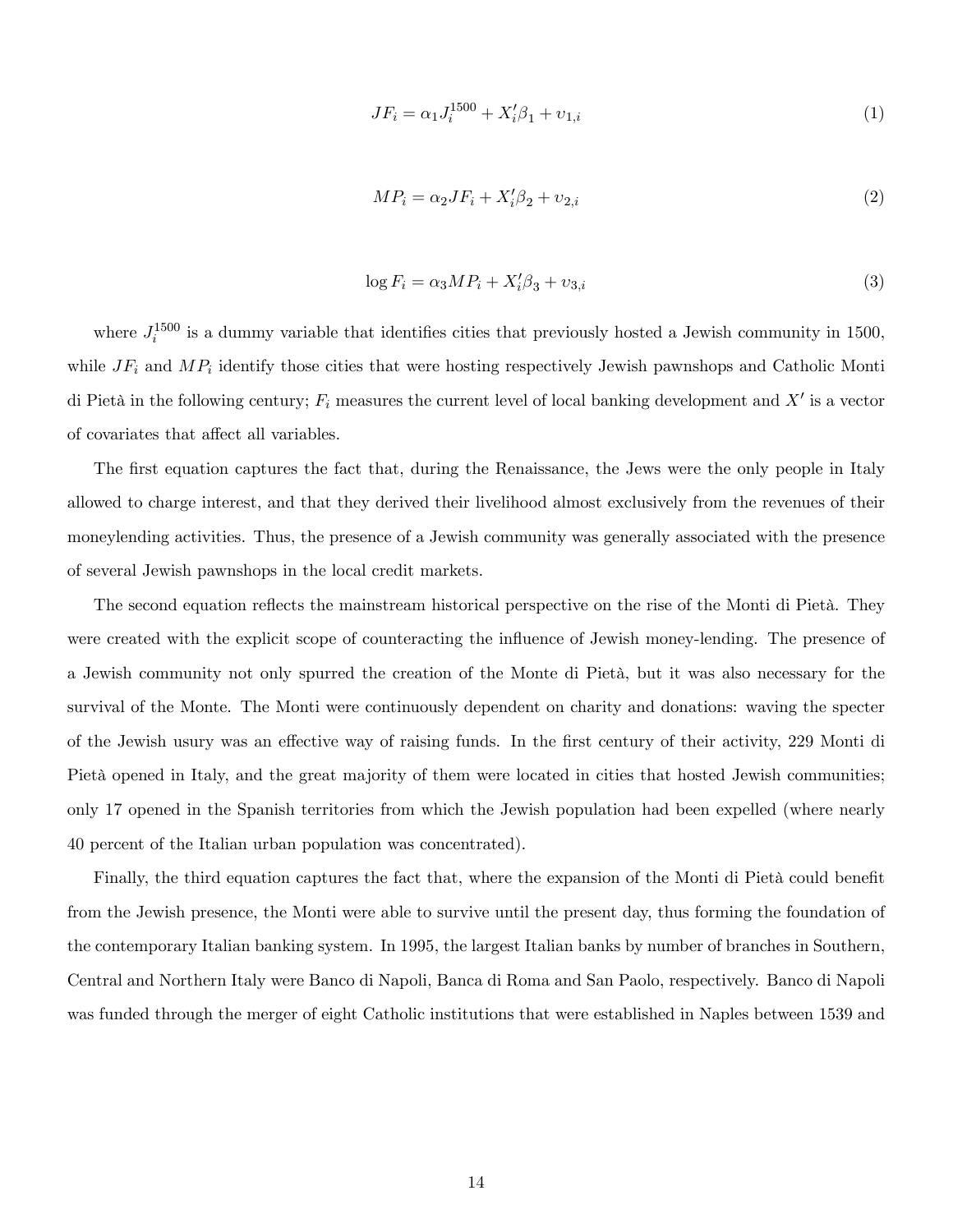$1640^{22}$ , while Banca di Roma and San Paolo originate from the Monte di Pietà of Rome  $^{23}$  and the Monte di Pietà of Turin<sup>24</sup>, respectively. More generally, the great majority of modern Italian banks trace their origin to the Monte di Pietà that were created during the Renaissance<sup>25</sup>.

Rather than separately estimating the three relationships identified above, I first estimate by ordinary least squares (OLS) the following reduced form,

$$
\log F_i = \alpha J_i^{1500} + X_i' \beta + v_i \tag{4}
$$

using both the ratio of private credit to GDP and branch density as proxies for local banking development.  $X_i$  includes a set of geographic controls (e.g., elevation, seismicity, proximity to the sea or to a river) and of province dummies. The Örst two columns of Table 3 report the results. Having had a Jewish community in the city in 1500 is associated with an increase of 28 percent in the current ratio of private credit to GDP and of 16 percent in the branch density of the municipality. Thus, cities that were hosting Jewish communities in 1500 are characterized by a higher level of banking development today. This positive correlation, however, does not necessarily indicate a causal effect. In particular, it could be that the same local advantage that led the Jews to settle in a particular city is also responsible for a higher level of current credit availability. Jewish demography in 1500 was certainly influenced by the economic, institutional, cultural and geographical environment. Controlling for all of these factors is practically impossible, and the regression above cannot reject

 $^{22}$ In 1539, the Monte di Pietà of Napoli was founded with the philanthropic purpose of providing interest-free pawn loans. Later, the Monte di Pietà opened a depository bank that was recognized with a viceregal proclamation in 1584. In the next 50 years other seven Catholic institutions were founded in Naples: the Sacro Monte e Banco dei Poveri (1600); the Banco Ave Gratia Plena or Banco della Santissima Annunziata (1587); the Banco di Santa Maria del Popolo (1589); the Banco dello Spirito Santo (1590); the Banco di Sant' Eligio (1592); the Banco di San Giacomo e Vittoria (1597); and the Banco del Santissimo Salvatore (1640). These eight banks prospered for over two hundred years until they were merged to create the "Banco Nazionale di Napoli" in 1794 by Ferdinand IV of Bourbon.

<sup>&</sup>lt;sup>23</sup>Banca di Roma regrouped the histories of several notable Rome-based financial houses. The oldest of these was the Monte di Pietà di Roma, founded by a papal bull in 1539 in the aftermath of the sack of Rome in 1527 and the famine of 1538. The rebuilding effort drained the city of credit capital and increases the interest rates placed by the Jewish moneylenders. In response, Pope Paul III issued a bull establishing the Monte di Pietà di Roma, which was placed under the protection of the Franciscan Order. Another Italian bank that participated in the development of what became Banca di Roma is the Banco di Santo Spirito created in 1605 in order to raise funding for the charitable operations of the Arch-hospital Santo Spirito.

<sup>&</sup>lt;sup>24</sup>The "Campagnia della Fede Cattolica di San Paolo" was created in 1563 after Piedmont had countered the invasion of Phillip II of Spain. The long war had aggravated an already difficult economic situation, increasing famine and poverty in the city of Torino, and the initial aim of the Compagnia was to centralize the collection and distribution of alms. Also in this case, with the formal intent of fighting Jewish moneylenders, the Compagnia created a Monte di Pietà in 1579 that has operated uninterrupted (with an exception of less than 10 years during the Napoleonic domination of Piedmont) to the present day.

 $^{25}$ For example, Banca Monte dei Paschi di Siena was founded in 1473 as a Monte di Pietà and is today the third Italian bank by capitalization. Banca Carige is the descendant of the Monte di Pietà di Genova. Banca Carimonte, that has recently joined the Unicredit group, is the result of aggregating four ancient Monti (Ravenna, 1491; Bologna, 1473; Savignano, 1579; Cesena, 1487) with the Cassa di Risparmio di Cesena. Unibanca, was created by the subsequent merging of several Monti (Lugo, 1546; Massa Lombarda, 1572; Faenza, 1491) with the Cassa di Risparmio di Faenza, which was part of the Monte di Faenza before becoming a separate entity in 1891. Other examples of modern Italian banks that track their origins in the experience of the Monti di Pietà are: Banca del Monte di Lucca (1516), Banca Monte Parma (1488), Banca del Monte di Lombardia (from the merging of the Monti of Milano, 1483; Mantova, 1484; Cremona, 1490; Monza, 1492; Pavia, 1493 and Bergamo, 1557). Figure 4 is a picture of the main bank branch in the city of Bologna today. The ancient building still reports on the main facade the denomination "Monte di Pietà di Bologna" and the its funding year, 1473.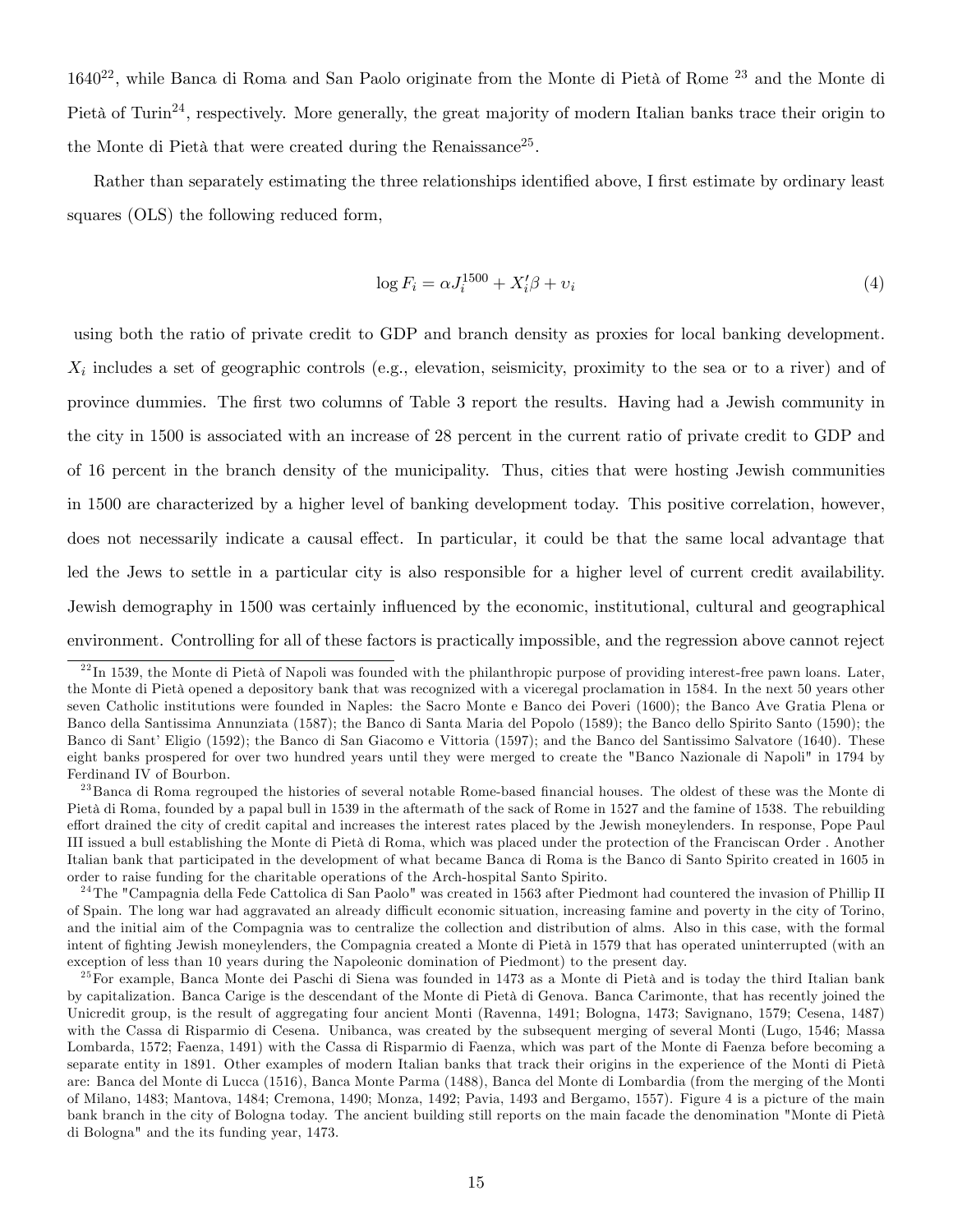the alternative that these factors are the ultimate source of persistence.

To address this issue, I use a difference-in-difference approach based on an historical event: the expulsion of the Jews from the lands subject to the Spanish crown between 1503 and 1541. I make two assumptions.

The first assumption is that the expulsion was exogenous, meaning that there are no unobservables that are responsible for the expulsion and that have effects on current economic outcomes. This assumption may be violated if this event reflected, for example, a more intolerant local attitude towards diversity or usury. But this is not the case. The expulsion originated from the fact that, in 1503, the king of Naples, Federico II, had died without leaving any heir to the throne. The territories of the Kingdom of Naples were therefore divided between the two strongest European monarchies: the French and the Spanish. One year later, they all fell to the Spanish crown, which had conquered two other large municipalities in Central Italy. At that point, the edict of expulsion of the Jews, that had been promulgated in Spain in 1492, was extended to these new Spanish possessions in Italy. The edict was strongly opposed by the local aristocracy<sup>26</sup> and resulted in riots and protests in several cities. It is reasonable to conclude that the edict solely reflected the attitude of the Spanish crown toward the Jews, rather than local sentiments.

The second assumption is that those unobservables that systematically drove the Jewish communities toward certain cities and that affect local current economic development are the same between those territories that fell under the Spanish crown and those territories that did not. While Jewish communities in Central and Southern Italy trace their origin to the first century CE the Jews settled in Northern Italy much later. Therefore, it may be that the locational advantage that led the Jews to settle in some locations in the North was very different from the locational advantage that led them to settle in the South. For this reason, I will focus my analysis on Central Italy, and I will only exploit variation within provinces.

Given the two assumptions above, a useful framework for studying the effect of Jewish communities during the Italian Renaissance on actual financial development is provided by the matrix described in Table 1, which divides Italian cities along two dimensions: whether they hosted a Jewish community in 1500 or not, and whether they belonged to the Spanish territories in 1503 or not. F measures the current average level of local banking development in each cell.

Table 1: Difference in difference

|                                            |             |    | Jewish community in 1500 |
|--------------------------------------------|-------------|----|--------------------------|
|                                            |             | Nο | Yes                      |
| Spanish territories in 1503   Yes $F_{00}$ |             |    | $F_{01}$                 |
|                                            | No $F_{10}$ |    | $F_{11}$                 |

 $^{26}$ For example Lagumina and Lagumina (1992) reports two petitions, one drawn up and signed by high ranking officials and members of the nobility, and the other from the jurats of Palermo (elective representatives) that were addressed to the king protesting against the expulsion. See also Simonsohn (2006, p. 4739-4744) and Ingram (2009).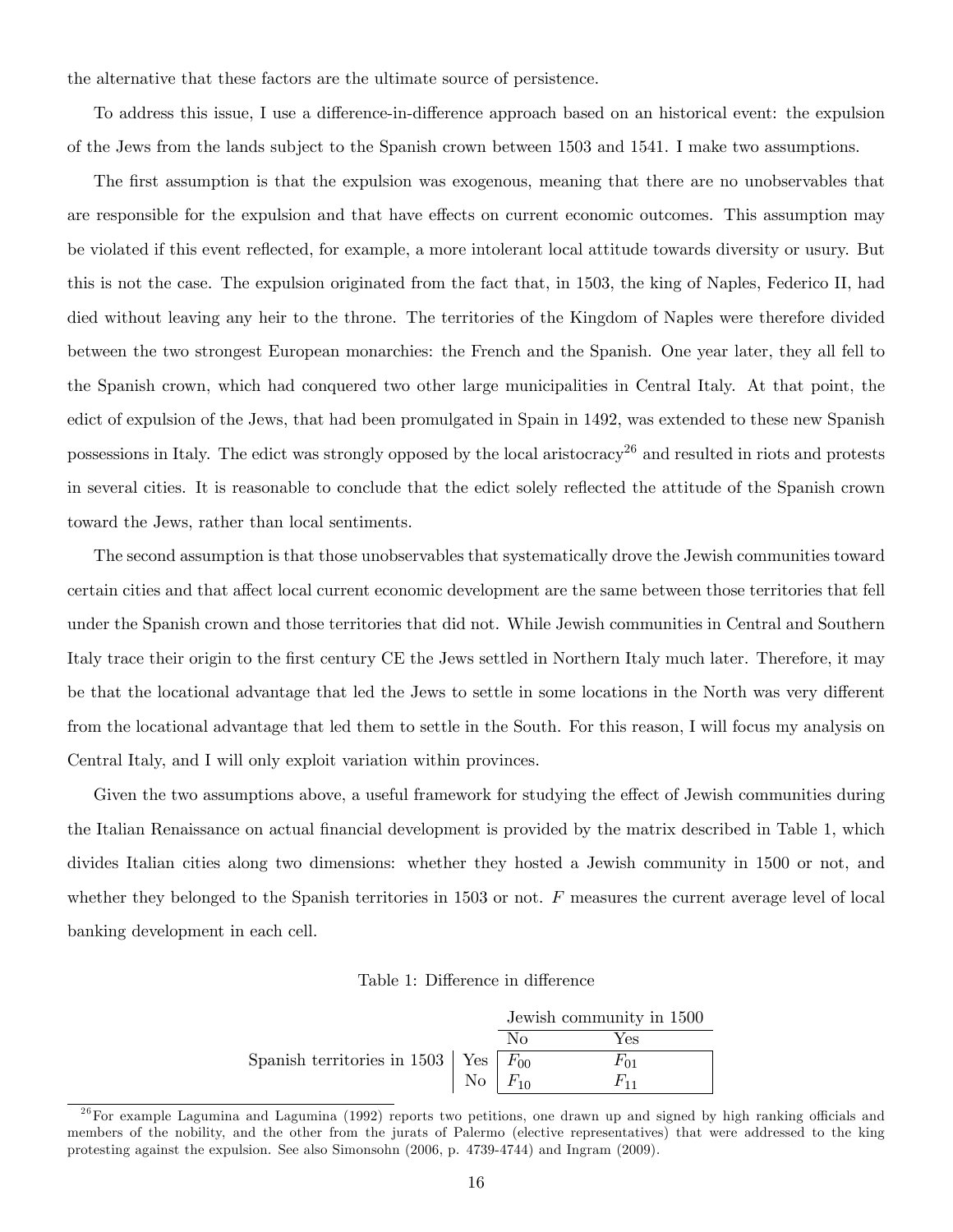A simple test for the magnitude of the long-term effect of hosting a Jewish community can therefore be conducted by documenting whether the difference in the current local banking development of cities that hosted Jewish communities in 1500 versus cities that did not is higher in regions where the Jews were not expelled as a consequence of the Spanish domination compared to regions where they were, or:

$$
(F_{11} - F_{10}) - (F_{01} - F_{00})
$$

As is customary in the literature, I express the difference-in-difference results in a regression format:

$$
\log F_i = \gamma_1 S_i + \gamma_2 J_i^{1500} + \gamma_3 J_i^{1500} * S_i + X_i' \gamma + \epsilon_{1i}
$$
\n(5)

where  $S_i$  is a dummy that identifies those territories that were not under the Spanish crown (and where Jews were allowed to Stay). Columns 3-9 of Table 3 report the results. In column 3, the only controls are the usual set of geographical characteristics and the province dummies.

There are two striking results.

The first is that having a Jewish community in 1500 does not have any effect on current banking development per se (the coefficient on  $J_i^{1500}$  is negative but not significant). In the once Spanish dominated territories, where Jews were expelled, there is no current difference in local banks between cities that used to host Jewish communities and cities that did not. So, whatever unobservable led the Jews to establish in some particular cities in 1500, that does not seem to affect the level of local banking development in these cities today. A possible concern is that Spanish domination may have prevented the development of banks altogether. However, the fact that the coefficient on  $S_i$  is negative is suggestive that the Spanish domination did not have any persistent negative effect on local banks if not through the expulsion of the Jews. In fact, cities that were under the Spanish crown display higher credit availability today compared with cities that were not under the Spanish crown and did not host a Jewish community. So, once controlling for the Jewish expulsion, the Spanish domination had positive effects on the development of banks.

The second striking result is that the coefficient of the interaction term is statistically significant at 1 percent and is very large. Having had a Jewish community in 1500 in a municipality located outside of the Spanish territories in 1503 increases current private credit-to-GDP by 57 percent. Thus, the presence of a Jewish community in 1500, in those areas where Jews had not been expelled, has surprisingly significant long-term effects on the current local banking development of Italian municipalities.

In column 4, I run a simple placebo test to confirm that the effect of Jewish demography on current credit availability comes from the fact that the Jewish community spurred the creation of the Monti di Pietà.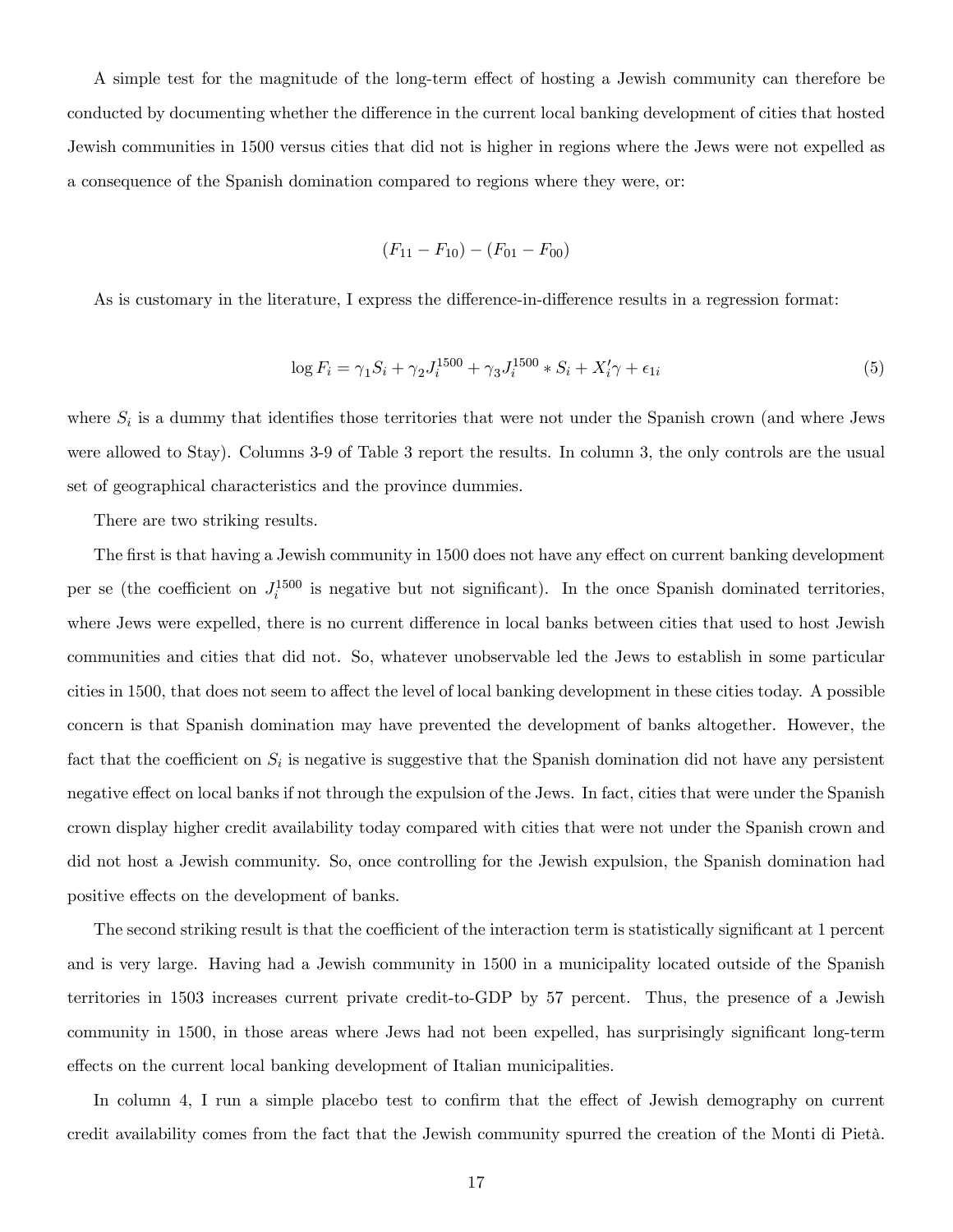Practically, I add among the regressors a triple interaction between a dummy that identifies those cities that developed a Monte di Pietà in the first century of their activity and the variables  $J_i^{1500}$  and  $S_i$ . This triple interaction is positive and significant while, in this specification, the interaction  $J_i^{1500} * S_i$  becomes five times smaller and statistically insignificant. Thus, the presence of a Jewish community in territories that were not under the Spanish crown had effects on current credit availability only in those cities that developed a Monte.

The following columns report some robustness checks on the benchmark specification. In particular, the results are robust to the inclusion of a measure of the area of the municipality (column 5) and a dummy that identifies the regional administrative capitals (column 6). In column 7, I rerun the regression, controlling for the size of the urban population in 1300 and 1400. Cities that were larger in the Renaissance could today be more economically developed as a result of having inherited a higher level of human and social capital (see Guiso et al. (2008); Percoco (2009)). This could bias my results if the Jewish communities in the Spanish territories were concentrated in smaller or larger cities compared to the other Jewish communities. The ancient urban population is clearly an endogenous regressor in equation 5: there may be certain omitted features that affected the urban population five centuries ago and that drive credit today. However, the fact that the coefficient of the interaction term is affected very marginally by its inclusion suggests that my results are not driven by the distribution of the urban population during the Renaissance.

Another possible concern is that, despite the fact that this analysis focuses on Central Italy, the factors that led to the creation of a Jewish community were different between those territories that later fell under the Spanish crown and the other. For this reason, in column 8, I limit my analysis to the border of the Spanish possessions in 1503 (more precisely, I concentrate on the three contemporaneous regions that were divided by this border: Lazio, Abruzzi and Molise). The estimate of the coefficient on the interaction term decreases slightly while the negative effect of the presence of a Jewish community becomes significative. Thus, if anything, those features that led the Jews to choose certain cities over others are associated today with a lower level of local banking development.

Finally, in the last column, I use branch density as a measure of local banking development and, also in this case, the long-term effect of Jewish demography is practically unchanged.

In sum, the presence of a Jewish community in 1500 is associated with better current credit conditions only in those territories where Jews where not expelled as a consequence of the Spanish edict. This Önding suggests that what affects current banks are not the characteristics of the cities where the Jews chose to live in 1500 but rather their continuous presence in the fifteenth and sixteenth centuries. More specifically, according to the most conservative estimates, this continuous presence is currently responsible for an increase of 48 percent in the local ratio of private credit to GDP and of 44 percent in the branch density. These estimates allow us to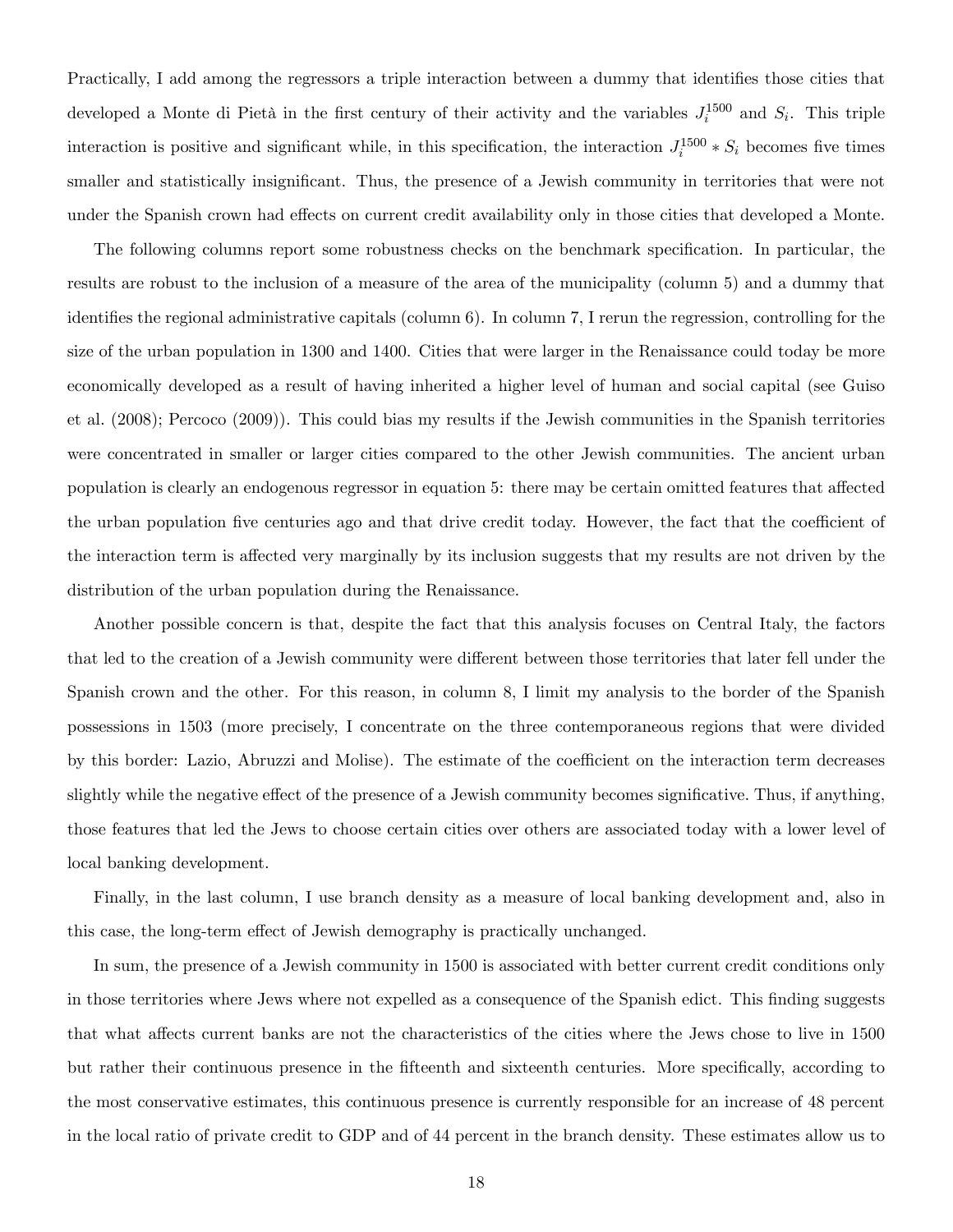evaluate the consequences of the expulsion of the Jews from the Spanish territories on the current local banking system. In particular, how much of the current North-South gap in credit availability can be explained by this event? The answer is surprisingly high for an event that occurred over five centuries ago: 12 percent for the credit-to-GDP gap and 13.4 percent for the branch-density gap. I do not have reasonable theories to explain the remaining gap. However, it is possible (in fact, likely) that these numbers underestimate the effect of the expulsion. Probably, through temporary migration (due to the mechanism of the condotta) in the sixteenth century, the Jewish communities' positive effects spilled over into the neighboring towns, further contributing to the development of Önancial institutions in the Center-North.

The next step to clarify the channels through which Jewish demography has affected the current local credit markets is to estimate equation 3. This would give us an estimate of the persistence of local banking institutions.

To identify the causal effect, it is necessary to isolate a variation in the local credit markets in the Renaissance that is exogenous with respect to current local credit markets. A natural candidate for an instrument in this context is Jewish demography in 1500. I have already argued that there are historical reasons to believe that Jewish communities in 1500 fostered the development of local credit markets in the early Renaissance. It remains to be argued that Jewish demography in 1500 is uncorrelated with the error term in equation 3 (i.e.  $Cov(J_i^{1500}, v_{3,i}) = 0$ ). To do this, I decompose the residual  $v_{3,i}$  into three parts:  $\zeta_{[-\infty;1500],i}$ ,  $\zeta_{[1500;2000],i}$  and  $\varepsilon_i$ so that:

## $v_{3,i} = \varepsilon_i + \zeta_{[1500;2000],i} + \zeta_{[-\infty;1500],i}$

where  $\varepsilon_i$  represents exogenous shocks and measurement errors in the measure of the current local credit market development of city i;  $\zeta_{[-\infty;1500],i}$  is the set of unobserved features of city i that affects current credit markets and that were already in place before 1500; and  $\zeta_{[1500;2000],i}$  is the set of unobserved features of city i that affect current credit markets and that arose after 1500. The three sufficient conditions for the exclusion restriction to be valid are:  $Cov(J_i^{1500}, \varepsilon_i) = 0$ ,  $Cov(J_i^{1500}, \zeta_{[1500;2000],i}) = 0$  and  $Cov(J_i^{1500}, \zeta_{[-\infty;1500],i}) = 0$ .

Although the first condition is valid by construction, the other two require further discussion. As a first step, let me argue that  $Cov(J_i^{1500}, \zeta_{[1500;2000],i}) = 0$ . This assumption would be invalidated if Jewish demography in the early Renaissance has an effect on current banks that is not a consequence of its direct effect on local money-lending activities in the Renaissance. As a matter of fact, Jews have traditionally displayed a high level of literacy; moreover, historically, Jews used be employed in occupations that were particularly skillintensive (Botticini and Eckstein (2005)). It could be that either Jewish communities have persisted until now and still affect the level of human capital in their cities or that they did eventually disappear but not before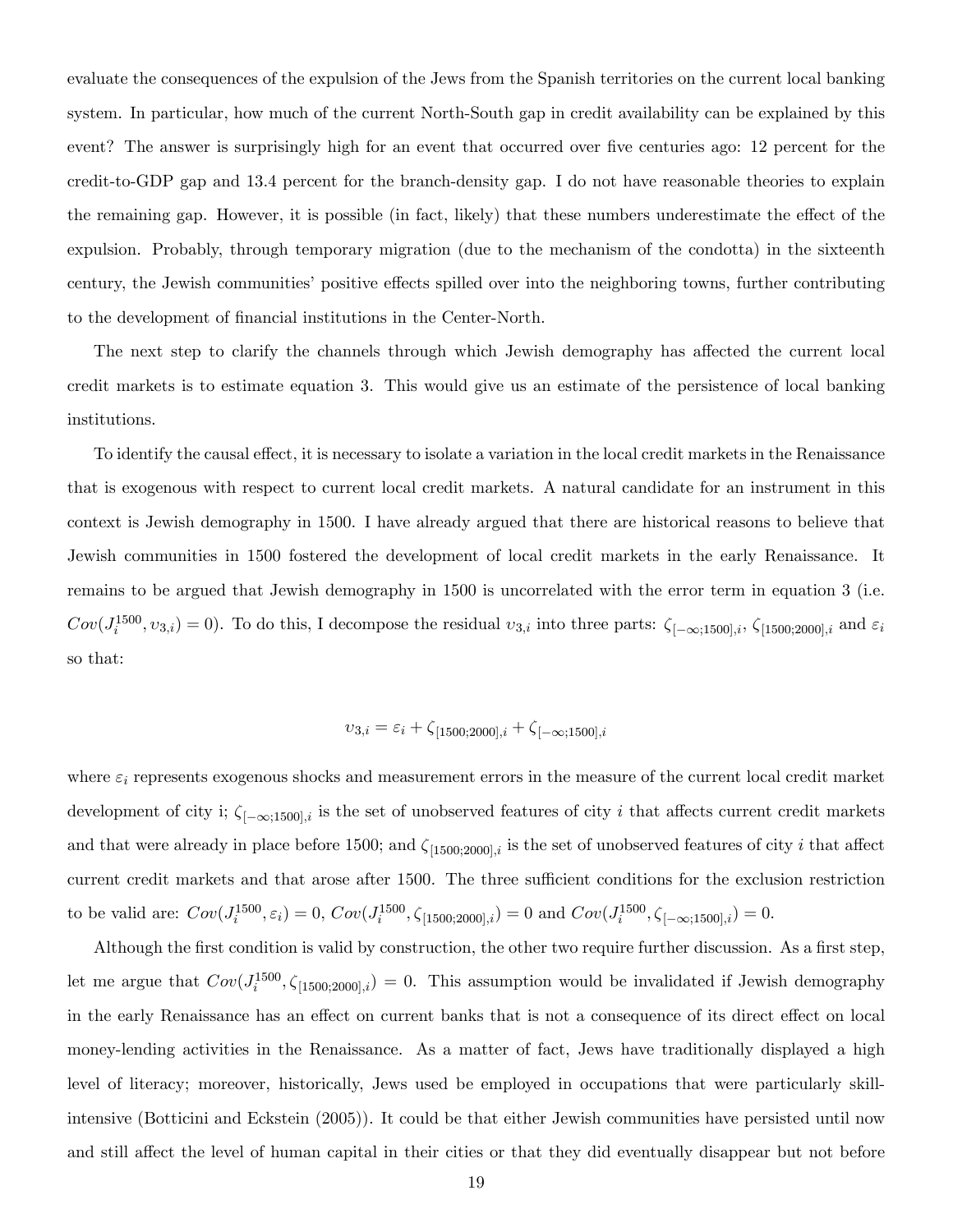transmitting their knowledge to the rest of the population, thereby contributing to the present level of human capital. However, both cases seem implausible. First, it is well documented that the distribution of the Jewish population in Italy in the last two centuries has completely changed and, with three notable exceptions (Rome, Florence, Venice), most of the ancient Jewish communities have disappeared or are insignificant in size<sup>27</sup>. Second, it is unlikely that Jewish communities in the Renaissance could have contributed to the cultural, institutional and economic development of their cities (if not through their effects on financial development). In fact, from the beginning of the sixteenth century through the end of the nineteenth century, Jews lived segregated from the rest of the population and derived their livelihood almost exclusively from money-lending activities. The Lateran Council forbade the Catholics from interacting with the Jews for any purpose aside from business. The Jews were forced to live in a dedicated section of the city, the ghetto, that they were not allowed to leave during the night; during the day, they were obliged to wear a distinguish badge in order to be easily recognizable by the Catholics. They were excluded from all professions (with the exception of medicine), from academia and from all public offices. The restrictions became even stronger in 1555 when the Papal Bull "Cum nimis absurdum<sup>28</sup>", which forbade the Jews to own any real estate, reaffirmed the necessity to segregate Jews from the Catholic population and forbade Catholics to work for the Jews or to receive treatment from Jewish doctors. The bull remained effective until 1848 in Piedmont and 1870 in the rest of Italy.

The final step in defending the exclusion restriction is arguing that  $Cov(J_i^{1500}, \zeta_{[-\infty;1500],i}) = 0$ . This condition would be violated if there were omitted variables driving both Jewish demography in the Renaissance and current local credit markets. But we have already seen that, if there is any unobservable that is systematically correlated with the cities where the Jews lived, it seems to have had negative rather than positive effects on current local credit development. Thus, the 2SLS results may undervalue the persistence of local banks.

Having discussed the validity of my instruments, I can move to the two-stage least-squares estimates of equation 3. I limit the analysis to cities in regions that were not subject to the Spanish crown in 1503. The results are presented in Table 4.

In column 1, the only covariates are the set of geographical characteristics and the province dummies. There are two striking results. First, there is an extraordinary persistence in the level of local banking development. The presence of a Monte di Pietà in the sixteenth century increases the current availability of credit to the

 $^{27}$ Bonfil writes that "[Between 1815 and 1938], the structure of the Jewish community changed radically. In 1840 there existed about 70 organized communities, in 1938 only 23. [..] The distribution of the Jewish population also changed. Many small rural communities disappeared, while medium-sized urban ones suffered through migration to the large centers.". Some years later the Nazi persecutions in Italy during the Second Word War decimated the Italian Jewry. Through deportations, conversion to other religions and emigration, Italy lost in less than 5 years, almost half of its Jewish population.

 $2<sup>8</sup>$ The first two lines of the bull: "Cum nimis absurdum et inconveniens existat ut iudaei, quos propria culpa perpetuae servituti submisit, sub praetextu quod pietas christiana illos receptet et eorum cohabitationem sustineat [..]." can be translated in the following manner: "Since it is completely senseless and inappropriate to be in a situation where Christian piety allows the Jews (whose guilt - all of their own doing - has condemned them to eternal slavery) access to our society and even to live among us [..].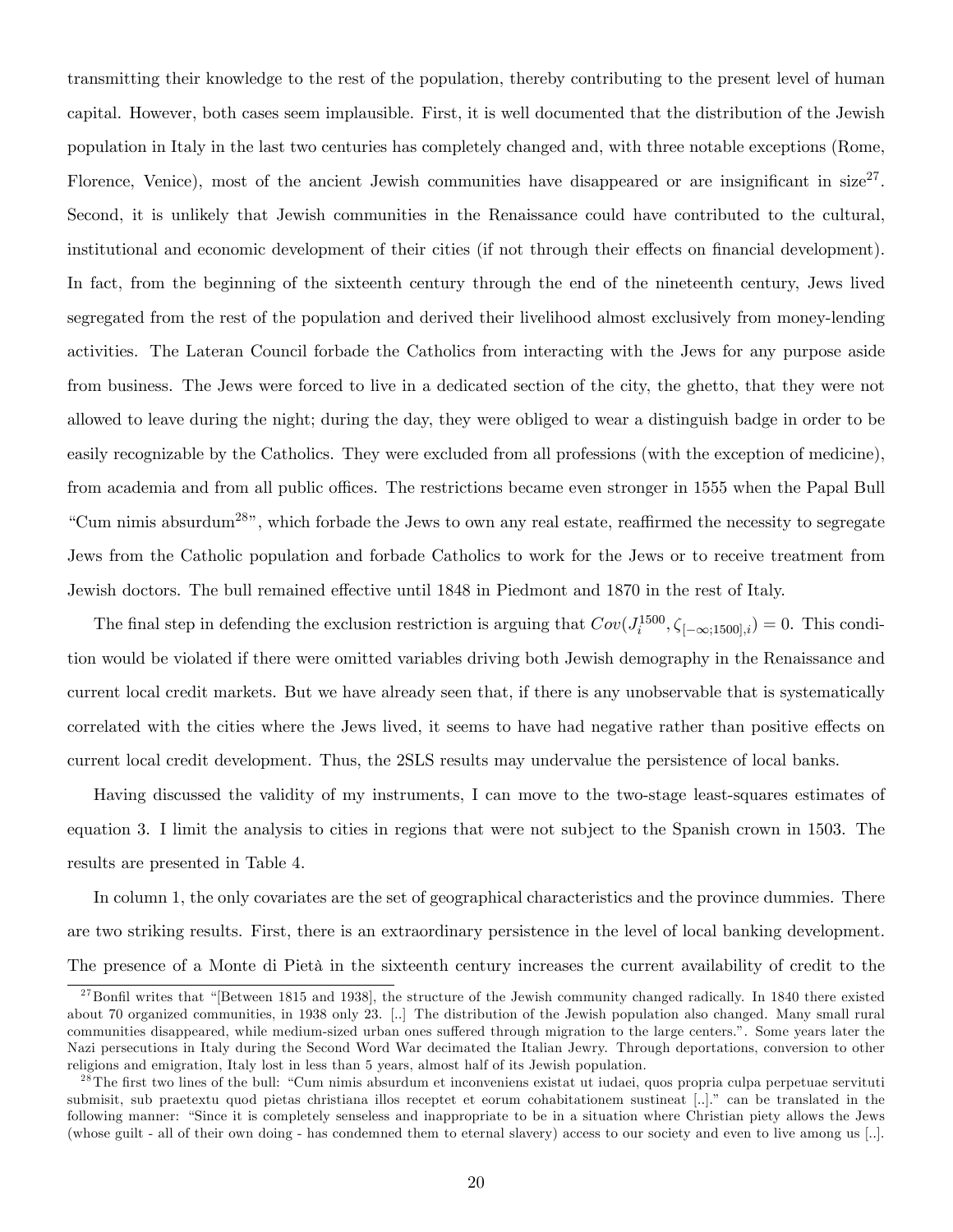private sector (in terms of GDP) by more than one hundred percent. Second, in line with equations (1) and (2) the presence of a Jewish community in 1500 is a strong predictor of the location of the Monti two centuries later. Having a Jewish community is associated with an increase in the probability of hosting a Monte di Pietà by nearly 40 percent. The qualitative results are confirmed in column 2, where I add the estimated population in 1300 and 1400 to the regressors, even though the estimate of the persistence parameter,  $\alpha_3$ , drops by one third. In the third column, I used the presence of a Jewish pawnshop in the sixteenth century as an alternative proxy for the development of the local ancient credit markets. The estimates for  $\alpha_3$  increases slightly.

In columns 4-6, I repeat the analysis using current branch density as dependent variable. The estimates for  $\alpha_3$  are approximately one fifth compared to the previous columns. This seems to suggest that the presence of a Monte di Pietà increases not only the number of local banks but also their average size (as measured by the credit that they provide). Finally, in the columns 7 and 8, I limit the analysis to Central Italy. From a qualitative perspective, the results are unchanged.

In sum, there is robust empirical evidence for the long-term persistence of local banking institutions. The data analysis in this paragraph confirms that the presence of a Jewish community five centuries ago fostered current local banking development through its effect on the development of the Monti di Pietà.

### 5 Effects of Local Banks on Development

Local banking development is ultimately important insofar as it can affect economic outcomes. The objective of this paragraph is to estimate the impact of local banks on local economic development in Italian municipalities. More specifically, I intend to estimate the following equation:

$$
\log Y_i = \alpha_4 \log F_i + X_i' \beta_Y + \nu_{4,i} \tag{6}
$$

where  $Y_i$  is income per capita in city i and  $X_i$  is a set of covariates that affect economic performance. The coefficient of interest is  $\alpha_4$ , which captures the effect of increasing the availability of local credit on per capita income.

To identify the causal effect, also in this case I will use Jewish demography in 1500 as an instrument. From the previous paragraph, we know that Jewish demography had large long-term effects on Italian banks. To argue that Jewish demography in 1500 is uncorrelated with the residual in the equation above, I proceed as before and decompose  $v_{4,i}$  into three parts:  $\zeta'_{[-\infty;1500],i}, \zeta'_{[1500;2000],i}$  and  $\varepsilon'_{i}$  so that:

$$
v_{4,i} = \varepsilon_i' + \zeta_{[1500; 2000], i}' + \zeta_{[-\infty; 1500], i}'
$$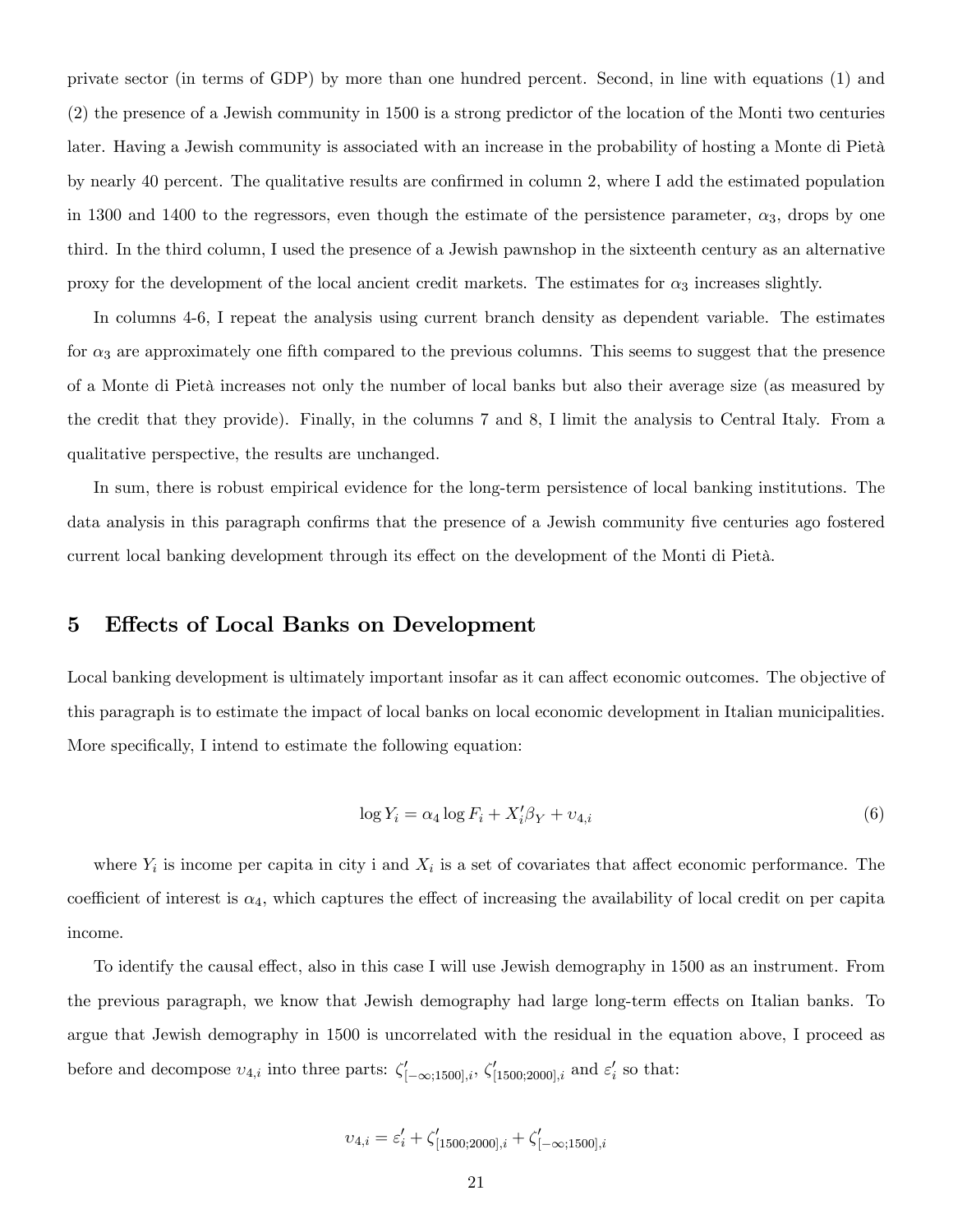where  $\varepsilon'_{i}$  represents exogenous shocks and measurement errors in the current economic development of city i;  $\zeta'_{[-\infty;1500],i}$  is the set of unobserved features of city i that affect current economic development and that were already in place before 1500; and  $\zeta'_{[1500;2000],i}$  is the set of unobserved features of city i that affect current economic development and that arose after 1500. For the exclusion restriction to be valid, we need to assume that:  $Cov(J_i^{1500}, \zeta'_{[1500; 2000], i}) = 0$  and  $Cov(J_i^{1500}, \zeta'_{[-\infty; 1500], i}) = 0$ .

The first condition is reasonable because, as we have already seen, Jewish communities in 1500 could hardly have any effect on local economic development if not through the credit markets. In order to defend the second condition, I will use an analogous difference in difference strategy as in the previous paragraph. More specifically, I run a regression similar to equation 5 but using per-capita GDP as a dependent variable rather than credit availability:

$$
\log Y_i = \delta_0 S_i + \delta_1 J_i^{1500} + \delta_2 J_i^{1500} * S_i + X_i' \delta + \epsilon_{2i}
$$
\n<sup>(7)</sup>

The estimates are reported in Table 5. In column 1, the only covariates are the set of geographical characteristics and province fixed effects. The coefficient on the interaction term is significant at 1 percent and very large: having a Jewish community in 1500, in a region where it was not later expelled, implies a higher income today by nearly 11 percent. Instead, the presence of a Jewish community in 1500 in a Spanish territory has an impact on per-capita income that is not significative, either economically or statistically. This evidence is robust when I include, among the controls, a measure of the area of the municipality (column 2), a dummy that identifies the regional administrative capitals (column 3) and the estimated urban population of the municipality in 1300 and 1400 (column 4). This suggests that after the inclusion of some observed geomorphological characteristics as well as a set of province fixed effects there are no other omitted variables correlated both with current per-capita GDP and with the presence of a Jewish community in the early Renaissance.

Most of the Jews were able to read and write during the Renaissance, while most other Italians were not. In order to exclude the possibility that the effects of Jewish communities on current local development are driven by human capital factors (in particular if Jews in a region from which they were expelled were less educated than Jews in a region from which they were not), in column 5, I add several proxies of human capital endowment among the controls<sup>29</sup>. These variables are clearly endogenous, but it is reassuring that their inclusion does not significantly affect the results.

In column 6, I limit the analysis to Central Italy. Surprisingly, the estimate of the coefficient of the interaction term increases threefold. This Önding is likely due to the fact that the expansion of the "Monti di

 $^{29}$ I add a polynomial function of the percentage of residents that is illiterate or that completed primary, secondary, upper secondary or tertiary education.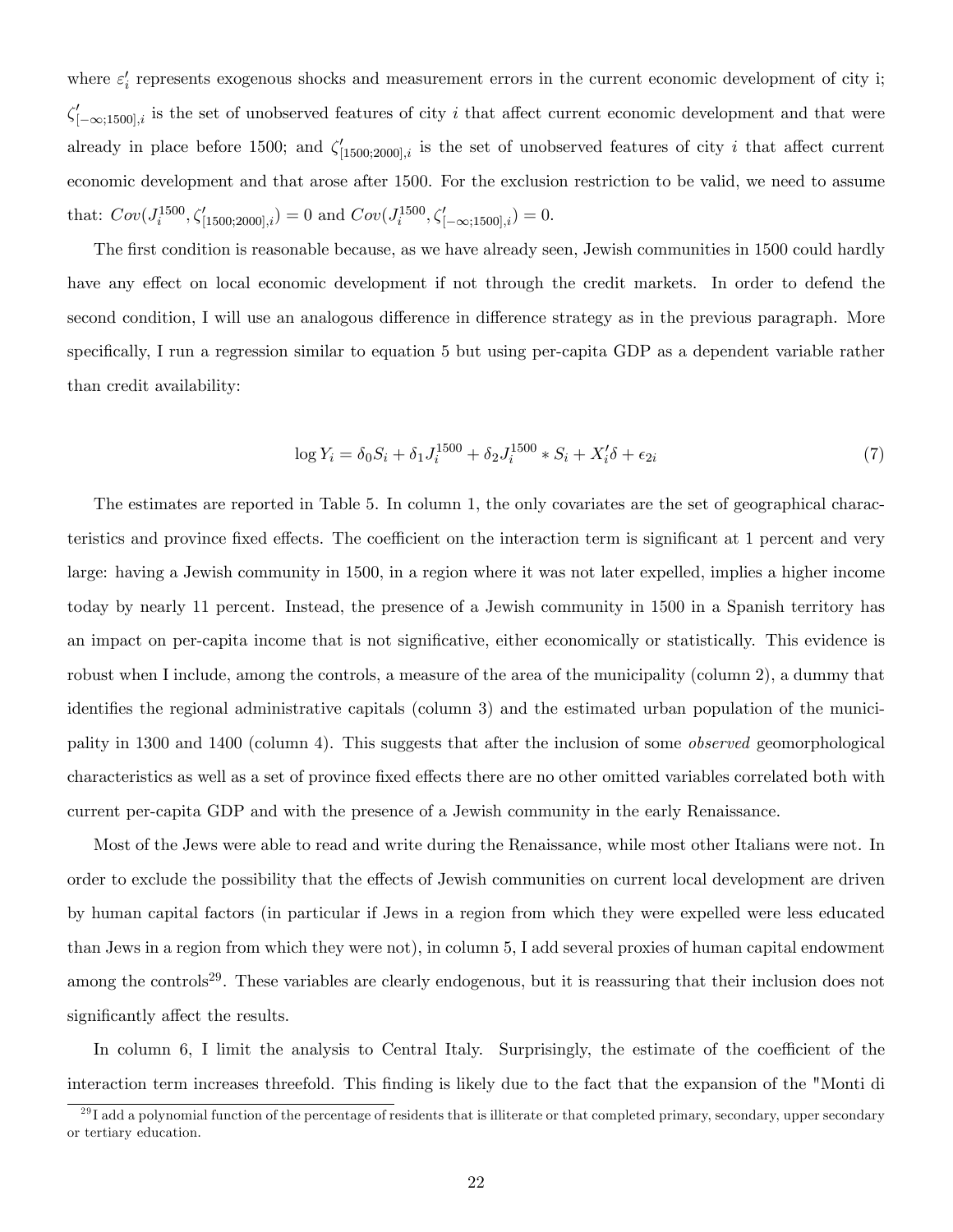Pietà" started in Central Italy and it was in these regions that the Franciscan preachers focused their efforts against Jewish usury. In the last column, I only consider those Italian regions crossed by the old border of the Spanish territories. Also in this case the estimates on the interaction terms are larger compared to the benchmark case.

The expulsion of the Jews from the regions under the Spanish crown can be read as an exogenous negative shock on the local banking development of these regions. One commonly made allegation is that the expulsion of the Jews was responsible for the long-term decline of the European territories under the Spanish crown<sup>30</sup> and the beginning of the economic divergence between Northern and Southern Italy. The results above allow me to infer the extent to which the current North-South gap in economic development is explained by this shock. According to the most conservative estimates, if Jews had not been expelled by the Spanish territories, GDP would have been 7 percent higher in Southern Italy. Overall, the expulsion explains nearly 10 percent of the income gap between Northern and Southern Italy.

Having discussed the validity of my instruments, I move on to the two-stage least-squares (2SLS) estimates of equation 6. I limit the analysis to cities in regions that were not under the Spanish crown in 1503. The results are presented in Table 6. When simply regressing log income per capita on the log credit availability to the private sector, the estimates of  $\alpha_4$  are positive and strongly significant: an increase in credit availability by 1 percent generates an increase in local GDP by 0.22 percent. As expected, the Örst-stage regression (reported in Panel B) indicates that the presence of a Jewish community in 1500 has a positive and significant effect on current credit availability. In column 2, I add province fixed effects. Surprisingly, their impact on the elasticity of interest is very low (it increases from 0.22 to 025).

Column 3 reports the benchmark specifications: the controls comprise the set of geographical characteristics together with the province dummies. The estimates for  $\alpha_4$  are unchanged, and the F-test for the excluded instrument is 41.3, suggesting that these estimates do not suffer of a weak instrument problem.

In the following three columns, I repeat the exercise, using as an instrument not only the presence of a Jewish community in 1500 but also its size. More specifically, the availability of credit is treated as endogenous and modeled as follows:

$$
\log F_i = \xi_1 J_i^S + \xi_2 J_i^M + \xi_3 J_i^L + X_i' \xi + \nu_i \tag{8}
$$

where  $J_i^S$ ,  $J_i^M$  and  $J_i^L$  indicate, respectively, the presence of a small, medium or large community in 1500. Interesting, the first-stage regressions in Panel B shows that it is not only the presence of the Jewish community

 $30$ See for example Peri (1988, chp13) and Epstein (1992, p.337) for Sicily, Kamen (1988) for Spain and Martin (1949) for Southern Italy.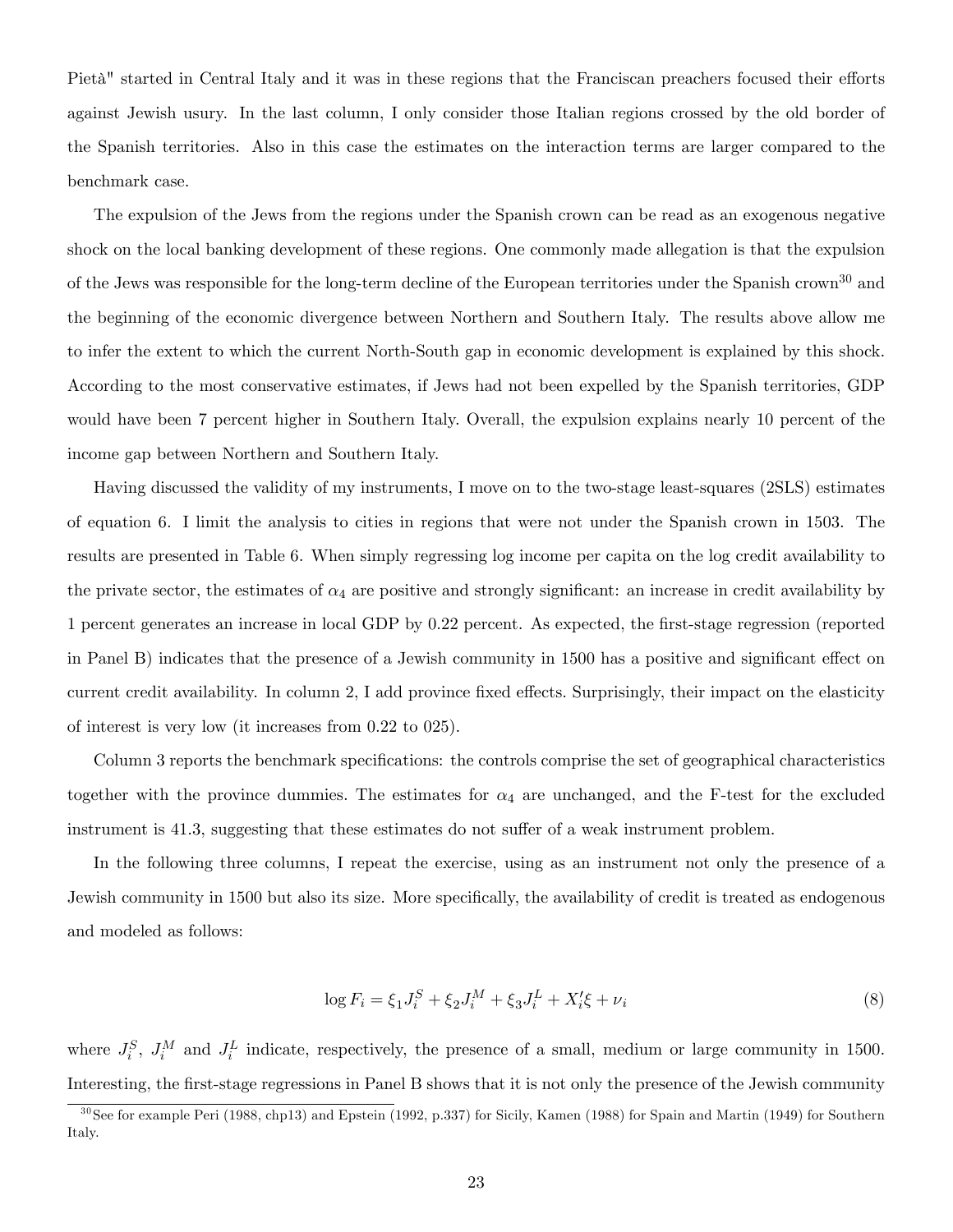that affects on the current credit-to-GDP ratio but also its size: the larger the Jewish community, the larger the current credit availability. Notice that the results of the second stage are practically unaffected, even though this specification raises a possible concern. It could be that the size of the Jewish community in 1500 reflects a locational advantage that continues to affect income today (I was only able to argue that the presence of the community does not).

Finally, in the last three columns, I use branch density instead of the credit-to-GDP ratio as a measure of local banking development. The results are surprising. The effect of banks on income appears much larger than in any other previous result: a 1 percent increase in branch density increases per-capita GDP by 0.7-1.2 percent, depending upon the econometric specification. This finding seems to validate the view that banks affect economic performance not only through the provision of credit but also by supplying a greater variety of services.

Table 7 reports a set of robustness checks. The previous results are unchanged when controlling for the size of the municipality (columns 1 and 5) and for whether the city is capital of its region (columns 2 and 6). In columns 3 and 7, I add the populations of the city in 1300 and 1400 among the covariates. The main concern that motivates this robustness check is that the presence of a Jewish community during the Renaissance could serve as a proxy for the size of the city in this period. The estimates of the elasticities of per-capita income with respect to local banking development drop by a fourth (from 0.25 to 0.19 when using credit availability and from 1.2 to 0.9 when using branch density). Finally, in the columns 4 and 8, I limit the analysis to Central Italy: in these regions the effect of credit availability on GDP per capita is stronger. The coefficient of interest nearly doubles.

Overall, the 2SLS results indicate a significant effect of local banking development on economic performance. This effect is robust to different measures of banking development, different samples and different econometric specifications, although is greater when limiting the analysis to Central Italy.

### 6 Financial Development and Technology

The most successful explanation of the mechanisms through which well-functioning banks affect economic development has been suggested by the Shumpeterian growth literature, which stresses the importance of banks for aggregate productivity. According to this literature, financial intermediaries are able to identify the more innovative entrepreneurs and the more productive production processes and provide them with the necessary purchasing power by diverting the means of production from their previous uses. By selecting the more promising investments within a firm and across different firms, well-functioning banks are able to foster aggregate productivity, and, through this channel, economic development.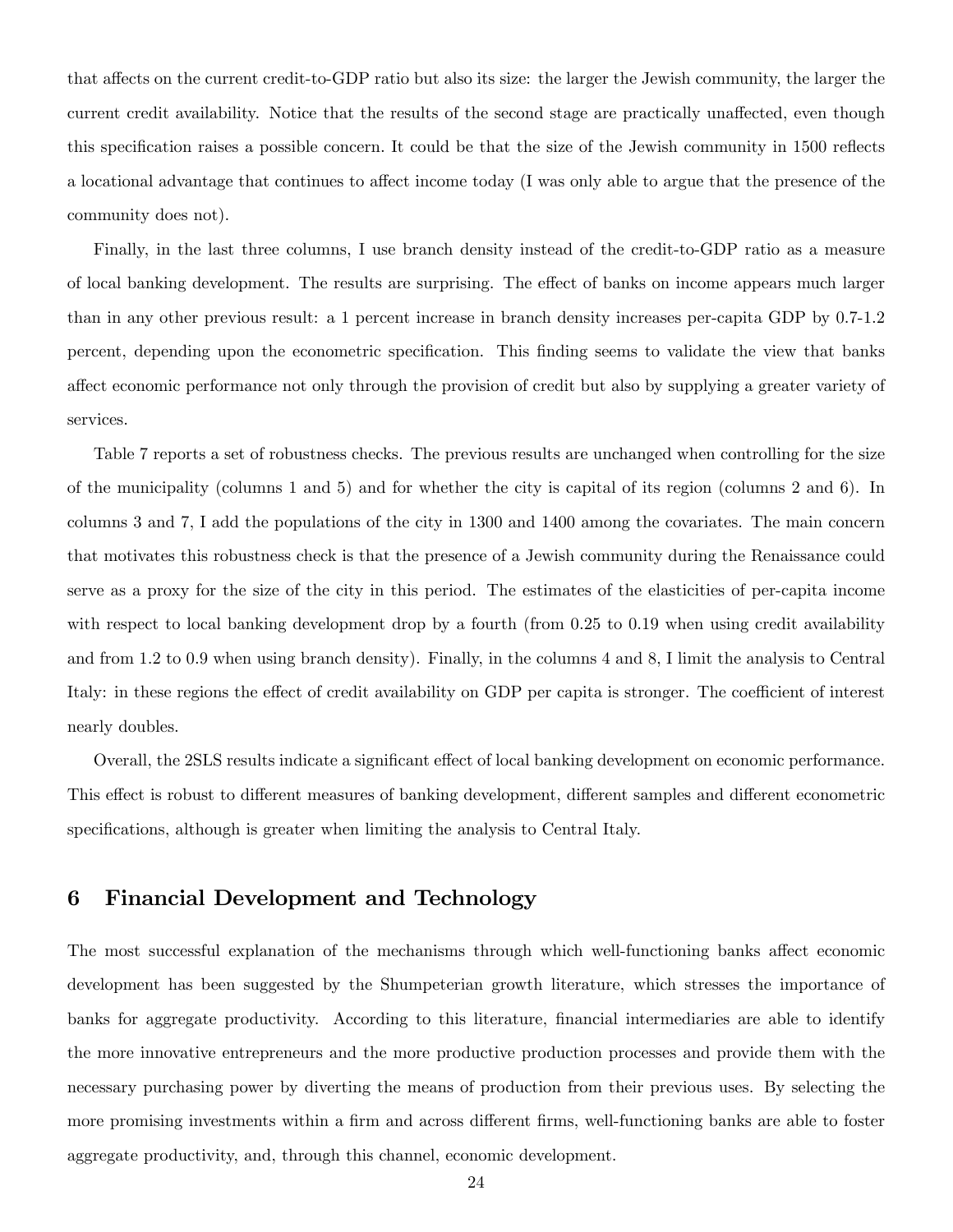To test the Shumpeterian hypothesis, I use a detailed dataset for Italian firms in the manufacturing sector. First, I infer the productivity of each firm in the sample as the residual of an estimated production function. Then, I compute a measure of the aggregate productivity in Italian cities aggregating the productivity of the local firms. Finally, I study how local banks affect it.

Assume that the (gross) production function in industry j is a Cobb-Douglas:

$$
\log Y_{fit} = \varepsilon_L^j \log L_{fit} + \varepsilon_K^j \log K_{fit} + \varepsilon_M^j \log M_{fit} + \delta_{it} + \eta_{jt} + \alpha_f + \omega_{fit}
$$
\n(9)

where  $Y_{fit}$  denotes the total sales of firm f in city i,  $L_{fit}$ ,  $K_{fit}$  and  $M_{fit}$  are the firm's production factors,  $\delta_{it}$  is a city-specific component of productivity,  $\eta_{jt}$  an industry-specific common component of productivity,  $\alpha_f$  a time-invariant firm level component and  $\omega_{fit}$  an idiosyncratic component. I have estimated equation 9 (at the 3-digit industry level) using several methodologies: OLS, Difference OLS, Olley and Pakes, Difference GMM and System GMM. The advantages and disadvantages of each choice are well known, although there is no agreement on which estimator should be used<sup>31</sup>. The results in this section are robust to these different methodologies.

Having obtained the estimates of the output elasticity to each production factor, I recover the total factor productivity of firm f,  $t_{fi}$ , as follows:

$$
\log t_{fi} \equiv \log Y_{fi} - \hat{\varepsilon}_L^j \log L_{fi} - \hat{\varepsilon}_K^j \log K_{fi} - \hat{\varepsilon}_M^j \log M_{fi}
$$
 (10)

Finally, I compute a measure of the aggregate productivity of city i as a weighted average of the productivity of the Örms operating within the city:

$$
\log T_i \equiv \sum_{f \in i} w_{fi} \log t_{fi} \tag{11}
$$

where the weights are  $w_{fi} \equiv VA_f / \sum_{f \in i} VA_f$  and  $VA_f$  is the value added produced by firm f. Aggregate productivity is then regressed on the two measures of local banking development according to the following equation:

$$
\log T_i = \alpha_T \log F_i + X_i' \beta_T + \nu_{1,i} \tag{12}
$$

 $31$ One fundamental estimation problem is the endogeneity of the input variables, which are likely to be correlated both with  $\alpha_f$  and  $\omega_{fit}$ . Correlation with  $\omega_{fit}$  may reflect both simultaneity of input choices or measurement errors. Given the shortness of the panel, elimination of  $\alpha_f$  through a within transformation is not the appropriate strategy. Differencing of (9) and application of the difference GMM estimator (Arellano and Bond (1991)) is a possibility, but appropriately lagged values of the regressors may be poor instruments if inputs are very persistent. Application of the GMM System estimator (Blundell and Bond (1998) and Blundell and Bond (2000)) is probably a better option. An alternative approach is the one proposed by Olley and Pakes (1996). This estimator addresses the simultaneity (and selection) problem by using firm investment as a proxy for unobserved productivity and requires the presence of only one unobserved state variable at the firm level and monotonicity of the investment function. A recent survey of different methodologies to estimate the production function is provided by Van-Beveren (2010).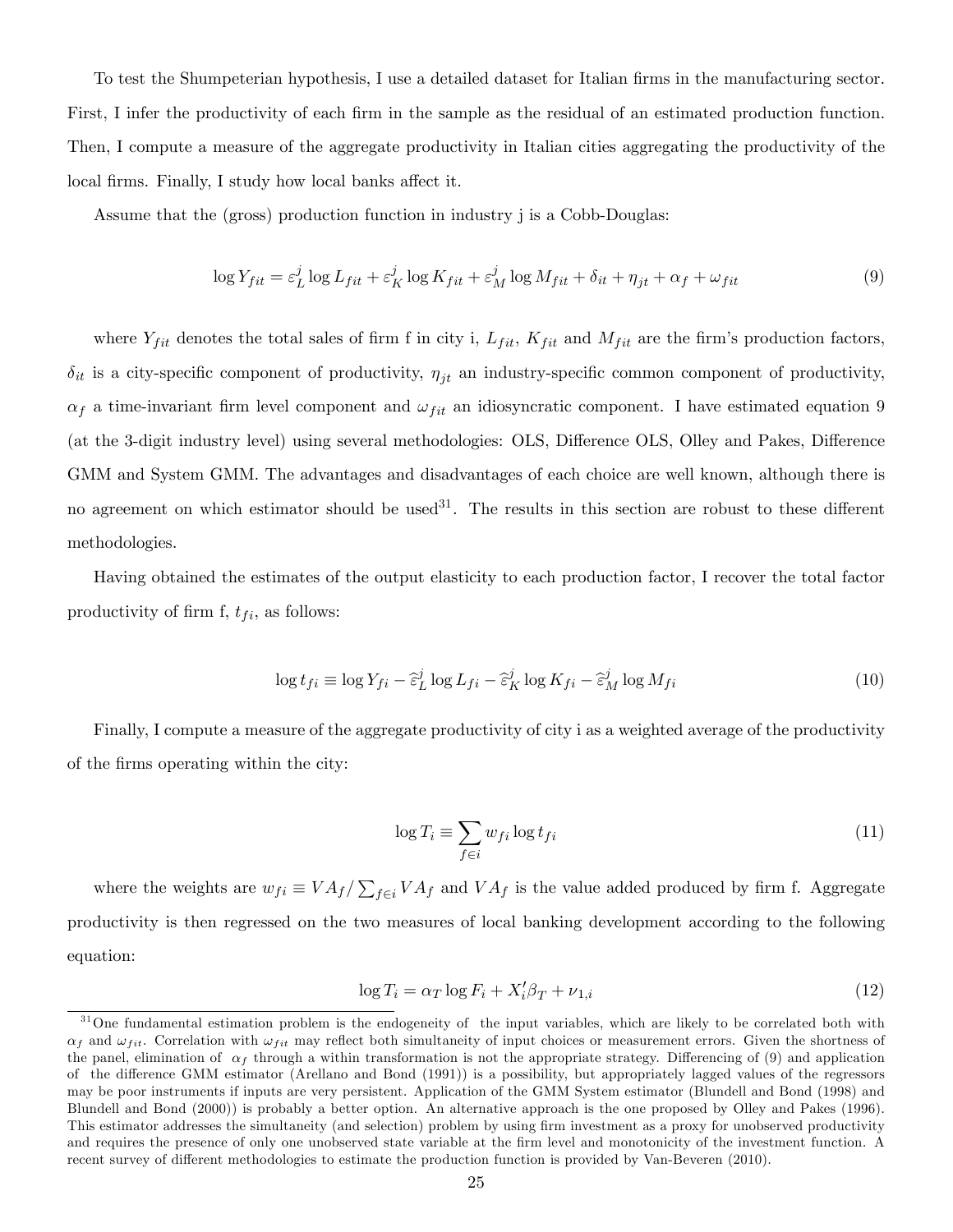using Jewish demography in 1500 as an instrument.

The results are reported in the first two columns of Table 8. The only controls are the usual province fixed effects and the geomorphological characteristics. Local credit availability and branch density have a positive and significant effect on the aggregate productivity in Italian municipalities. Specifically, an increase in the credit-to-GDP ratio by 1 percent increases local aggregate productivity by 0.03 percent, while the same increase in branch density has a much larger effect, in the order or 0.2 percent.

Most of the theoretical literature focuses on two channels through which banks could affect firm productivity. First, banks produce ex ante information about possible investments; this implies a reallocation of capital towards more productive Örms. Second, banks monitor investments ex post and exert corporate governance; this implies an average increase in Örm productivity. In order to distinguish between these two channels, it is helpful to decompose productivity Ögures in Italian cities into two parts as suggested by Olley and Pakes (1996):

$$
\log T_{i,t} = \sum_{f \in i} \Delta \log t_{fit} \Delta w_{fit} + \overline{\log t_{it}} \tag{13}
$$

where:

$$
\Delta \log t_{fit} \equiv \log t_{fit} - \overline{\log t_{fit}} \text{ and } \Delta w_{fit} \equiv w_{fit} - \overline{w_{it}}
$$

and:

$$
\overline{\log t_{it}} \equiv \sum_{f \in i} \log t_{fit} \text{ and } \overline{w_{it}} \equiv \sum_{f \in i} w_{fit}
$$

The first term in equation 13 represents the sample covariance between productivity and value added. The larger this covariance, the higher the share of value added that goes to more productive firms and the higher city i's productivity. The second term is the un-weighted average of firm-level productivity figures. Generally, the first term is interpreted as a measure of how efficient the economy is in reallocating the inputs towards more productive firms, while the second term is considered a valid measure of aggregate technology.

Columns 3 and 4 in Table 8 presents 2SLS estimates for the following equation:

$$
Re \, all_i = \alpha_R \log F_i + X_i' \beta_R + \nu_{2,i} \tag{14}
$$

where  $\text{Re} \, all_i \equiv \sum$  $f\in i$  $\Delta \log t_{fit} \Delta w_{fit}$  and  $X_i$  is the usual set of covariates. Local banking development has a positive and statistically significant effect on the variations in aggregate productivity that are due to the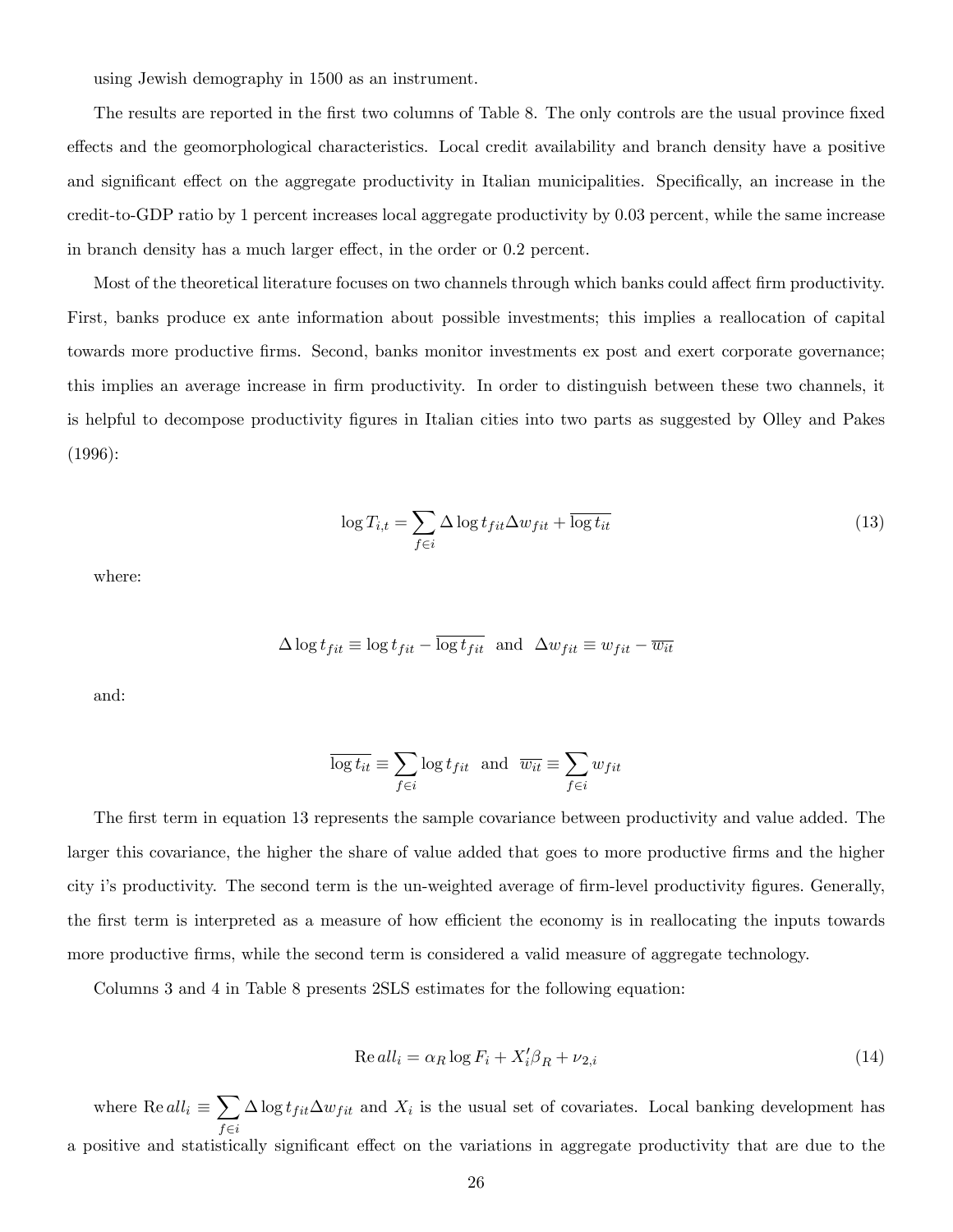reallocation of resources towards more efficient firms. This finding seems to validate the original Shumpeterian view that banks exert their effects on growth by identifying the best entrepreneurs and diverting resources to Önance their innovations. Ceteris paribus, a 1 percent increase in credit availability increases the reallocation term by 0.026 percent. Again, the effect of branch density is much larger given that a 1 percent increase in the latter increases the reallocation term by 0.16 percent. While the effect of local banking development on the reallocation of resources toward more productive firms is sizeable from an economic point of view and is significant, I do not find any evidence of an effect on the un-weighted average of firm productivity figures. The last two columns in Table 8 present 2SLS estimates for the following equation:

$$
\overline{\log t_i} = \alpha_U \log F_i + X_i' \beta_U + \nu_{3,i} \tag{15}
$$

Credit availability has a small and statistically insignificant effect on the un-weighted average firm-level productivity. The effect of branch density is roughly five times larger but still statistically insignificant.

In conclusion, local banking development has strong positive effects on the city-level aggregate productivity. Moreover, the effects of banks on aggregate productivity appear to operate by reallocating resources towards more productive firms rather than by boosting the average productivity of firms. This seems to validate theories that stress the importance of the role of the banks in exploiting ex ante information on investment opportunities to select the more promising ones.

### 7 Conclusion

A significant historiography has conjectured that the Jewish communities in Italy had an important role in fostering the origin of local banks, and through this channel, the economic development of a large number of Italian cities. In particular, a fascinating hypothesis that has been presented by this literature is that the same decline of Southern Italy began with the expulsion of the Jews by the Spanish crown and its subsequent effects on the local credit markets. This conjecture, which has not been formally tested, is interesting for two reasons: it presupposes an extraordinary persistence in the level of local banking development, and it imputes to local banks a pivotal role in the development of local economies.

My results confirm that the level of local banking development during the Renaissance (proxied by the presence of a Monte di Pietà or a Jewish pawnshop) had strong causal effects on the current availability of credit in Italian municipalities. Moreover, there is evidence that local banks have had an important effect on current income. In particular, well-functioning banks are better able to reallocate resources toward the most productive Örms and, in this way, boost aggregate productivity and income. Finally, my empirical estimates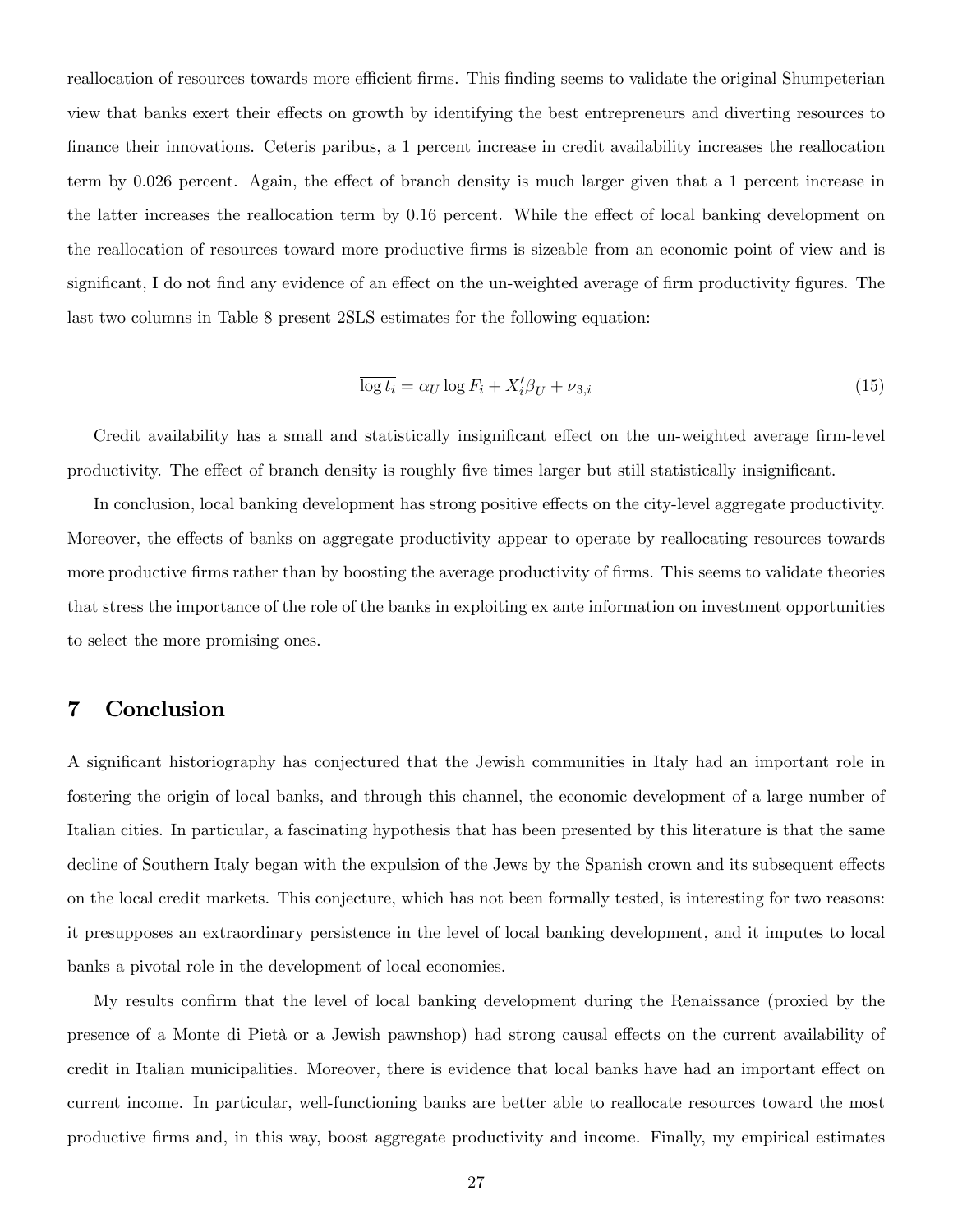suggest that the Jewish expulsion from the Spanish territories in Italy is responsible for a significant portion of the income gap between Northern and Southern Italy.

What this work lacks is a rigorous analysis of the mechanisms that are responsible for such persistence in the level of local banking development. I can speculate that one of the primary reasons is that a bankís major asset is its reputation, which usually appreciates over time but further research is needed in this direction. Also, although I provide evidence of a particular channel through which local banks may affect income, the Shumpeterian one, other channels may be working at the same time. In particular, in two parallel works, I examine the effects of the local banking system on innovation and organized crime, again exploiting Jewish demography as an exogenous source of variation.

My findings do not imply that banking institutions today are predetermined by local historical events and cannot be changed. This paper belongs to a large empirical literature that examines the long-lasting effects of historical events and that has sometimes been criticized for being defeatist<sup>32</sup>. This is not my point of view. I emphasize Jewish demography as one of the many factors affecting Italian local financial institutions; because it is arguably exogenous, it is useful as an instrument for isolating the effects of banks on development. In fact, my reading of the results of this paper is that improvements in financial institutions may substantially benefit the economic environment.

### References

- Acemoglu, D., S. Johnson, and J. A. Robinson (2001). The colonial origins of comparative development: An empirical investigation. American Economic Review  $91(5)$ , 1369–1401.
- Alesina, A. and E. L. Ferrara (2005). Ethnic diversity and economic performance. Journal of Economic Literature  $43(3)$ , 762–800.
- Alesina, A., P. Giuliano, and N. Nunn (2011). On the origins of gender roles: Women and the plough. IZA Discussion Papers 5735, Institute for the Study of Labor (IZA).
- Alessandrini, P., A. Presbitero, and A. Zazzaro (2006). Banks, distances and financing constraints for firms. Working Papers 266, Universita<sup>†</sup> Politecnica delle Marche (I), Dipartimento di Economia.
- Angelini, P. and N. Cetorelli (2003). The effects of regulatory reform on competition in the banking industry. Journal of Money, Credit and Banking  $35(5)$ , 663-84.

 $32$ For instance, The Economist (2011) dismissed the argument by Putnam(1993) and Guiso, Sapienza and Zingales (2008) that the level of social capital in Italian municipalities has been very persistent over time and originates from the types of government in the Middle Ages by arguing that "it quickly becomes defeatist. If Italy's problems really date back to the political vacuum created by the collapse of the Roman Empire [..], then perhaps it is time to give up and sip Campari soda on the Amalfi coast instead."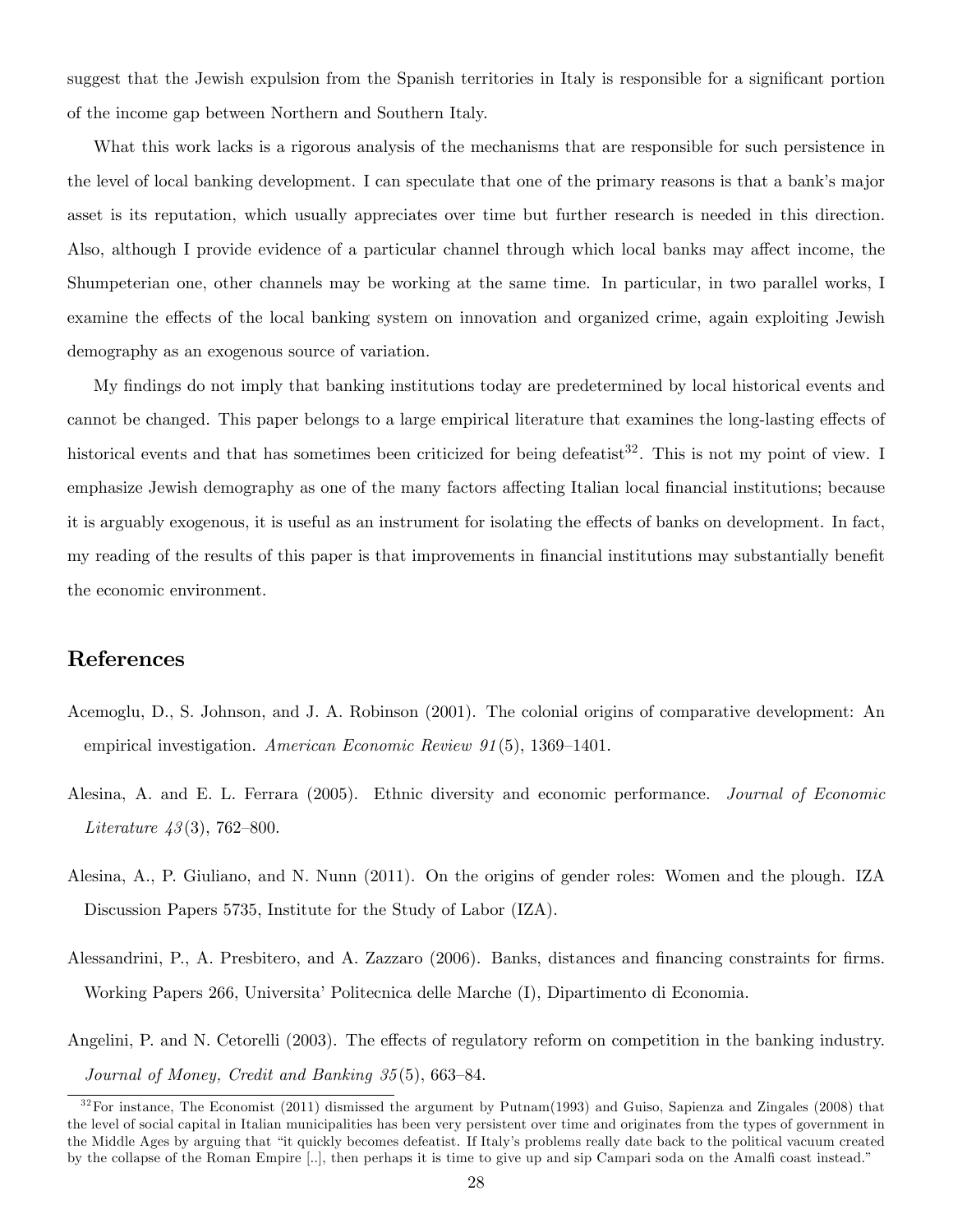Angiolini, H. (1978). Bernardino da feltre, i monti di pieta' e i banchi ebraici. *Il pensiero politico* (2), 193–214.

Arellano, M. and S. Bond (1991). Some tests of specification for panel data: Monte carlo evidence and an application to employment equations. Review of Economic Studies  $58(2)$ , 277-97.

Banfield, E. (1958). The moral basis of a backward society. The Free Press.

Beloch, K. J. (1963). Bevolkerungsgeschichte Italiens. Walter de Gruyter Press.

- Bencivenga, V. R. and B. D. Smith (1991). Financial intermediation and endogenous growth. Review of Economic Studies  $58(2)$ , 195–209.
- Benfratello, L., F. Schiantarelli, and A. Sembenelli (2008). Banks and innovation: Microeconometric evidence on italian firms. Journal of Financial Economics  $90(2)$ , 197–217.
- Blundell, R. and S. Bond (1998). Initial conditions and moment restrictions in dynamic panel models. Journal of Econometrics  $87, 115-143.$
- Blundell, R. and S. Bond (2000). Gmm estimation with persistent panel data: an applications to production functions. *Econometric Review 87*(115-143).
- Bofondi, M. and G. Gobbi (2004). Bad loans and entry into local credit markets. Tema di discussione 509, Bank of Italy.
- Bonaccorsi di Patti, E. and G. Dell'Ariccia (2004). Bank competition and firm creation. Journal of Money, Credit and Banking  $36(2)$ ,  $225-51$ .
- Bonfil, R. (1991). *Jewish life in Renaissance Italy*. University of California Press.
- Botticini, M. (2000). A tale of "benevolent" governments: Private credit markets, public finance, and the role of jewish lenders in medieval and renaissance italy. The Journal of Economic History  $60(1)$ , 164–189.
- Botticini, M. and Z. Eckstein (2005). Jewish occupational selection: Education, restrictions, or minorities? The Journal of Economic History  $65(04)$ , 922-948.
- Botticini, M. and Z. Eckstein (2007). From farmers to merchants, conversions and diaspora: Human capital and jewish history. Journal of the European Economic Association  $5(5)$ , 885–926.
- Comin, D., W. Easterly, and E. Gong (2010). Was the wealth of nations determined in 1000 bc? American Economic Journal: Macroeconomics  $2(3)$ , 65-97.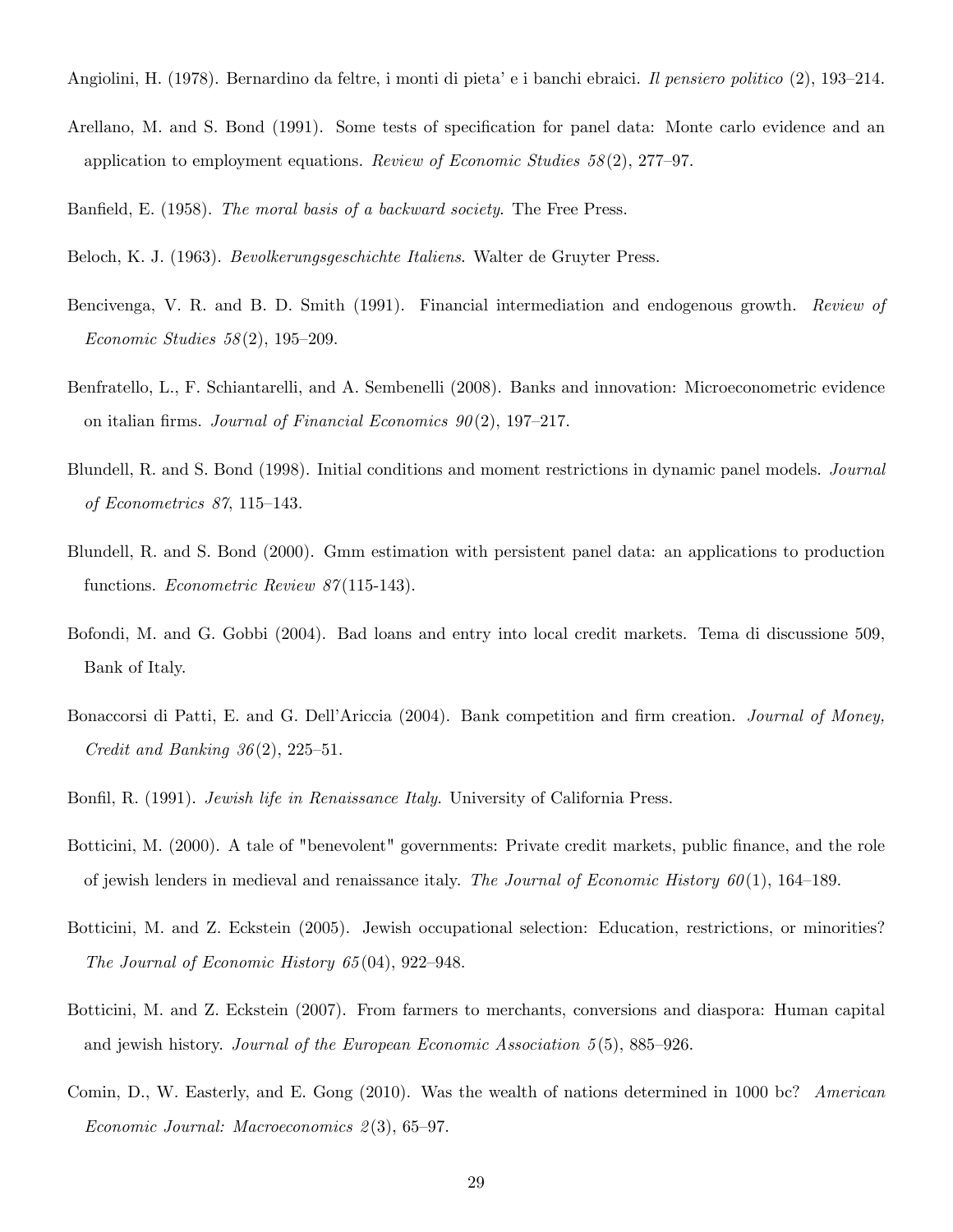- De Maddalena, A. (1975). Uomini e monete preindustriali: Personaggi in cerca d'autore. *Rivista Storica* Italiana  $(87)$ , 235-244.
- Diamond, D. W. (1996). Financial intermediation as delegated monitoring: a simple example. Bank of Richmond  $Economic$  Quarterly, 51–66.
- Durante, R. (2009). Risk, cooperation and the economic origins of social trust: an empirical investigation. MPRA Paper 25887, University Library of Munich, Germany.
- Economist, T. (2011). The wonders of commune-ism.
- Engerman, S. L. and K. L. Sokoloff (1994). Factor endowments: Institutions, and differential paths of growth among new world economies: A view from economic historians of the us. NBER Working Papers 66.
- Felice, E. (2005). Il valore aggiunto regionale: Una stima per il 1891 e per il 1911 e alcune elaborazioni di lungo periodo. Rivista di Storia Economica 21 (3).
- Fry, M. J. (1995). Money, interest, and banking in economic development. John Hopkins University Press.
- Greenwood, J. and B. Jovanovic (1989). Financial development, growth, and the distribution of income. NBER Working Papers 3189.
- Guiso, L., P. Sapienza, and L. Zingales (2004). Does local financial development matter? The Quarterly Journal of Economics  $119(3)$ , 929–969.
- Guiso, L., P. Sapienza, and L. Zingales (2006). The cost of banking regulation. Technical Report 5864, CEPR Discussion Papers.
- Guiso, L., P. Sapienza, and L. Zingales (2008). Long term persistence. NBER Working Papers 14278.
- Ingram, K. (2009). The conversos and moriscos in late medieval spain and beyond. In Studies in Medieval and Reformation Traditions.
- Jayaratne, J. and P. E. Strahan (1996). The finance-growth nexus: Evidence from bank branch deregulation. The Quarterly Journal of Economics  $111(3)$ , 639–70.
- Kamen, H. (1988). The mediterranean and the expulsion of spanish jews in 1492. The Past and the Present Society  $119, 39-55$ .
- King, R. G. and R. Levine (1993a). Finance and growth: Schumpeter might be right. The Quarterly Journal of Economics  $108(3)$ , 717–37.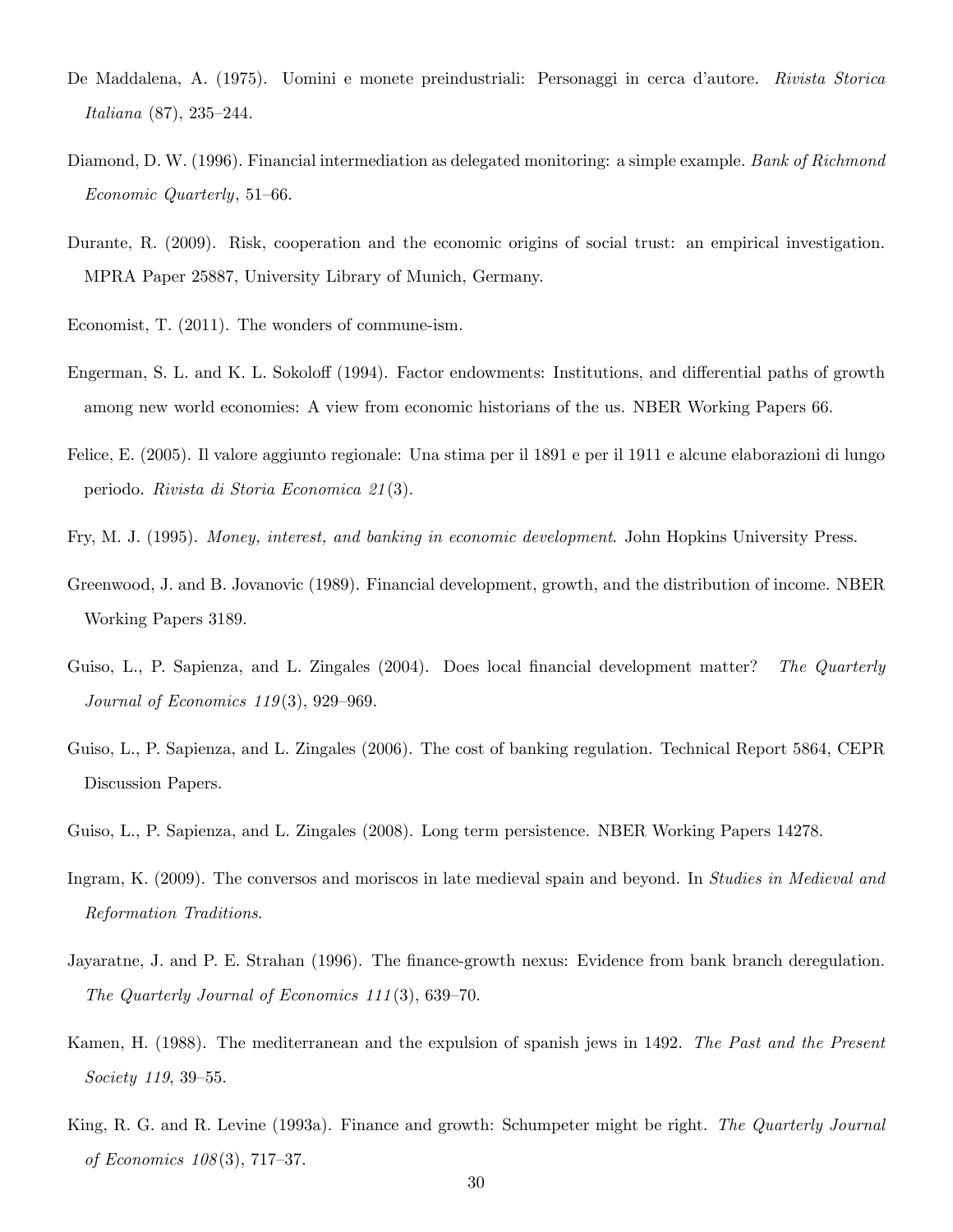- King, R. G. and R. Levine (1993b). Finance, entrepreneurship and growth: Theory and evidence. Journal of Monetary Economics  $32(3)$ , 513-542.
- La-Porta, R., F. Lopez-De-Silanes, A. Shleifer, and R. W. Vishny (1997). Legal determinants of external finance. American Finance Association 52(3), 1131-1150.
- La-Porta, R., F. Lopez-De-Silanes, A. Shleifer, and R. W. Vishny (1998). Law and finance. *Journal of Political* Economy  $106(6)$ , 1113-1155.
- Lagumina, B. and G. Lagumina (1992). Codice Diplomatico dei Giudei di Sicilia e Palermo: 1884-1890.
- Lerner, J. (1995). Venture capitalists and the oversight of private firms. Journal of Finance  $50(1)$ , 301–18.
- Levine, R. (1998). The legal environment, banks, and long-run economic growth. *Journal of Money, Credit* and Banking  $30(3)$ , 596–613.
- Levine, R. (1999). Law, finance, and economic growth. *Journal of Financial Intermediation*  $8(1-2)$ , 8–35.

Levine, R. (2005). Finance and Growth: Theory and Evidence. Elsevier.

- Levine, R., N. Loayza, and T. Beck (2000). Financial intermediation and growth: Causality and causes. Journal of Monetary Economics  $46(1), 31-77.$
- Lucchetti, R., L. Papi, and A. Zazzaro (2001). Banks' inefficiency and economic growth: A micro-macro approach. Scottish Journal of Political Economy  $48(4)$ , 400–424.
- Malanima, P. (1998). Italian cities 1300-1800. Rivista di Storia Economica 2(19), 92-126.
- Martin, F. R. (1949). La expulsión de los judíos del reino de nápoles. *Hispania 9*, 28–76; 179–240.
- Menning, C. B. (1993). Charity and state in late Renaissance italy: the Monte di Pieta of Florence. Cornell University Press.
- Milano, A. (1963). Storia degli Ebrei in Italia. Giulio Einaudi Editore.
- Montanari, D. (Ed.) (1999). *Monti di Pieta'e presenza ebraica in Italia*. Bulzoni Editore.
- Morelli, L. (2008). Guilds reappraised: Italy in the early modern period. *International Review of Social* History 53(16), 159–178.
- North (1990). Institutions, Institutional Change and Economic Performance. Cambridge University Press.
- North, D. (1981). Structure and Change in Economic History. Q.Q. Norton, New York.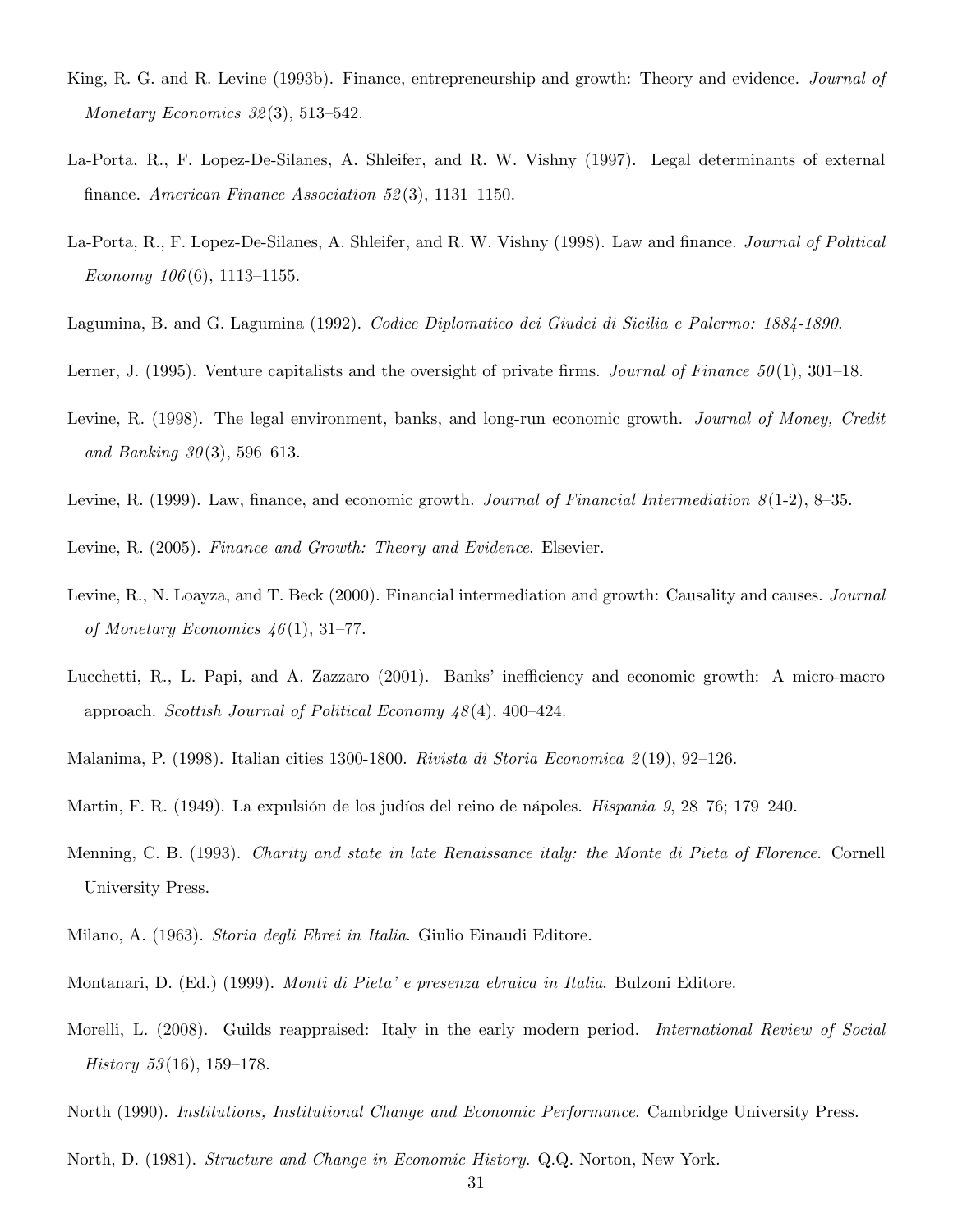- North, D. and R. Thomas (1973). The Rise of the Western World. Cambridge University Press.
- Nunn, N. (2009). The importance of history for economic development. Annual Review of Economics  $1(1)$ ,  $65 - 92.$
- Nunn, N. and L. Wantchekon (2009). The slave trade and the origins of mistrust in africa. NBER Working Papers 14783, National Bureau of Economic Research, Inc.
- Olley, G. S. and A. Pakes (1996). The dynamics of productivity in the telecommunications equipment industry. Econometrica  $64(6)$ , 1263–97.
- Pagliazzi, P. and N. Nicosia (1968). Monte di soccorso. Novissimo Digesto Italiano 10, 889–890.
- Percoco, M. (2009). History, geography and economies of agglomeration: Evidence from italian cities. *mimeo*.
- Petersen, M. A. and R. G. Rajan (2002). Does distance still matter? the information revolution in small business lending. Journal of Finance  $57(6)$ , 2533–2570.
- Placanica, A. (1982). *Moneta, prestiti, usure nel Mezzogiorno moderno*. Societa<sup>7</sup> Editrice Napoletana, Napoli.
- Putnam, R. (1993). *Making democracy work. Civic Traditions in Modern Italy*. The Princeton Press.

Racine, P. (2004). Dal Monte di Pieta' alla Cassa di Risparmio: l'Esempio Piacentino. TSG.

- Rajan, R. G. and L. Zingales (1998). Financial dependence and growth. American Economic Review 88(3), 559-86.
- Segre, R. (1978). Bernardino da feltre, i monti di pieta' e i banchi ebraici. *Rivista Storica Italiana* (90), 818–833.
- Shulvass, M. A. (1973). The Jews in the world of the Renaissance. Spertus College of Judaica Press.
- Spolaore, E. and R. Wacziarg  $(2009)$ . The diffusion of development. The Quarterly Journal of Economics  $124(2)$ , 469–529.
- Van-Beveren, I. (2010). Total factor productivity estimation: a practical review. Journal of Economic Sur $veys\ 10, 215-33.$
- Zamagni, V. (2005). L'Eta<sup>,</sup> Contemporanea. Marsilio Editori.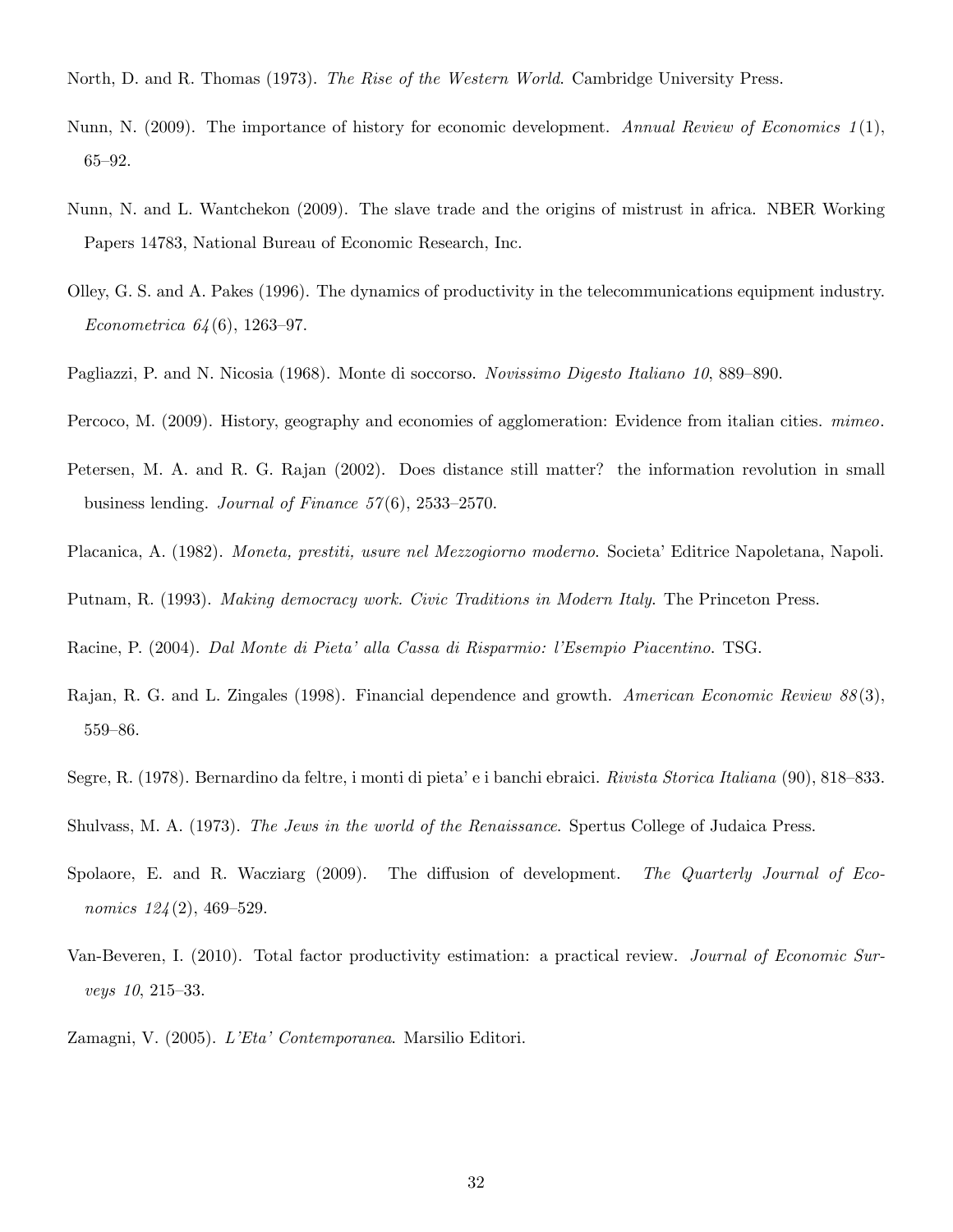| Table 2: Summary Statistics for the Samples Used in Estimation |  |  |  |  |
|----------------------------------------------------------------|--|--|--|--|
|----------------------------------------------------------------|--|--|--|--|

| PANEL A                    | City level data (historical) |        |           |      |          |     |  |  |  |
|----------------------------|------------------------------|--------|-----------|------|----------|-----|--|--|--|
|                            | Standard                     |        |           |      |          |     |  |  |  |
|                            | Mean                         | Median | Deviation | Min  | $_{Max}$ | N   |  |  |  |
| Small Jewish Community     | 0.28                         | 0.00   | 0.45      | 0.00 | 1.00     | 360 |  |  |  |
| Medium Jewish Community    | 0.13                         | 0.00   | 0.34      | 0.00 | 1.00     | 360 |  |  |  |
| Large Jewish Community     | 0.07                         | 0.00   | 0.25      | 0.00 | 1.00     | 360 |  |  |  |
| Monte di Pietà (1470-1570) | 0.29                         | 0.00   | 0.45      | 0.00 | 1.00     | 360 |  |  |  |
| Jewish Pawnshop            | 0.33                         | 0.00   | 0.47      | 0.00 | 1.00     | 360 |  |  |  |
| Population 1300            | 6.06                         | 0.00   | 13.98     | 0.00 | 150.00   | 360 |  |  |  |
| Population 1400            | 2.72                         | 0.00   | 8.99      | 0.00 | 100.00   | 360 |  |  |  |

| PANEL B                   | City level data |         |                                   |              |          |                  |  |  |  |  |
|---------------------------|-----------------|---------|-----------------------------------|--------------|----------|------------------|--|--|--|--|
|                           |                 |         | Standard                          |              |          |                  |  |  |  |  |
|                           | Mean            | Median  | Deviation                         | Min          | Max      | $\boldsymbol{N}$ |  |  |  |  |
| GDP per Capita            | 17.47           | 17.48   | 6.01                              | 5.58         | 36.75    | 720              |  |  |  |  |
| $C_{\text{redit}}$ /GDP   | 0.71            | 0.57    | 0.61                              | 0.02         | 4.85     | 720              |  |  |  |  |
| Branches / Population     | 0.00051         | 0.00048 | 0.00025                           | 0.00008      | 0.00128  | 720              |  |  |  |  |
| Altimetry Min             | 95.49           | 43.50   | 119.97                            | $-3.00$      | 584.00   | 720              |  |  |  |  |
| Altimetry Max             | 644.55          | 485.50  | 559.35                            | 3.00         | 2,635.00 | 720              |  |  |  |  |
| Altimetry Average         | 218.37          | 144.50  | 207.67                            | 0.00         | 1,049.00 | 720              |  |  |  |  |
| Seismicity                | 2.61            | 2.00    | 0.96                              | 1.00         | 4.00     | 720              |  |  |  |  |
| Sea                       | 0.14            | 0.00    | 0.34                              | 0.00         | 1.00     | 720              |  |  |  |  |
| Close to Sea              | 0.10            | 0.00    | 0.30                              | 0.00         | 1.00     | 720              |  |  |  |  |
| river                     | 0.47            | 0.00    | 0.50                              | 0.00         | 1.00     | 720              |  |  |  |  |
| Region Capital            | 0.05            | 0.00    | 0.22                              | 0.00         | 1.00     | 720              |  |  |  |  |
| City Area                 | 126.66          | 93.00   | 128.79                            | 2.00         | 1,499.00 | 720              |  |  |  |  |
| Illiterate                | 0.02            | 0.02    | 0.02                              | 0.00         | 0.09     | 720              |  |  |  |  |
| Primary Education         | 0.25            | 0.24    | 0.03                              | 0.17         | 0.34     | 720              |  |  |  |  |
| Secondary Education       | 0.29            | 0.29    | 0.03                              | 0.19         | 0.39     | 720              |  |  |  |  |
| Upper-Secondary Education | 0.26            | 0.26    | 0.04                              | 0.15         | 0.37     | 720              |  |  |  |  |
| Tertiary Education        | 0.08            | 0.07    | 0.03                              | 0.03         | 0.18     | 720              |  |  |  |  |
| PANEL C                   |                 |         | Firm level data: Amadeus database |              |          |                  |  |  |  |  |
|                           |                 |         | Standard                          |              |          |                  |  |  |  |  |
|                           | Mean            | Median  | Deviation                         | Min          | Max      | $\boldsymbol{N}$ |  |  |  |  |
| <b>Sales</b>              | 15900           | 3530    | 99700                             | 13           | 6400000  | 92316            |  |  |  |  |
| Net Value of Capital      | 3120            | 495     | 22500                             | $\mathbf{1}$ | 2010000  | 92316            |  |  |  |  |
| Wages                     | 2230            | 585     | 11400                             | 1            | 619000   | 92316            |  |  |  |  |

Wages 2230 585 11400 1 619000 92316  $\begin{tabular}{lcccccc} Cost of Intermediate & & & & 12200 & & 2570 & & 83000 & & 11 & & 6000000 & 92316 \\ Employes & & & & 71.03 & & 24.00 & & 310.94 & & 1 & & 18100 & 76301 \end{tabular}$ 

Employees 71.03 24.00 310.94 1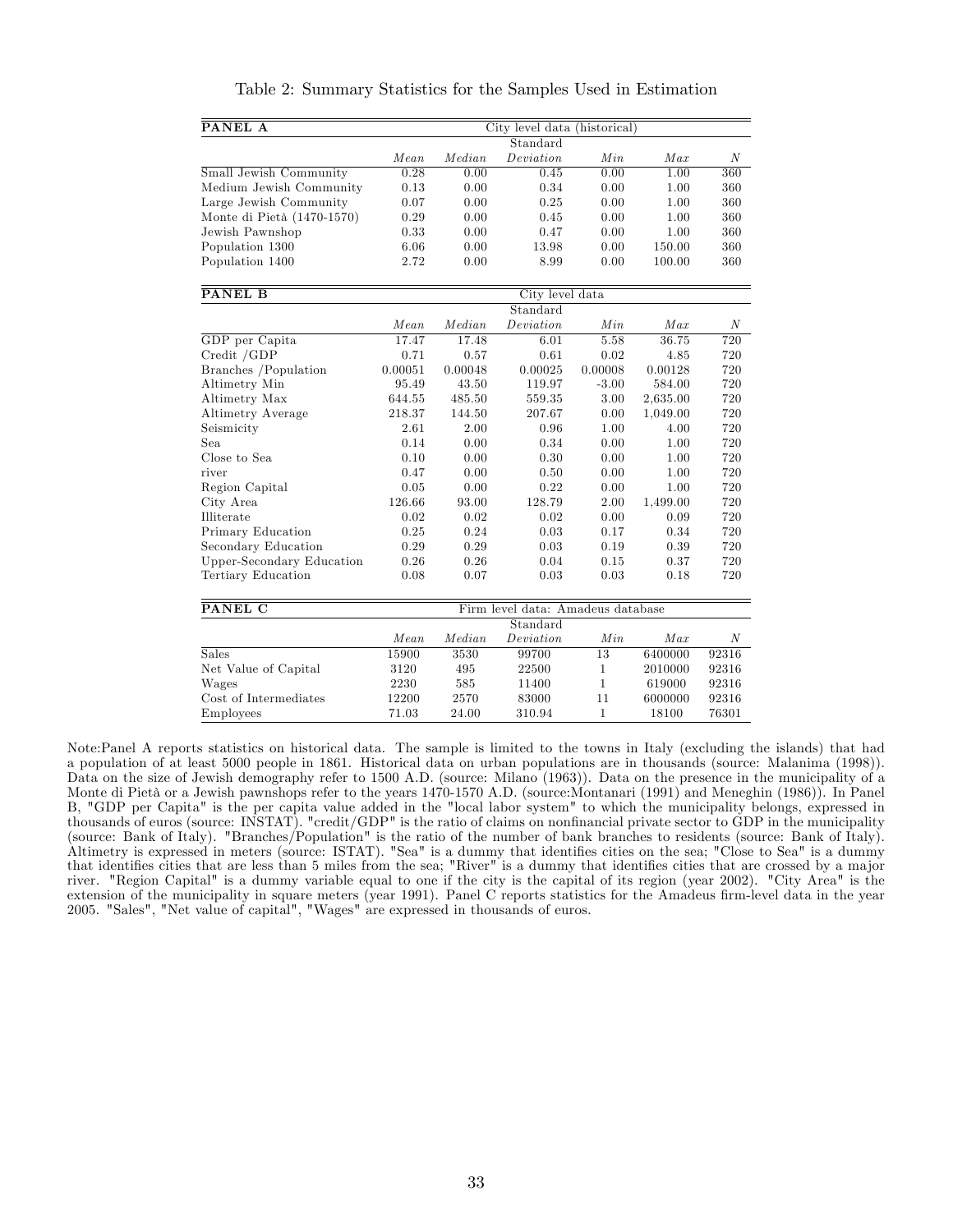|                  | (1)<br>Credit/GDP | $\overline{(2)}$<br>Branch Dens. | $\overline{(3)}$     | $\overline{(4)}$       | $\overline{(5)}$       | $\overline{(6)}$<br>Credit/GDP | $\overline{(7)}$      | (8)                 | $\overline{(9)}$<br>Branch Dens. |
|------------------|-------------------|----------------------------------|----------------------|------------------------|------------------------|--------------------------------|-----------------------|---------------------|----------------------------------|
|                  |                   |                                  |                      |                        |                        |                                |                       |                     |                                  |
| $\rm{JEW}$       | $0.276**$         | $0.159**$                        | $-0.199$             | $-0.305$               | $-0.215$               | $-0.225$                       | $-0.250$              | $-0.472**$          | $-0.124$                         |
|                  | (0.104)           | (0.0509)                         | (0.229)              | (0.209)                | (0.223)                | (0.224)                        | (0.225)               | (0.143)             | (0.0806)                         |
| JEW*STAY         |                   |                                  | $0.576**$            | 0.139                  | $0.533**$              | $0.554**$                      | $0.481*$              | $0.494*$            | $0.442**$                        |
|                  |                   |                                  | (0.275)              | (0.260)                | (0.265)                | (0.269)                        | (0.268)               | (0.264)             | (0.101)                          |
| JEW*STAY*M       |                   |                                  |                      | $0.689***$<br>(0.0882) |                        |                                |                       |                     |                                  |
| <b>STAY</b>      |                   |                                  | $-0.436*$<br>(0.242) | $-0.142$<br>(0.216)    | $-0.452*$<br>(0.236)   | $-0.427*$<br>(0.243)           | $-0.362$<br>(0.241)   | $-0.118$<br>(0.237) | $-0.332**$<br>(0.109)            |
| AREA             |                   |                                  |                      |                        | $0.0009**$<br>(0.0002) |                                |                       |                     |                                  |
| CAPITAL          |                   |                                  |                      |                        |                        | $0.609**$<br>(0.066)           |                       |                     |                                  |
| POP1300          |                   |                                  |                      |                        |                        |                                | $-0.0001$<br>(0.005)  |                     |                                  |
| POP1400          |                   |                                  |                      |                        |                        |                                | $0.0305**$<br>(0.008) |                     |                                  |
| <b>GEOGRAPHY</b> | <b>YES</b>        | <b>YES</b>                       | <b>YES</b>           | <b>YES</b>             | <b>YES</b>             | <b>YES</b>                     | <b>YES</b>            | <b>YES</b>          | <b>YES</b>                       |
| YEAR DUM.        | YES               | YES                              | <b>YES</b>           | <b>YES</b>             | YES                    | <b>YES</b>                     | <b>YES</b>            | <b>YES</b>          | <b>YES</b>                       |
| PROV. DUM.       | <b>YES</b>        | <b>YES</b>                       | <b>YES</b>           | <b>YES</b>             | <b>YES</b>             | <b>YES</b>                     | <b>YES</b>            | YES                 | <b>YES</b>                       |
| r2               | 0.322             | 0.241                            | 0.347                | 0.490                  | 0.418                  | 0.406                          | 0.449                 | 0.468               | 0.557                            |
| $\mathbf N$      | 154               | 160                              | 154                  | 154                    | 154                    | 154                            | 154                   | 80                  | 84                               |
| Sample           |                   |                                  | Central Italy        |                        |                        |                                |                       |                     | Lazio, Abruzzo, Molise           |

Table 3: Jewish communities in the Renaissance and current banks

The table reports OLS estimates for the years 2002-2003. The unit of observation is the municipality. The left hand side variables are Credit/GDP, the log ratio of claims on nonfinancial private sector to GDP in the municipality and Branch Density, the log ratio of the number of bank branches over total residents in the municipality. JEW is a dummy variable equal to one if the municipality hosted a Jewish community in 1500 A.D. STAY is a dummy equal to one if the municipality was not under the Spanish crown in 1500 AD. M is a dummy variable equal to one if the municipality hosted a Monte di Pietà in the years 1470-1570 AD. AREA is the extension of the municipality in square meters (data refers to 1991). CAPITAL is a dummy variable equal to one if the city is the capital of the region. POP1300 and POP1400 are the estimated urban population in the municipality in 1300 AD and 1400 AD. The set of PROVINCE DUMMIES refers to the Italian provinces in 1992. Geographical variables are elevation of the municipality (minimum, maximum, average), seismicity (as reported by the Italian national statistical institute) and three dummies for whether the city is located on the coast or close to the cost (less than 5 miles distant) or on a river. Standard errors (reported in parentheses) are two-way clustered (municipality and year). \*\*\* significant at less than 1 percent; \*\* significant at 5 percent; \* significant at 10 percent.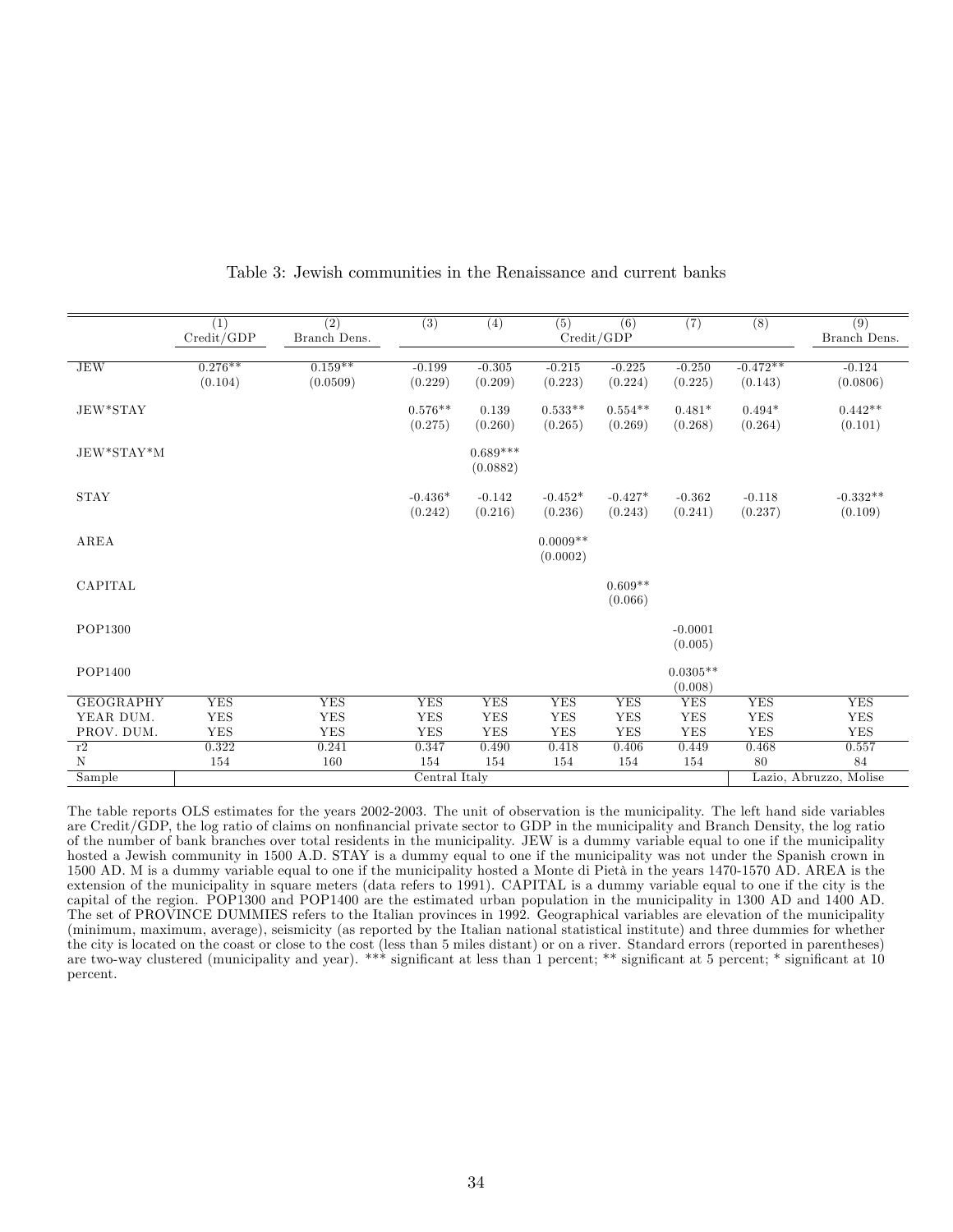| PANEL A                  | (1)        | (2)        | (3)                          | (4)                   | (5)        | (6)        | (7)        | (8)                               |
|--------------------------|------------|------------|------------------------------|-----------------------|------------|------------|------------|-----------------------------------|
|                          |            | Credit/GDP |                              | <b>Branch Density</b> |            |            | Credit/GDP | <b>Branch Density</b>             |
|                          |            |            |                              |                       |            |            |            |                                   |
| Monte di Pietà           | $1.250***$ | $0.828***$ |                              | $0.281***$            | $0.240***$ |            | $1.480***$ | $0.489***$                        |
|                          | (0.199)    | (0.187)    |                              | (0.0755)              | (0.0834)   |            | (0.438)    | (0.179)                           |
| Jewish Pawnshop          |            |            | $1.460***$                   |                       |            | $0.343***$ |            |                                   |
|                          |            |            | (0.282)                      |                       |            | (0.101)    |            |                                   |
| POP1300                  |            | $-0.00534$ |                              |                       | $-0.00128$ |            |            |                                   |
|                          |            | (0.00566)  |                              |                       | (0.00263)  |            |            |                                   |
| POP1400                  |            | $0.0191**$ |                              |                       | 0.00302    |            |            |                                   |
|                          |            | (0.00769)  |                              |                       | (0.00360)  |            |            |                                   |
| <b>GEOGRAPHY</b>         | <b>YES</b> | <b>YES</b> | <b>YES</b>                   | <b>YES</b>            | <b>YES</b> | <b>YES</b> | <b>YES</b> | <b>YES</b>                        |
| PROV. DUM.               | <b>YES</b> | <b>YES</b> | <b>YES</b>                   | <b>YES</b>            | <b>YES</b> | <b>YES</b> | <b>YES</b> | <b>YES</b>                        |
| YEAR DUM.                | <b>YES</b> | YES        | YES                          | <b>YES</b>            | <b>YES</b> | <b>YES</b> | <b>YES</b> | <b>YES</b>                        |
| $\operatorname{archi2p}$ | $4.13e-13$ | $5.18e-6$  | $4.13e-13$                   | 1.54e-5               | 8.81e-6    | 8.81e-6    | 2.73e-3    | $1.35e-3$                         |
| F                        | 42.39      | 38.07      | 34.88                        | 48.70                 | 43.55      | 36.65      | 10.59      | 14.90                             |
| N                        | 336        | 336        | 340                          | 340                   | 340        | 340        | 138        | 142                               |
| SAMPLE                   |            |            | All Italian cities not under |                       |            |            |            | Cities in Central Italy not under |
|                          |            |            | the Spanish crown in 1500AD  |                       |            |            |            | the Spanish crown in 1500AD       |
|                          |            |            |                              |                       |            |            |            |                                   |
| <b>PANEL B</b>           |            |            |                              |                       |            |            |            |                                   |
|                          |            |            |                              |                       |            |            |            |                                   |
| <b>JEW</b>               | $0.362**$  | $0.354**$  | $0.296**$                    | $0.362**$             | $0.354**$  | $0.296**$  | $0.334**$  | $0.334**$                         |
|                          | (0.0460)   | (0.0475)   | (0.0434)                     | (0.0460)              | (0.0475)   | (0.0434)   | (0.0771)   | (0.0771)                          |
| r2                       | 0.176      | 0.285      | 0.203                        | 0.176                 | 0.285      | 0.203      | 0.214      | 0.214                             |

Table 4: Long-term persistency of local financial institutions

The table 2SLS estimates for the years 2002-2003. The unit of observation is the municipality. The sample is limited to municipalities that were not under the Spanish crown in 1503 A.D. Panel A reports the second stage estimates. The left hand side variables are Credit/GDP, the log ratio of claims on nonfinancial private sector to GDP in the municipality, and Branch Density, the log ratio of the number of bank branches over total residents in the municipality. Monte di Pietà is a dummy variable equal to one if the municipality hosted a Monte di Pietà between in the years 1470-1570 A.D. The set of PROVINCE DUMMIES refers to the Italian provinces in 1992. Geographical variables are elevation of the municipality (minimum, maximum, average), seismicity (as reported by the Italian national statistical institute) and three dummies for whether the city is located on the coast or close to the cost (less than 5 miles distant) or on a river. Archi2p reports the p-value of the Anderson-Rubin test (the null hypothesis is that the coefficients of the excluded instruments are jointly equal to zero). F is the F statistics for weak identification. Panel B reports the first stage estimates. To save space only the coefficients on excluded instruments are reported. JEW is a dummy that identifies those municipalities that hosted any kind of Jewish community in 1500 AD. Standard errors are reported in parentheses. \*\*\* significant at less than 1 percent; \*\* significant at 5 percent; \* significant at 10 percent.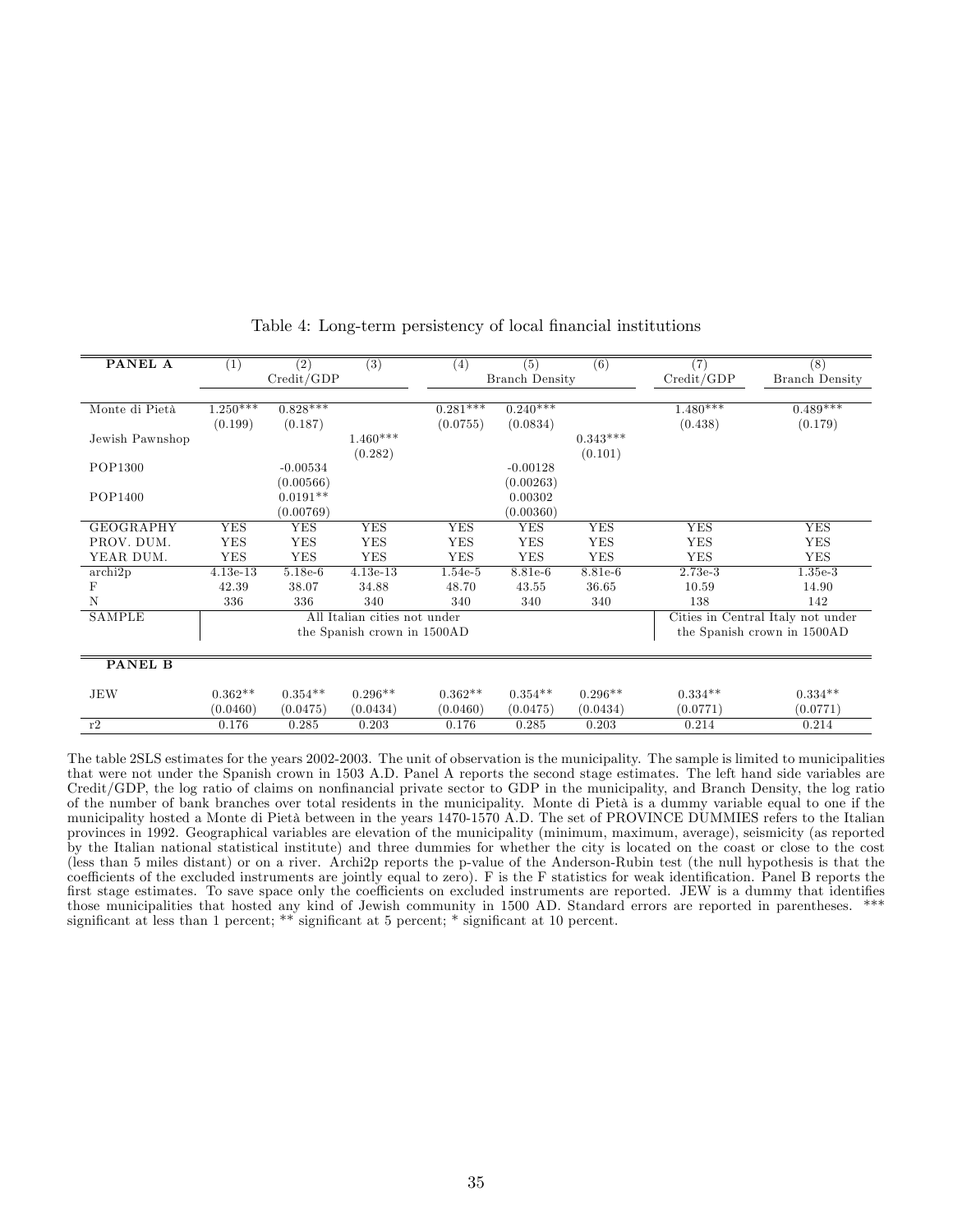|                  | (1)           | $\overline{(2)}$ | $\overline{(3)}$ | (4)         | $\overline{(5)}$ | (6)         | (7)           | $\overline{(8)}$       |
|------------------|---------------|------------------|------------------|-------------|------------------|-------------|---------------|------------------------|
|                  | $_{\rm LGDP}$ | LGDP             | LGDP             | LGDP        | LGDP             | LGDP        | LGDP          | LGDP                   |
| <b>JEW</b>       | 0.0271        | 0.0267           | 0.00476          | 0.00992     | 0.0104           | 0.00830     | 0.0238        | 0.0448                 |
|                  | (0.0302)      | (0.0302)         | (0.0299)         | (0.0294)    | (0.0297)         | (0.0269)    | (0.0312)      | (0.0679)               |
|                  |               |                  |                  |             |                  |             |               |                        |
| JEW*STAY         | $0.106**$     | 0.0526           | $0.112**$        | $0.0836**$  | $0.0651*$        | $0.0846**$  | $0.170**$     | $0.463**$              |
|                  | (0.0395)      | (0.05)           | (0.0381)         | (0.0372)    | (0.0385)         | (0.0372)    | (0.0533)      | (0.109)                |
|                  |               |                  |                  |             |                  |             |               |                        |
| JEW*STAY*M       |               | $0.0789***$      |                  |             |                  |             |               |                        |
|                  |               | (0.0402)         |                  |             |                  |             |               |                        |
|                  |               |                  |                  |             |                  |             |               |                        |
| <b>STAY</b>      | $0.0931**$    | $0.129***$       | $0.0846*$        | $0.121**$   | $0.111**$        | $0.138**$   | $0.100**$     | $-0.0616$              |
|                  | (0.0418)      | (0.0498)         | (0.0448)         | (0.0409)    | (0.0446)         | (0.0616)    | (0.0485)      | (0.102)                |
|                  |               |                  |                  |             |                  |             |               |                        |
| AREA             |               |                  | $0.000307**$     |             |                  |             |               |                        |
|                  |               |                  | (0.0000834)      |             |                  |             |               |                        |
|                  |               |                  |                  |             |                  |             |               |                        |
| CAPITAL          |               |                  |                  | $0.298**$   |                  |             |               |                        |
|                  |               |                  |                  | (0.0326)    |                  |             |               |                        |
|                  |               |                  |                  |             |                  |             |               |                        |
| POP1300          |               |                  |                  |             | $0.00384**$      |             |               |                        |
|                  |               |                  |                  |             | (0.00156)        |             |               |                        |
|                  |               |                  |                  |             |                  |             |               |                        |
| POP1400          |               |                  |                  |             | $-0.000414$      |             |               |                        |
|                  |               |                  |                  |             | (0.00263)        |             |               |                        |
| GEO. CHARACT.    | <b>YES</b>    | <b>YES</b>       | <b>YES</b>       | <b>YES</b>  | <b>YES</b>       | <b>YES</b>  | <b>YES</b>    | <b>YES</b>             |
| PROVINCE DUM.    | ${\rm YES}$   | ${\rm YES}$      | <b>YES</b>       | ${\rm YES}$ | ${\rm YES}$      | ${\rm YES}$ | <b>YES</b>    | ${\rm YES}$            |
| YEAR DUM.        | <b>YES</b>    | <b>YES</b>       | YES              | <b>YES</b>  | <b>YES</b>       | <b>YES</b>  | YES           | <b>YES</b>             |
| <b>EDUCATION</b> | NO            | NO               | NO.              | NO.         | NO.              | YES         | NO.           | N <sub>O</sub>         |
| r2               | 0.115         | 0.119            | 0.132            | 0.168       | 0.142            | 0.287       | 0.391         | 0.470                  |
| $\mathbf N$      | 720           | 720              | 720              | 720         | 720              | 720         | 160           | 84                     |
| Sample           |               |                  | Italy            |             |                  |             | Central Italy | Lazio, Abruzzo, Molise |

Table 5: Jewish communities in the Renaissance and current economic development

The table reports OLS estimates for the years 2002-2003. The unit of observation is the municipality. The left hand side variable, LGDP is the log of GDP per capita in the "local labor system" to which the municipality belongs.. JEW is a dummy variable equal to one if the municipality hosted a Jewish community in 1500 A.D. STAY is a dummy equal to one if the municipality was not under the Spanish crown in 1503 AD. M is a dummy variable equal to one if the municipality hosted a Monte di Pietà between in the years 1470-1570 AD. AREA is the extension of the municipality in square meters (data refers to 1991). CAPITAL is a dummy variable equal to one if the city is the capital of the region. POP1300 and POP1400 are the estimated urban population in the municipality in 1300 A.D. and 1400 A.D. The set of PROVINCE DUMMIES refers to the Italian provinces in 1992. Geographical variables are elevation of the municipality (minimum, maximum, average), seismicity (as reported by the Italian national statistical institute) and three dummies for whether the city is located on the coast or close to the cost (less than 5 miles distant) or on a river. Controls for education are the illiteracy rate, the percentage of residents that completed primary, secondary and undergraduate education. Standard errors (reported in parentheses) are two-way clustered (municipality and year). \*\*\* significant at less than 1 percent; \*\* significant at 5 percent; \* significant at 10 percent.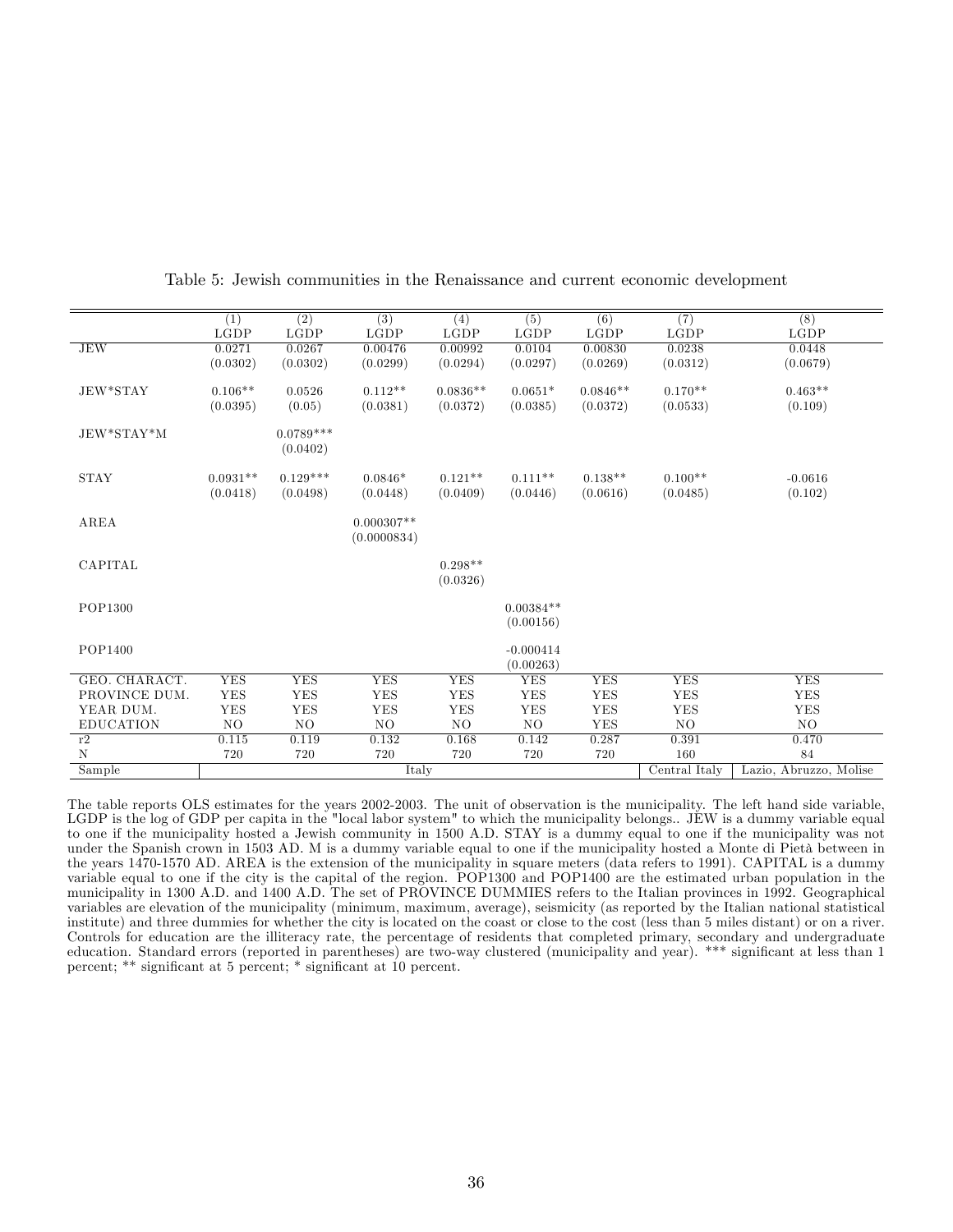| <b>PANEL A</b>           | (1)            | $\overline{(2)}$ | (3)        | (4)        | (5)        | (6)                                                  | $\overline{(7)}$ | (8)         | (9)        |
|--------------------------|----------------|------------------|------------|------------|------------|------------------------------------------------------|------------------|-------------|------------|
|                          | LGDP           | LGDP             | LGDP       | LGDP       | LGDP       | LGDP                                                 | LGDP             | LGDP        | LGPD       |
| Credit/GDP               | $0.223***$     | $0.256***$       | $0.251***$ | $0.256***$ | $0.259***$ | $0.262***$                                           |                  |             |            |
|                          | (0.0782)       | (0.0698)         | (0.0616)   | (0.0546)   | (0.0537)   | (0.0518)                                             |                  |             |            |
| <b>Branch Density</b>    |                |                  |            |            |            |                                                      | $0.680***$       | $1.254***$  | $1.236***$ |
|                          |                |                  |            |            |            |                                                      | (0.251)          | (0.431)     | (0.381)    |
| GEOGRAPHY                | NO             | NO               | <b>YES</b> | NO.        | NO         | <b>YES</b>                                           | NO.              | NO.         | <b>YES</b> |
| PROV. DUM.               | N <sub>O</sub> | <b>YES</b>       | <b>YES</b> | NO.        | YES        | YES                                                  | NO.              | YES         | <b>YES</b> |
| YEAR DUM.                | <b>YES</b>     | <b>YES</b>       | <b>YES</b> | <b>YES</b> | <b>YES</b> | <b>YES</b>                                           | <b>YES</b>       | <b>YES</b>  | <b>YES</b> |
| $\operatorname{archi2p}$ | $3.19e-3$      | $4.41e-6$        | 2.48e-7    | 6.07e-7    | $2.03e-9$  | $3.19e-10$                                           | $1.39e-3$        | 6.47e-7     | $2.90e-9$  |
| sarganp                  |                |                  |            | 0.161      | 0.258      | 0.519                                                |                  |             |            |
| F                        | 18.16          | 33.16            | 41.31      | 14.32      | 20.40      | 21.53                                                | 8.990            | 9.354       | 12.12      |
| $\mathbf N$              | 336            | 336              | 336        | 336        | 336        | 336                                                  | 340              | 340         | 340        |
| SAMPLE                   |                |                  |            |            |            | All Italian cities not under Spanish crown in 1500AD |                  |             |            |
|                          |                |                  |            |            |            |                                                      |                  |             |            |
| <b>PANEL B</b>           |                |                  |            |            |            |                                                      |                  |             |            |
| JEW                      | $0.292***$     | $0.385***$       | $0.437***$ |            |            |                                                      | $0.109***$       | $0.0889***$ | $0.102***$ |
|                          | (0.0682)       | (0.0600)         | (0.0603)   |            |            |                                                      | (0.0363)         | (0.0261)    | (0.0259)   |
| <b>JEWsmall</b>          |                |                  |            | $0.143*$   | $0.244***$ | $0.286***$                                           |                  |             |            |
|                          |                |                  |            | (0.0736)   | (0.0631)   | (0.0662)                                             |                  |             |            |
| <b>JEW</b> medium        |                |                  |            | $0.435***$ | $0.549***$ | $0.566***$                                           |                  |             |            |
|                          |                |                  |            | (0.0952)   | (0.0798)   | (0.0782)                                             |                  |             |            |
| JEWlarge                 |                |                  |            | $0.686***$ | $0.729***$ | $0.729***$                                           |                  |             |            |
|                          |                |                  |            | (0.122)    | (0.104)    | (0.101)                                              |                  |             |            |
| r2                       | 0.0517         | 0.109            | 0.199      | 0.115      | 0.185      | 0.257                                                | 0.0260           | 0.0329      | 0.126      |

Table 6: Banks and local economic development

The table 2SLS estimates for the years 2002-2003. The unit of observation is the municipality. The sample is limited to municipalities that were not under the Spanish crown in 1503 A.D. Panel A reports the second stage estimates. The left hand side variable, LGDP is the log of GDP per capita in the "local labor system" to which the municipality belongs. Credit/GDP is the log ratio of claims on nonfinancial private sector to GDP in the municipality while Branch Density is the log ratio of the number of bank branches over total residents in the municipality. The set of PROVINCE DUMMIES refers to the Italian provinces in 1992. Geographical variables are elevation of the municipality (minimum, maximum, average), seismicity (as reported by the Italian national statistical institute) and three dummies for whether the city is located on the coast or close to the cost (less than 5 miles distant) or on a river. Sarganp reports the p-value of the Hansen-Sargan overidentification test. Archi2p reports the p-value of the Anderson-Rubin test (the null hypothesis is that the coefficients of the excluded instruments are jointly equal to zero). F is the F statistics for weak identification. Panel B reports the first stage estimates. To save space only the coefficients on excluded instruments are reported. JEW is a dummy that identifies those municipalities that hosted any kind of Jewish community in 1500 A.D. JEWsmall, JEWmedium and JEWlarge are dummy variables equal to one if the municipality hosted respectively a small, a medium or a large Jewish community in 1500 A.D. Standard errors are reported in parentheses. \*\*\* significant at less than 1 percent; \*\* significant at 5 percent; \* significant at 10 percent.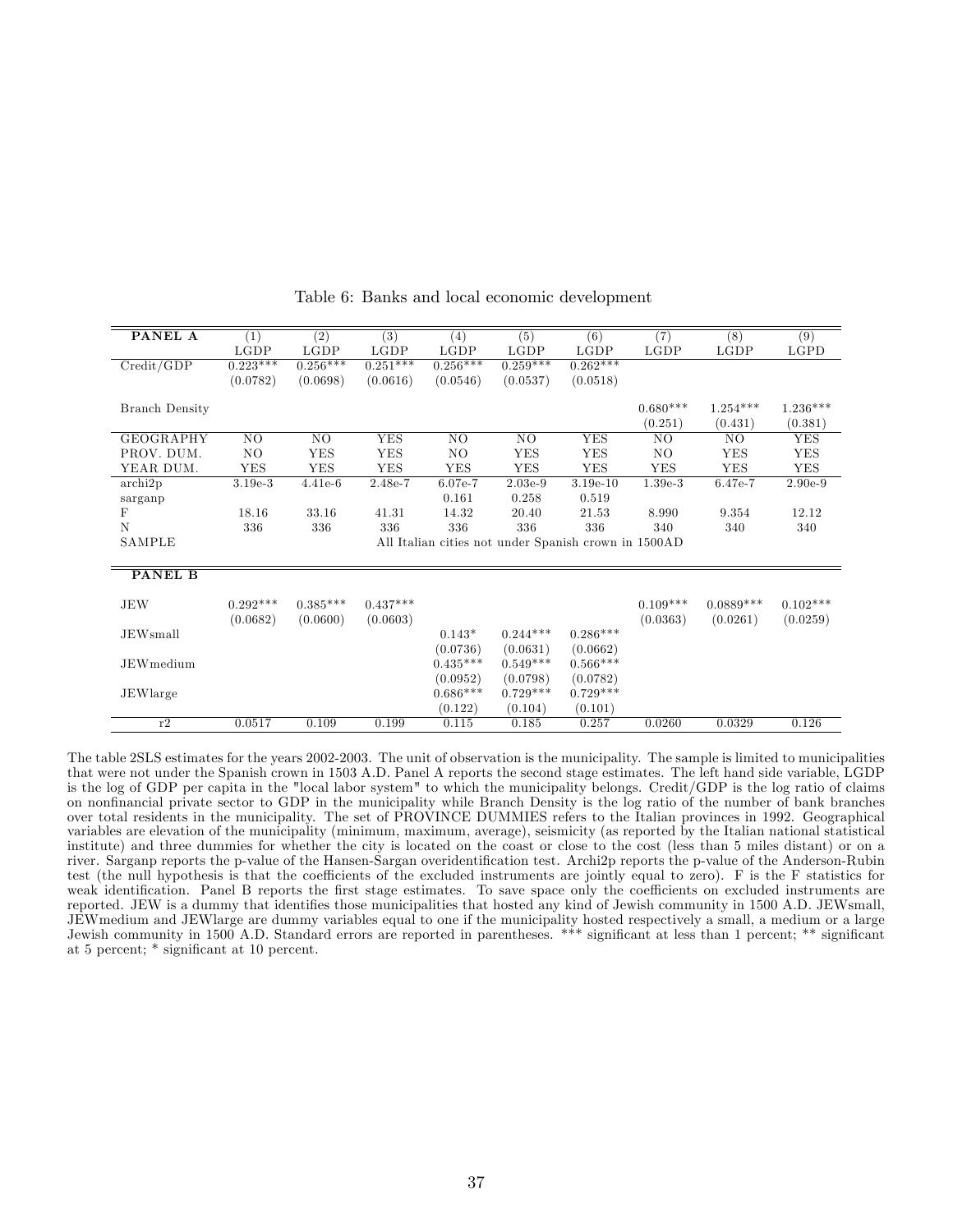|                       | (1)        | $\overline{(2)}$ | $\overline{(3)}$ | $\overline{(5)}$                                            | (6)                               | (7)        | (4)        | $\overline{(8)}$            |
|-----------------------|------------|------------------|------------------|-------------------------------------------------------------|-----------------------------------|------------|------------|-----------------------------|
|                       | LGDP       | LGDP             | LGDP             | LGDP                                                        | LGDP                              | LGDP       | LGDP       | LGDP                        |
| Credit/GDP            | $0.244***$ | $0.211***$       | $0.188**$        |                                                             |                                   |            | $0.366***$ |                             |
|                       | (0.0719)   | (0.0730)         | (0.0957)         |                                                             |                                   |            | (0.118)    |                             |
| <b>Branch Density</b> |            |                  |                  | $1.158***$                                                  | $1.050**$                         | $0.860**$  |            | $1.194***$                  |
|                       |            |                  |                  | (0.435)                                                     | (0.409)                           | (0.400)    |            | (0.411)                     |
| AREA                  | 0.0000466  |                  |                  | 0.000104                                                    |                                   |            |            |                             |
|                       | (0.000121) |                  |                  | (0.000160)                                                  |                                   |            |            |                             |
| CAPITAL               |            | $0.124*$         |                  |                                                             | 0.134                             |            |            |                             |
|                       |            | (0.0690)         |                  |                                                             | (0.0855)                          |            |            |                             |
| POP1300               |            |                  | 0.000940         |                                                             |                                   | 0.000204   |            |                             |
|                       |            |                  | (0.00209)        |                                                             |                                   | (0.00272)  |            |                             |
| POP1400               |            |                  | 0.000876         |                                                             |                                   | 0.00287    |            |                             |
|                       |            |                  | (0.00271)        |                                                             |                                   | (0.00363)  |            |                             |
| <b>GEOGRAPHY</b>      | <b>YES</b> | YES              | <b>YES</b>       | <b>YES</b>                                                  | <b>YES</b>                        | <b>YES</b> | <b>YES</b> | NO                          |
| PROV. DUM.            | YES        | YES              | <b>YES</b>       | <b>YES</b>                                                  | YES                               | YES        | <b>YES</b> | YES                         |
| YEAR DUM.             | YES        | <b>YES</b>       | <b>YES</b>       | YES                                                         | YES                               | <b>YES</b> | <b>YES</b> | <b>YES</b>                  |
| N                     | 336        | 336              | 336              | 340                                                         | 340                               | 340        | 138        | 142                         |
| SAMPLE                |            |                  |                  |                                                             | Cities in Central Italy not under |            |            |                             |
|                       |            |                  |                  | All Italian Cities not under<br>the Spanish crown in 1500AD |                                   |            |            | the Spanish crown in 1500AD |

Table 7: Banks and local economic development (Robustness checks)

The table 2SLS estimates for the years 2002-2003. The unit of observation is the municipality. The sample is limited to municipalities that were not under the Spanish crown in 1503 A.D. Panel A reports the second stage estimates. The left hand side variable, LGDP is the log of GDP per capita in the "local labor system" to which the municipality belongs. Credit/GDP is the log ratio of claims on nonfinancial private sector to GDP in the municipality while Branch Density is the log ratio of the number of bank branches over total residents in the municipality. AREA is the extension of the municipality in square meters (data refers to 1991). CAPITAL is a dummy variable equal to one if the city is the capital of the region. POP1300 and POP1400 are the estimated urban population in the municipality in 1300 A.D. and 1400 A.D. The set of PROVINCE DUMMIES refers to the Italian provinces in 1992. Geographical variables are elevation of the municipality (minimum, maximum, average), seismicity (as reported by the Italian national statistical institute) and three dummies for whether the city is located on the coast or close to the cost (less than 5 miles distant) or on a river. Sarganp reports the p-value of the Hansen-Sargan overidentification test. Archi2p reports the p-value of the Anderson-Rubin test (the null hypothesis is that the coefficients of the excluded instruments are jointly equal to zero). F is the F statistics for weak identification. Panel B reports the first stage estimates. To save space only the coefficients on excluded instruments are reported. JEW is a dummy that identifies those municipalities that hosted any kind of Jewish community in 1500 A.D. Standard errors are reported in parentheses. \*\*\* significant at less than 1 percent; \*\* significant at 5 percent; \* significant at 10 percent.

|  |  |  |  | Table 8: Banks and local aggregate productivity |  |  |
|--|--|--|--|-------------------------------------------------|--|--|
|--|--|--|--|-------------------------------------------------|--|--|

|                | $\left  \right $     | $\left( 2\right)$ | $\left( 3\right)$                                | 4)        | $\left(5\right)$ | (6)           |
|----------------|----------------------|-------------------|--------------------------------------------------|-----------|------------------|---------------|
|                | <b>LTFP</b>          | <b>LTFP</b>       | REALLOC                                          | REALLOC   | <b>TECHNL</b>    | <b>TECHNL</b> |
| Credit/GDP     | $0.031\overline{9*}$ |                   | $0.0258*$                                        |           | 0.00610          |               |
|                | (0.0133)             |                   | (0.0108)                                         |           | (0.00710)        |               |
| Branch Density |                      | $0.200**$         |                                                  | $0.162**$ |                  | 0.0383        |
|                |                      | (0.100)           |                                                  | (0.0776)  |                  | (0.0474)      |
| GEO. CHARACT.  | YES                  | YES               | <b>YES</b>                                       | YES       | YES              | YES           |
| PROVINCE DUM.  | YES                  | YES               | <b>YES</b>                                       | YES       | YES              | <b>YES</b>    |
| YEAR DUM.      | YES                  | YES               | YES                                              | YES       | YES              | YES           |
| N              | 202                  | 202               | 202                                              | 202       | 202              | 202           |
| SAMPLE         |                      |                   | Italian cities not under Spanish crown in 1500AD |           |                  |               |

The table reports 2SLS estimates for the years 2000-2001. The unit of observation is the municipality. The sample is limited to municipalities that were not under tthe Spanish crown in 1503 A.D. LTFP is a measure of aggregate productivity in the Local Labor System (LLS) to which the municipality belongs. It is computed as the weighted average productivity of the firms operating in the LLS, using as weights their shares of total value added. TECHN is the unweighted average of the productivities of the the firms operating in the Local Labor System (LLS) to which the munipality belongs. REALLOC is the difference between LTFP and REALLOC. Credit/GDP, the log ratio of claims on nonfinancial private sector to GDP in the municipality and Branch Density, the log ratio of the number of bank branches over total residents in the municipality.The set of PROVINCE DUMMIES refers to the Italian provinces in 1992. Geographical variables are elevation of the municipality (minimum, maximum, average), seismicity (as reported by the Italian national statistical institute) and three dummies for whether the city is located on the coast or close to the cost (less than 5 miles distant) or on a river. The excluded instrument is a dummy variable that identifies those municipalities that were hosting respectively a Jewish community in 1500 A.D. Standard errors (reported in parentheses) are two-way clustered (municipality and year). \*\*\* significant at less than 1 percent; \*\* significant at 5 percent; \* significant at 10 percent.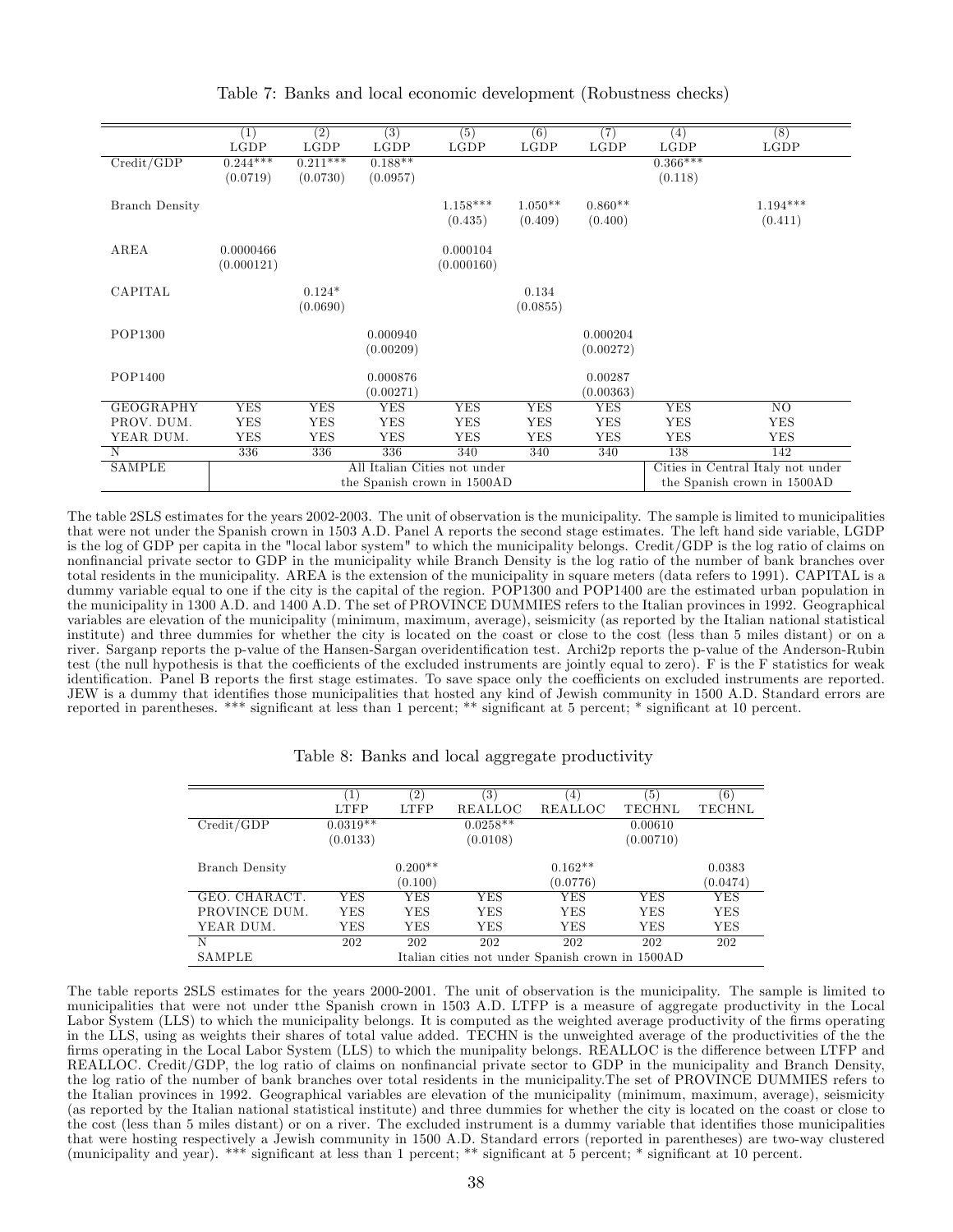

Figure 1: Jewish Communities in 1500 A.D. (excluding the islands)



Figure 2: Italian Provinces and Macro-Regions (excluding the islands)